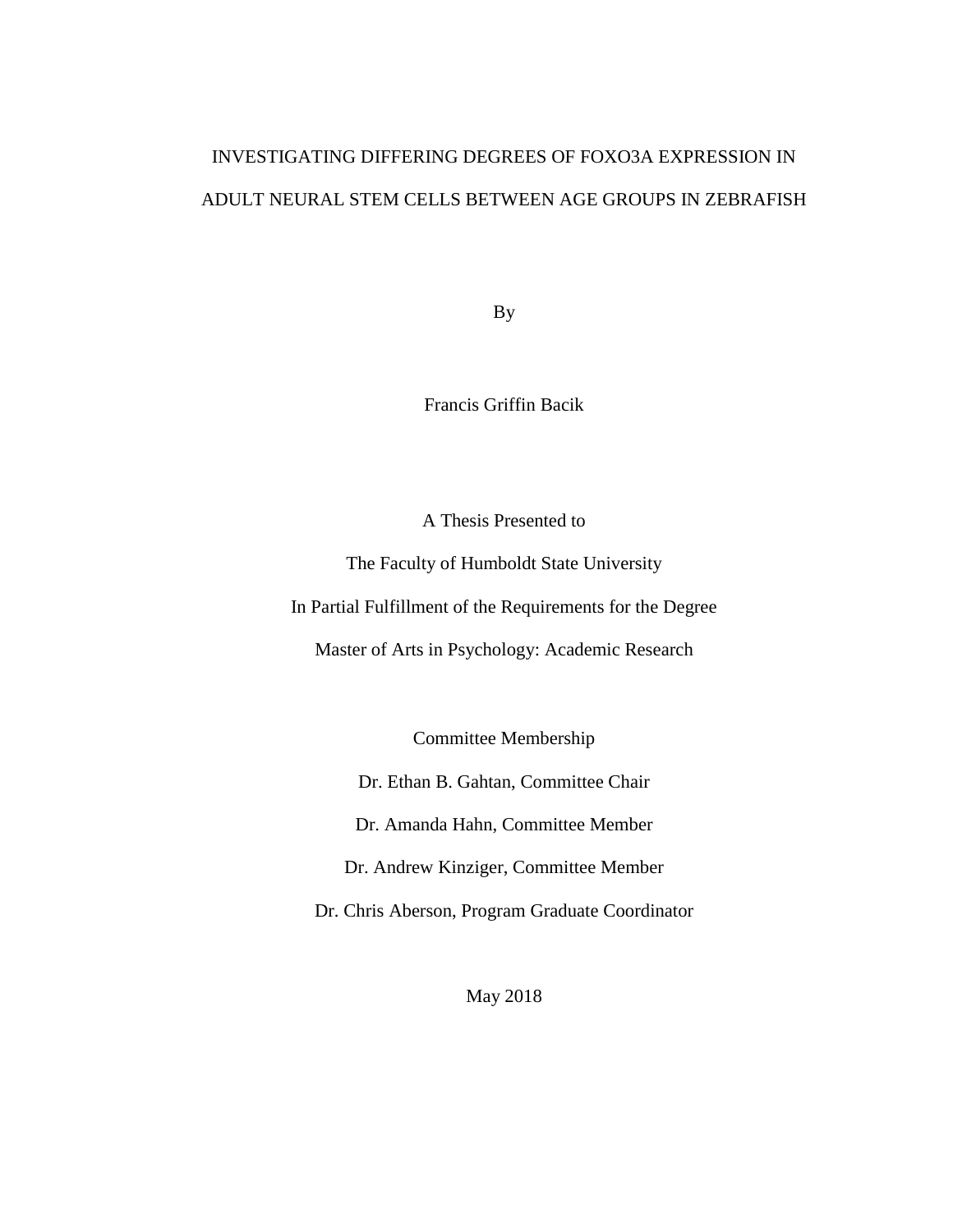#### **Abstract**

## <span id="page-1-0"></span>INVESTIGATING DIFFERING DEGREES OF FOXO3A EXPRESSION IN ADULT NEURAL STEM CELLS BETWEEN AGE GROUPS IN ZEBRAFISH

Francis Griffin Bacik

One factor influencing organismal longevity is the activity of transcription factors of the "fork head domain" family, otherwise known as "Forkhead box" (Fox) proteins. Studies of the four isoforms of the "O" subclass of Fox proteins found in human genes have revealed a direct relationship between FoxO3a-dependent gene expression and the conservation of neural stem cell (NSC) in the adult brain, specifically in the subgranular zone of the dentate gyrus in the hippocampus and the subventricular zone of the cortex. This transcription factor has also been shown to regulate apoptosis in nervous tissue during embryonic development in zebrafish. The current study aimed to investigate the differences in FoxO3a expression in adult zebrafish across two different age groups. The primary hypothesis of this study was that a significant positive correlation would be found between expression of FoxO3a in the medial pallium of the brain and progressive organismal aging. Tissue samples from the MP of one- and two-year-old zebrafish were dissected and cDNA was isolated for analyses via qPCR and Western Blot. The resulting data showed no significant difference in FoxO3a expression between younger and older fish.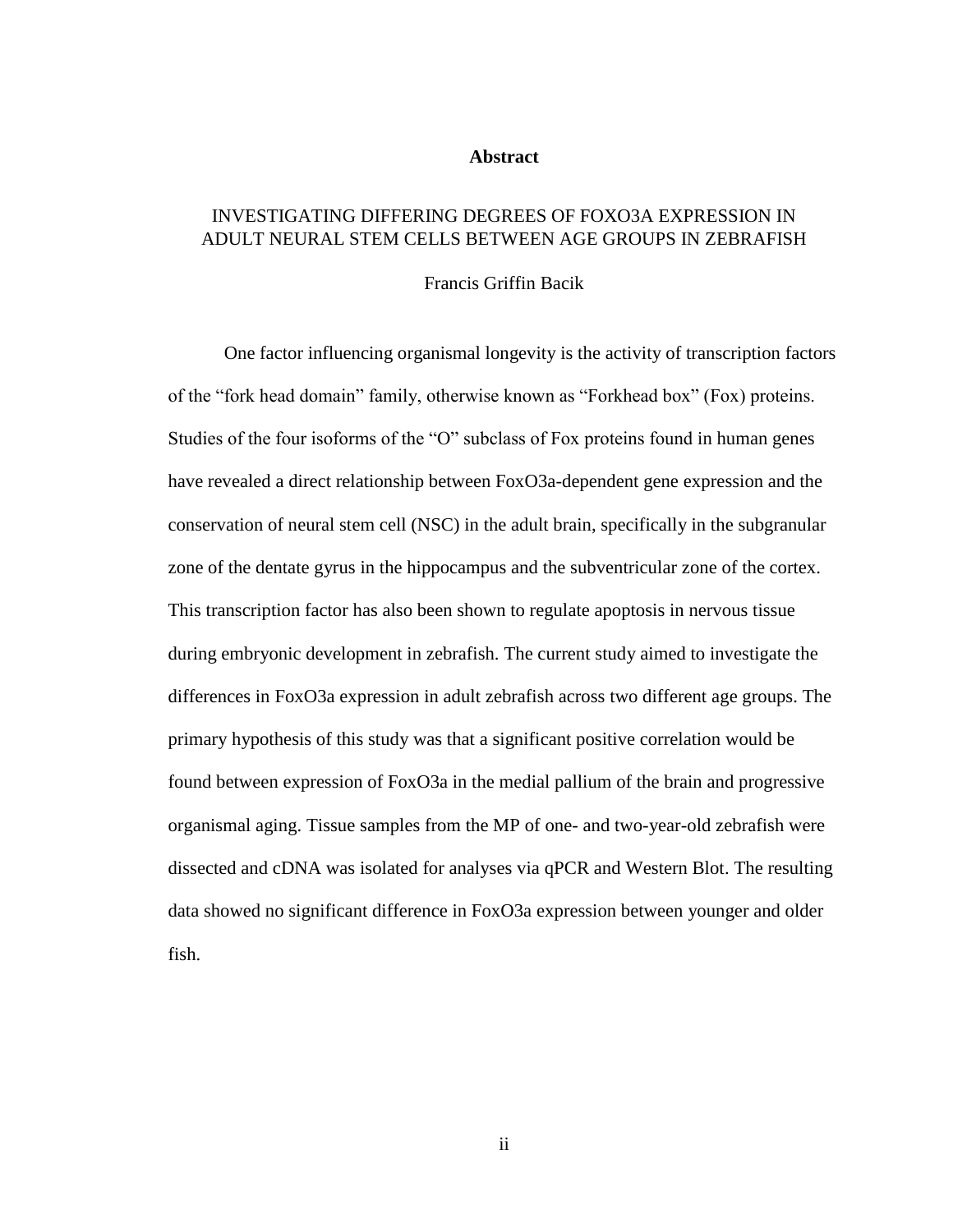#### **Acknowledgements**

<span id="page-2-0"></span>First and foremost, I would like to thank Dr. Ethan Gahtan for serving as my research supervisor and graduate advisor throughout the course of my time in the Psychology Department's Academic Research Master's Program. His feedback on the various early drafts of this paper and honest critiques of the proposed experimental designs which preceded those drafts have proven to be invaluable to the development of the current proposal.

I also wish to extend my gratitude towards the faculty of the Biology Department's Core Facilities and its director Dr. David Baston for providing the necessary funds and resources for this study. I sincerely hope the findings of my work prove to have been worth their much appreciated investment.

Keely White, the undergraduate student who assisted me throughout the course of the study, deserves special recognition for her contributions. Most notably, her careful skill in dissecting specific brain regions of interest from our zebrafish specimens proved invaluable to the study.

Lastly, I wish to dedicate this paper and its findings to the memory of my late friend Carina "Moony" Fink, who passed away July 18<sup>th</sup>, 2017. Their emotional support in the early stages of this study kept me motivated to continue on through numerous setbacks. I would not have been able to see this to the end without them, and I only hope my contributions to the field of neuroscience prove fruitful in the neuronal health and preservations of lives as precious as theirs.

iii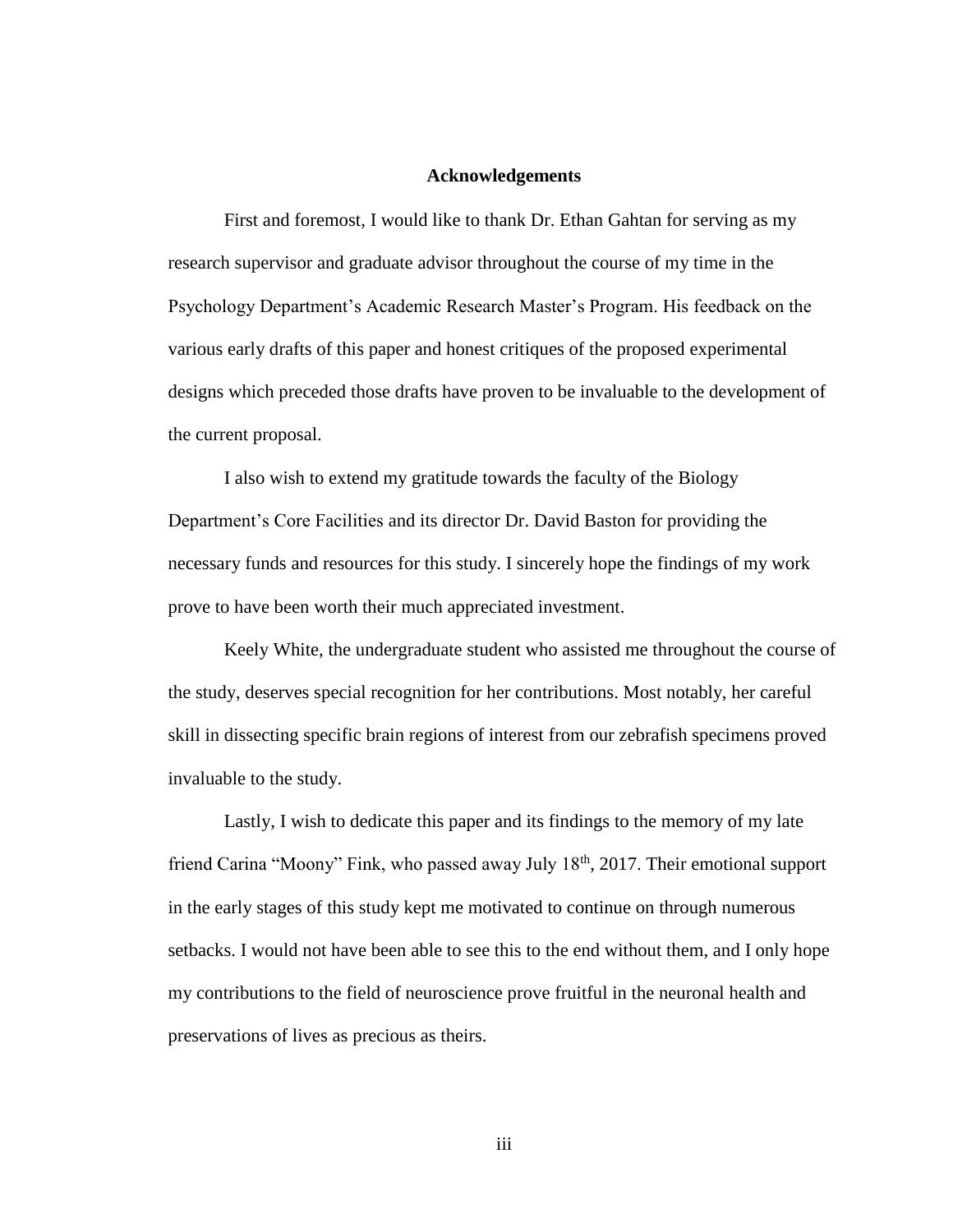## **Table of Contents**

<span id="page-3-0"></span>

| Up-Regulation of FoxO3a Expression with Progressive Organismal Aging  11 |
|--------------------------------------------------------------------------|
|                                                                          |
|                                                                          |
|                                                                          |
|                                                                          |
|                                                                          |
|                                                                          |
|                                                                          |
|                                                                          |
|                                                                          |
|                                                                          |
|                                                                          |
|                                                                          |
|                                                                          |
|                                                                          |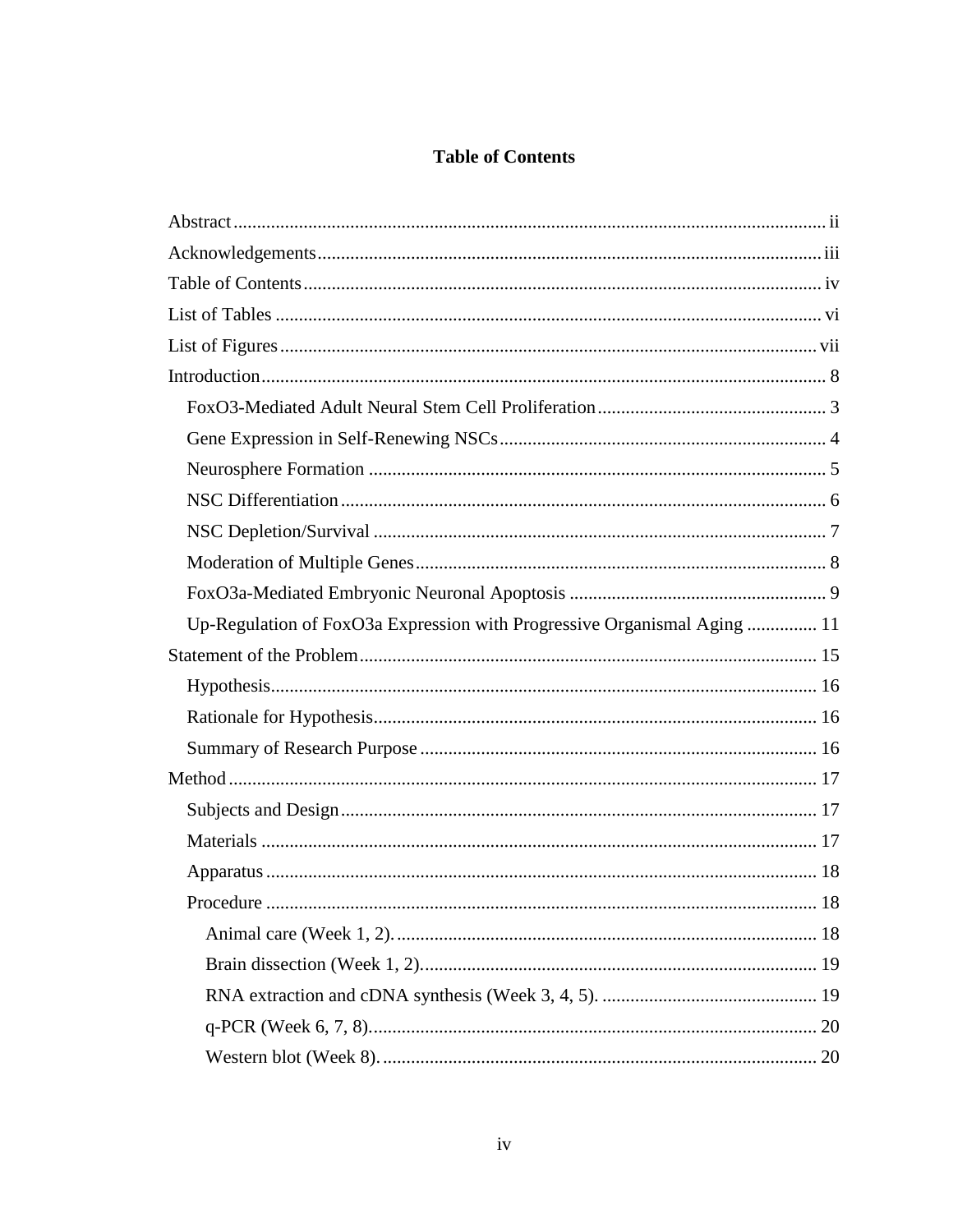| Relevance of Study to Understanding FoxO3a's Relationship with Aging  32 |  |
|--------------------------------------------------------------------------|--|
|                                                                          |  |
|                                                                          |  |
|                                                                          |  |
|                                                                          |  |
|                                                                          |  |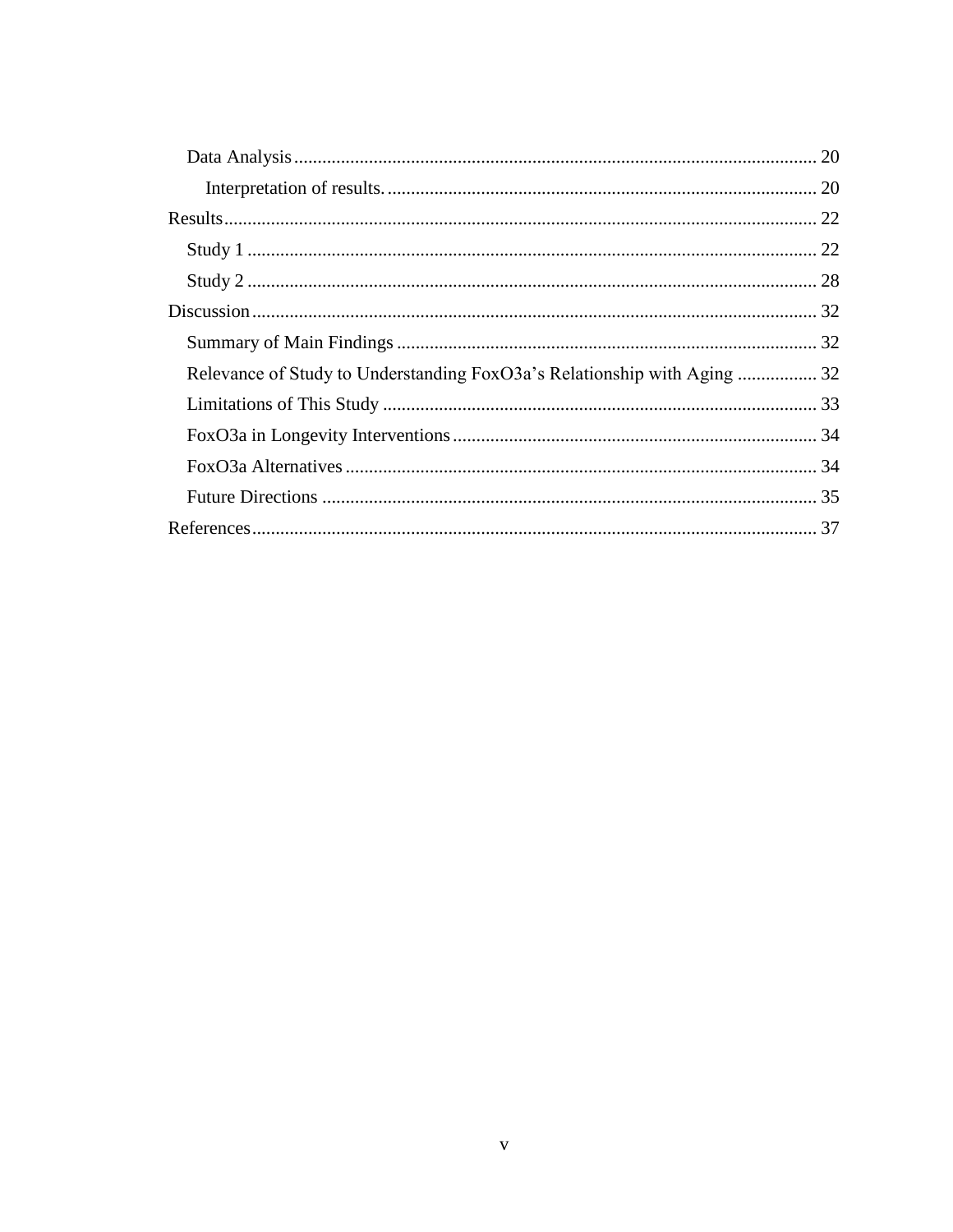## **List of Tables**

<span id="page-5-0"></span>

|--|--|--|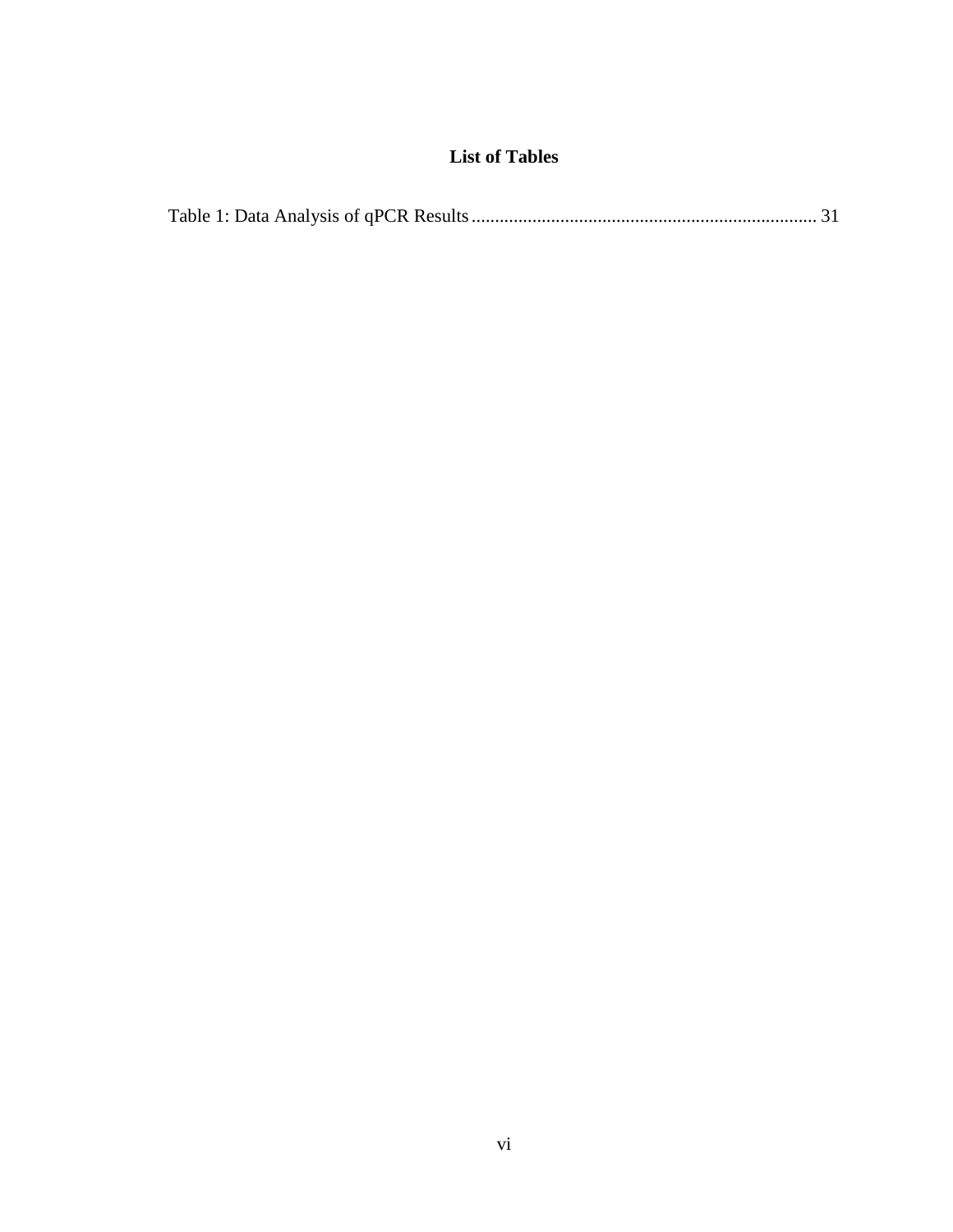#### **List of Figures**

<span id="page-6-0"></span>[Figure 1. The regions highlighted in blue \(the dentate gyrus of the hippocampus and the](#page-19-0)  [olfactory bulb\) are sites of neurogenesis in the adult mammalian brain, while the region](#page-19-0)  [highlighted in red \(the subventricuilar zone of the cerebral cortex\) is responsible for](#page-19-0)  [neural cell proliferation or specialization into specific neural cell types..........................](#page-19-0)......... [Figure 2. Front coronal \(a\) and lateral \(b\) views of the adult zebrafish brain highlighting](#page-20-0)  [the left medial pallium \(red\), a region structurally and developmentally homologous to](#page-20-0)  [the lateral areas of the mammalian dorsal telencephalon.](#page-20-0) ................................................ 14 [Figure 3. qPCR analyses in the first study involved various concentrations of tissue](#page-29-0)  sample cDNA. Of the concentrations tested, two of them  $(0.11 \text{ ng}/\mu\text{I} \text{ and } 0.0011 \text{ ng}/\mu\text{I})$ [were selected for implementation in the second study.](#page-29-0) .................................................... 23 [Figure 4. Two cDNA samples from the first study were selected from a sample size of ten](file:///C:/Users/kem8/Downloads/INVESTIGATING_DIFFERING_DEGREES_OF_FOXO3_EXPRESSION_IN_ADULT_NEURAL_STEM_CELLS_BETWEEN_AGE_GROUPS_IN_ZEBRAFISH%20(2).docx%23_Toc514059727)  [\(based on preliminary analyses of sample stability\) and diluted into seven concentrations](file:///C:/Users/kem8/Downloads/INVESTIGATING_DIFFERING_DEGREES_OF_FOXO3_EXPRESSION_IN_ADULT_NEURAL_STEM_CELLS_BETWEEN_AGE_GROUPS_IN_ZEBRAFISH%20(2).docx%23_Toc514059727)  [\(5 ng/µl, 0.5 ng/µl, 0.11 ng/µl, 0.005 ng/µl, 0.0011 ng/µl, 0.0005 ng/µl and 0.00011](file:///C:/Users/kem8/Downloads/INVESTIGATING_DIFFERING_DEGREES_OF_FOXO3_EXPRESSION_IN_ADULT_NEURAL_STEM_CELLS_BETWEEN_AGE_GROUPS_IN_ZEBRAFISH%20(2).docx%23_Toc514059727)   $ng<sub>\mu</sub>l$ ), as indicated in the above graph's lower right-hand corner going left to right from highest to lowest. "Delta Rn" (on the Y-axis) refers to the ratio of fluorescent dye signals [in the cDNA samples minus the baseline signal generated by the PCR machine, resulting](file:///C:/Users/kem8/Downloads/INVESTIGATING_DIFFERING_DEGREES_OF_FOXO3_EXPRESSION_IN_ADULT_NEURAL_STEM_CELLS_BETWEEN_AGE_GROUPS_IN_ZEBRAFISH%20(2).docx%23_Toc514059727)  [in a quantitative value for gene expression. "Cycle Number" \(on the X-axis\) refers to the](file:///C:/Users/kem8/Downloads/INVESTIGATING_DIFFERING_DEGREES_OF_FOXO3_EXPRESSION_IN_ADULT_NEURAL_STEM_CELLS_BETWEEN_AGE_GROUPS_IN_ZEBRAFISH%20(2).docx%23_Toc514059727)  [number of cycles of analysis necessary to detect expression of the target gene...............](file:///C:/Users/kem8/Downloads/INVESTIGATING_DIFFERING_DEGREES_OF_FOXO3_EXPRESSION_IN_ADULT_NEURAL_STEM_CELLS_BETWEEN_AGE_GROUPS_IN_ZEBRAFISH%20(2).docx%23_Toc514059727) 25 [Figure 5. Western blot analysis of cDNA from trial run zebrafish brain tissue samples](file:///C:/Users/kem8/Downloads/INVESTIGATING_DIFFERING_DEGREES_OF_FOXO3_EXPRESSION_IN_ADULT_NEURAL_STEM_CELLS_BETWEEN_AGE_GROUPS_IN_ZEBRAFISH%20(2).docx%23_Toc514059728)  [confirmed the expression of a gene roughly 88 bp in length, indicating the presence of](file:///C:/Users/kem8/Downloads/INVESTIGATING_DIFFERING_DEGREES_OF_FOXO3_EXPRESSION_IN_ADULT_NEURAL_STEM_CELLS_BETWEEN_AGE_GROUPS_IN_ZEBRAFISH%20(2).docx%23_Toc514059728)  [target gene FoxO3a. The target band is circled in red.](file:///C:/Users/kem8/Downloads/INVESTIGATING_DIFFERING_DEGREES_OF_FOXO3_EXPRESSION_IN_ADULT_NEURAL_STEM_CELLS_BETWEEN_AGE_GROUPS_IN_ZEBRAFISH%20(2).docx%23_Toc514059728) ..................................................... 27 [Figure 6. Comparative q-PCR of zebrafish telencephalon tissue at two different](file:///C:/Users/kem8/Downloads/INVESTIGATING_DIFFERING_DEGREES_OF_FOXO3_EXPRESSION_IN_ADULT_NEURAL_STEM_CELLS_BETWEEN_AGE_GROUPS_IN_ZEBRAFISH%20(2).docx%23_Toc514059729)  concentrations (0.0011 ng/ $\mu$ l and 0.0005 ng/ $\mu$ l) revealed no significant difference in [expression of FoxO3a between samples of eight young and seven old fish.....................](file:///C:/Users/kem8/Downloads/INVESTIGATING_DIFFERING_DEGREES_OF_FOXO3_EXPRESSION_IN_ADULT_NEURAL_STEM_CELLS_BETWEEN_AGE_GROUPS_IN_ZEBRAFISH%20(2).docx%23_Toc514059729) 29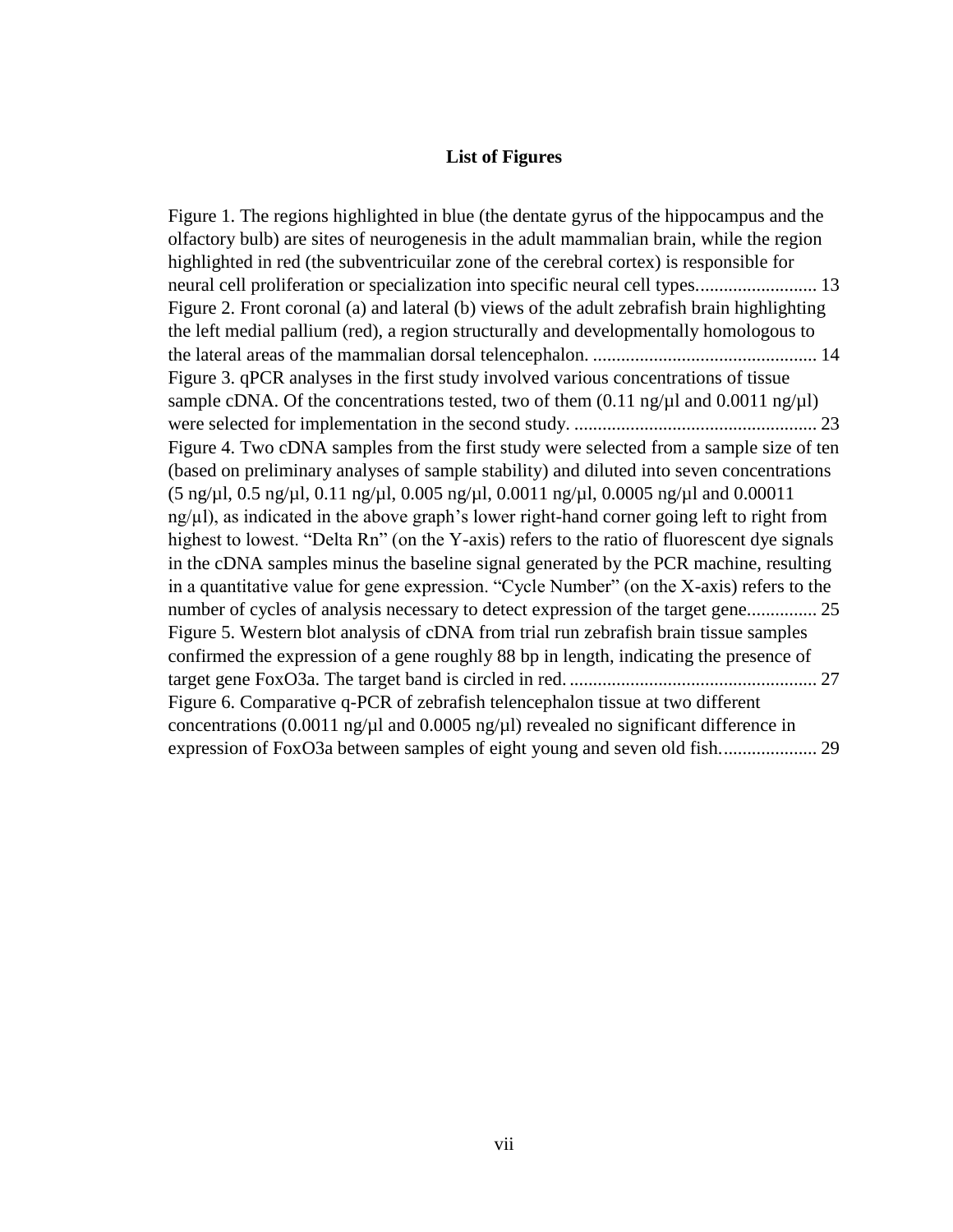## **Introdction**

<span id="page-7-0"></span>Organismal longevity and the determining factors thereof have long been hot topics of inquiry and investigation within the life science community. All known forms of life are adapted over the course of millions of years to survive as long as their environments and physiology will allow for the purpose of passing their genetic material on to the next generation and propagating their respective species. After an organism reaches reproductive maturity, the mechanisms of metabolic and proliferative homeostasis responsible for sustaining said organism up to that point become gradually less efficient over time (Wang, Karpac, & Jasper, 2014). The debilitating effects of aging on an individual organism have been attributed to a number of genetic factors relating to each major system of organismal homeostasis. The primary focus of this study is an isoform of the "forkhead box" (Fox) transcription factor family known as "FoxO3", which has been linked to several homeostatic functions within the body, including longevity. The capacity for modern medicine to influence or manipulate these factors with the goal of prolonging an organism's predicted lifespan serves as the basis behind much longevity research (Cabreiro et al., 2011; Richardson, Galvan, Lin, & Oddo, 2015; Simonsen, Cumming, Brech, Isakson, Schubert, & Finley, 2008).

Stem cells and cellular regeneration processes are key mechanisms of FoxO3's effect on longevity. By definition, stem cells are non-differentiated pluripotent cells found within embryonic and adult organisms (Ulloa-Montoya, Verfaillie, & Hu, 2005). These cells have the capacity to self-renew themselves and adopt the genetic qualities of their surrounding cells, differentiating into cells of that type. Adult stem cells, while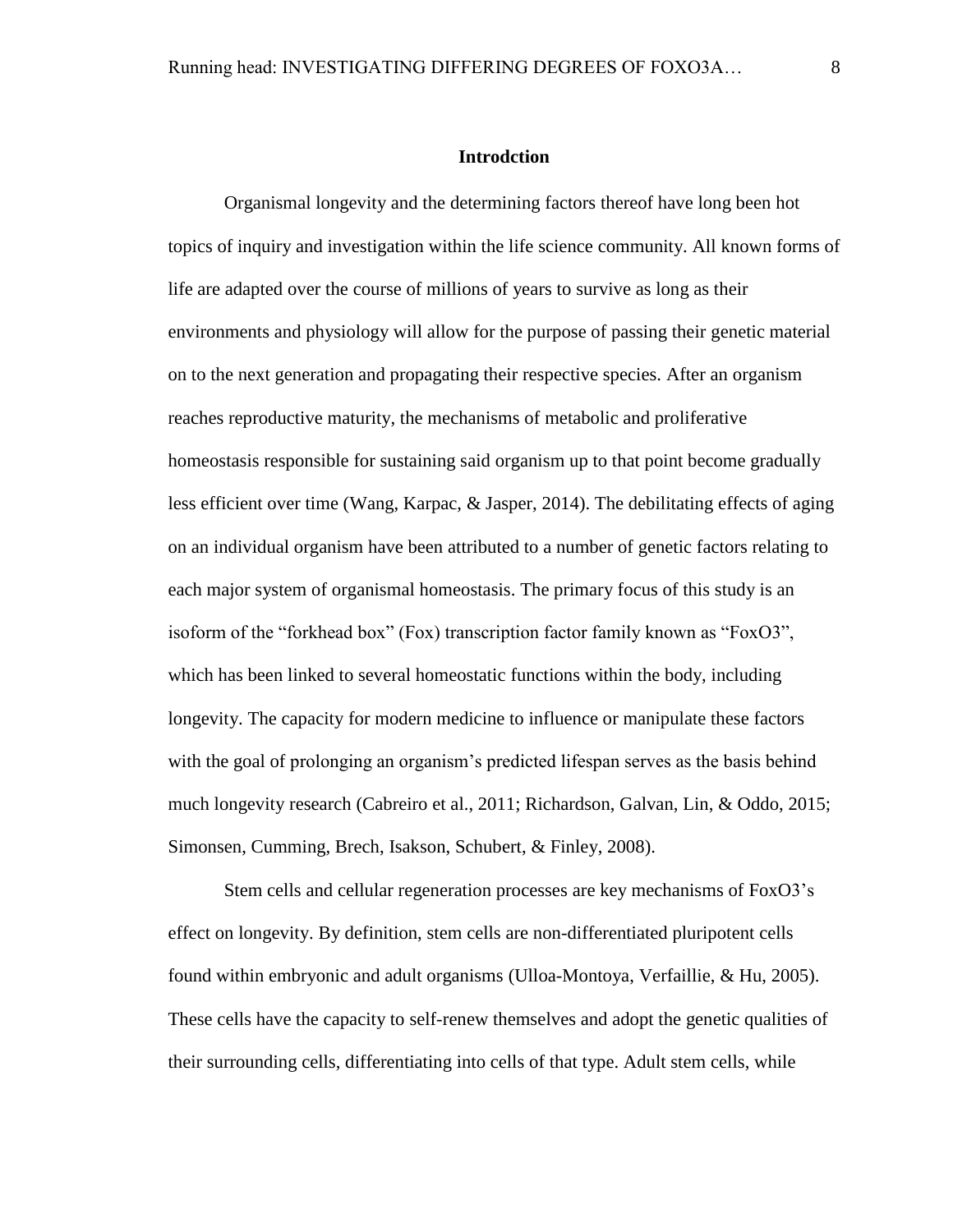sharing many qualities with their embryonic counterparts, differ primarily in their capacity for differentiation, being somewhat specialized to promote the genesis of specific cells within the body as needed whereas embryonic stem cells may differentiate into any cell type (pluripotency). Adult neural stem cells (NSCs) are one such example of these semi-specialized stem cells. In mammals, adult neural stem cells are found in the subgranular zone (SGZ) of the dentate gyrus (DG) in the hippocampus and in the subventricular zone (SVZ) of the cerebral cortex, and they gradually proliferate into nervous system-specific cell lineages including neurons, astrocytes, and oligodendrocytes, at a decreasing rate throughout the adult lifespan.

Although neuronal cell proliferation ceases in most regions of the brain upon reaching a certain age, the hippocampus and cortex continue to undergo neurogenesis (the production of new nervous system-specific cells) even after this point (Weissman, Anderson, & Gage, 2001). This has been attributed to the pool of NSCs in the hippocampus and cortex of the mammalian brain (Renault et al., 2009). Over time, this pool gradually depletes as the organism ages and neurogenesis becomes more and more necessary for systemic homeostasis. The degree of age/disease/trauma-induced neurodegeneration determines the degree of NSCs depleted at any given time, as FoxO regulates said depletion in response to neuronal cell death. In cases of brain injury such as stroke, total NSC count has been found to increase in number, which indicates that depletion of the NSC pool (and in effect the recovery of damaged nervous tissue) increases in response to major cell death in the central nervous system (CNS; Zhang et al., 2014).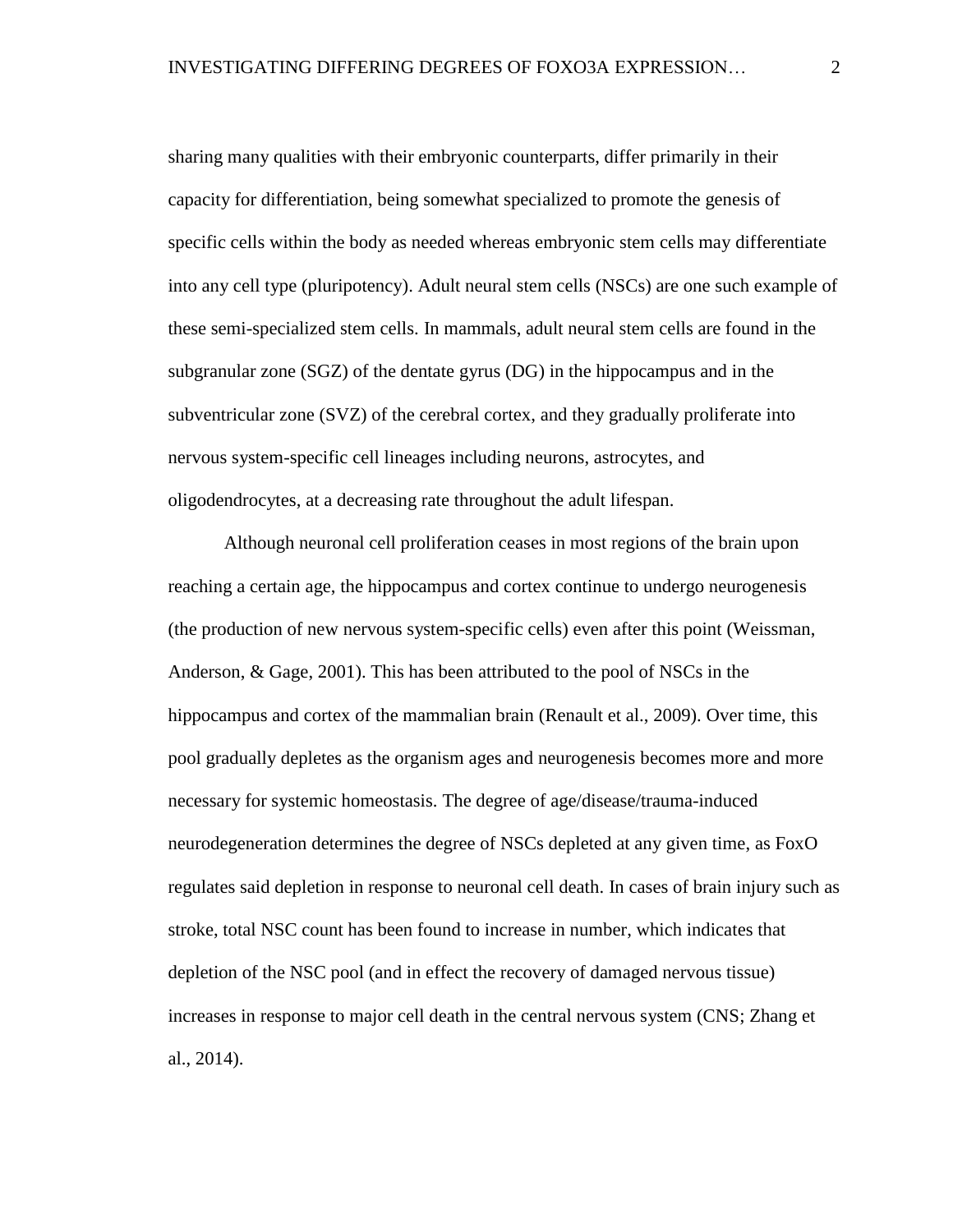Many transgenic animal models are used to investigate factors influencing longevity, including zebrafish (*Danio rerio*; Keller, & Murtha, 2004)*.* While sharing fewer physiological traits with humans than other mammals, zebrafish have unique organismal qualities that could be applied to study questions about how FoxO influences longevity, including but not limited to their genetic tractability, transparency during embryonic development, and relative ease of rearing and testing in mass numbers. Zebrafish and humans share many common genes, including a variant of the FoxO gene known as FoxO3a, but homologies in physiological systems are generally more difficult to assess. Therefore, before proposing to study FoxO3a mechanisms in zebrafish to learn principles that may apply to human, it is important to first determine whether Fox3a even has the same relationship with age in zebrafish as seen in humans, namely, an increase in expression level with increased age.

## <span id="page-9-0"></span>**FoxO3-Mediated Adult Neural Stem Cell Proliferation**

Among the functions distinct to FoxO is homeostasis of adult NSCs through FoxO regulated gene expression. In an experimental study of the effects of FoxO3 manipulation in mice (Renault et al., 2009), brain sections of adult *FoxO3<sup>-/-</sup>* (knockedout FoxO3 expression) and  $FoxO3^{+/+}$  (wild-type) mice were stained with antibodies that recognized FoxO3 (but not FoxO1, FoxO4 or FoxO6 [significantly]) and Sox2 (a marker of NSCs/neural progenitors) and NeuN (a marker of neurons). FoxO3 was expressed in both the SGZ of the DG and in the SVZ of the cortex (Kaslin, Ganz, & Brand, 2008). Expression of FoxO3 was also detected in high levels from in vivo NSC niches and Sox2-positive cells in the SGZ and the SVZ (in a subset of NeuN negative cells and in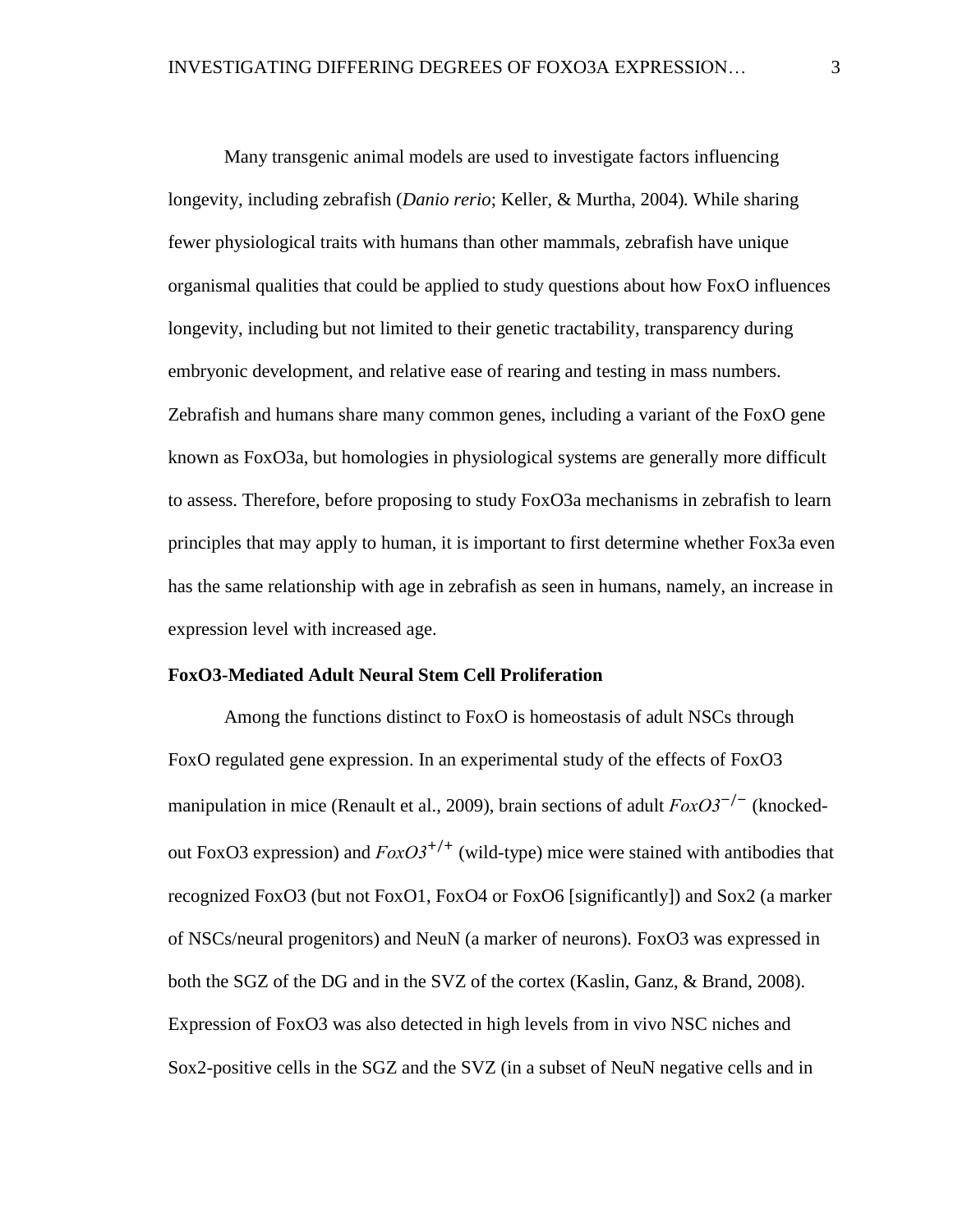cells cointaining bromodeoxyuridine (BrdU), a genetic stain indicative of proliferation). Isolation of NSCs from DG and SVZ regions of postnatal and adult mouse brains and immunostaining on whole/dissociated NSCs revealed that FoxO3 is expressed in NSCs/progenitors derived from both postnatal and adult animals and is co-expressed with Nestin (a NSC/progenitor marker). Western blotting on protein extracts of neurospheres (systems of free-floating neural stem cell clusters) from NSCs of mice at various age milestones revealed expression of FoxO3 in NCSs and progenitors from every age group investigated, adult mice showing the highest degree of expression. This indicated that FoxO3 is expressed in adult NSCs and neural progenitors *in vivo* and *in vitro*.

#### <span id="page-10-0"></span>**Gene Expression in Self-Renewing NSCs**

In a comparison of the phosphorylation status of FoxO3 in self-renewing versus differentiating adult NSCs via western blotting with phosphor-specific antibodies to Threonine 32 (T32), a larger percentage of FoxO3 was phosphorylated at T32 in differentiated progeny than in self-renewing NSCs (Renault et al., 2009). A luciferase assay using a FoxO reporter gene (to test the activity of endogenous FoxO3 in NSCs) revealed that the reporter gene was active in adult  $FoxO3^{+/+}$  NSCs and slightly less active in  $FoxO3^{-/-}$  NSCs (the remainder of which was likely due to partial compensation by other FoxO family members). This provided evidence of higher FoxO3 activity in self-renewing NSCs as opposed to differentiated progeny.

To determine whether the ablation of FoxO3 results in a decrease in NSC number *in vivo*, daily BrdU injections were given to adult *FoxO3*+/+ mice and adult *FoxO3*−/−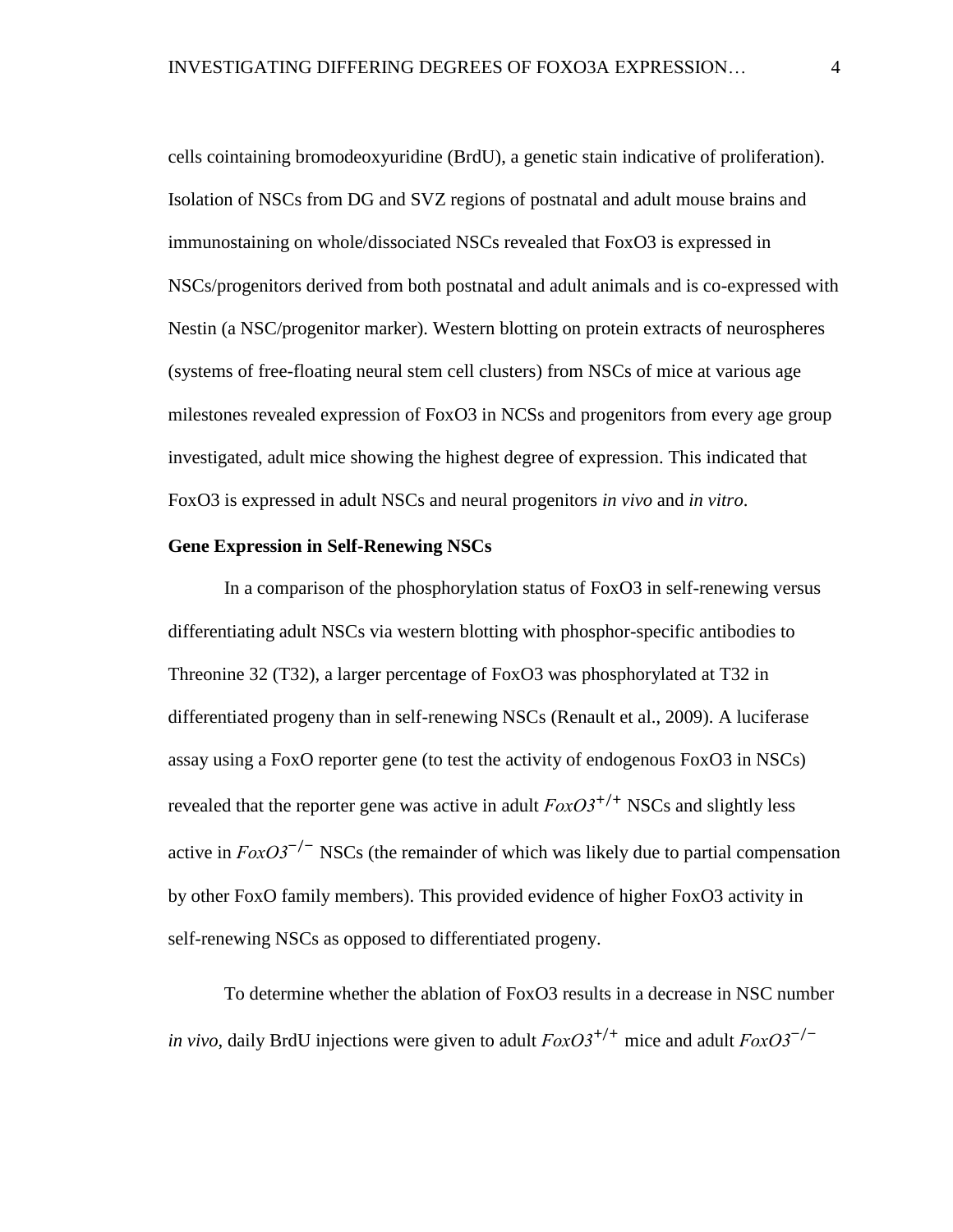mice (viable and normal in outward appearance but prone to cancer and only live  $1 - 1.5$ years) for one week. When mice were sacrificed 1 month after injection, *FoxO3<sup>−/−</sup>* mice showed a significant reduction in the number of label-retaining NSCs compared to  $F\alpha xO3^{+/+}$  mice in both the SGZ and SVZ. When mice were sacrificed 1 day after injection,  $FoxO3^{-/-}$  mice tended to have more BrdU-positive cells than  $FoxO3^{+/+}$  mice in the SGZ and SVZ. Brains from adult  $FoxO3^{-/-}$  mice were significantly heavier than brains of wild-type counterparts (both groups having similar weights at birth), indicating that inexpression of FoxO3 impairs natural regulation of NSC function, resulting in increased neuronal proliferation in the CNS.

## <span id="page-11-0"></span>**Neurosphere Formation**

In yet another experiment (Renault et al., 2009), NSCs from adult *FoxO3*−/− and  $FoxO3^{+/+}$  mice were isolated and their ability to form primary (first-stage) neurospheres was tested. NSCs from adult *FoxO3<sup>-/-</sup>* mice formed primary neurospheres at a significantly lower frequency than NSCs from *FoxO3*+/+ littermates. *FoxO3*−/− NSCs isolated from embryos/1-day-old mice formed primary neurospheres with the same frequency as *FoxO3*+/+ NSCs. *FoxO3*−/− NSCs isolated from young adult/middle-aged mice formed neurospheres at a significantly lower frequency than  $FoxO3^{+/+}$  NSCs, indicating that the absence of FoxO3 leads to depletion of NSCs in adult mice.

To determine whether FoxO3 is necessary for NSC self-renewal, primary neurospheres from  $FoxO3^{-/-}$  and  $FoxO3^{+/+}$  were dissociated and tested on their ability to form secondary neurospheres. *FoxO3*−/− NSCs from neonates formed secondary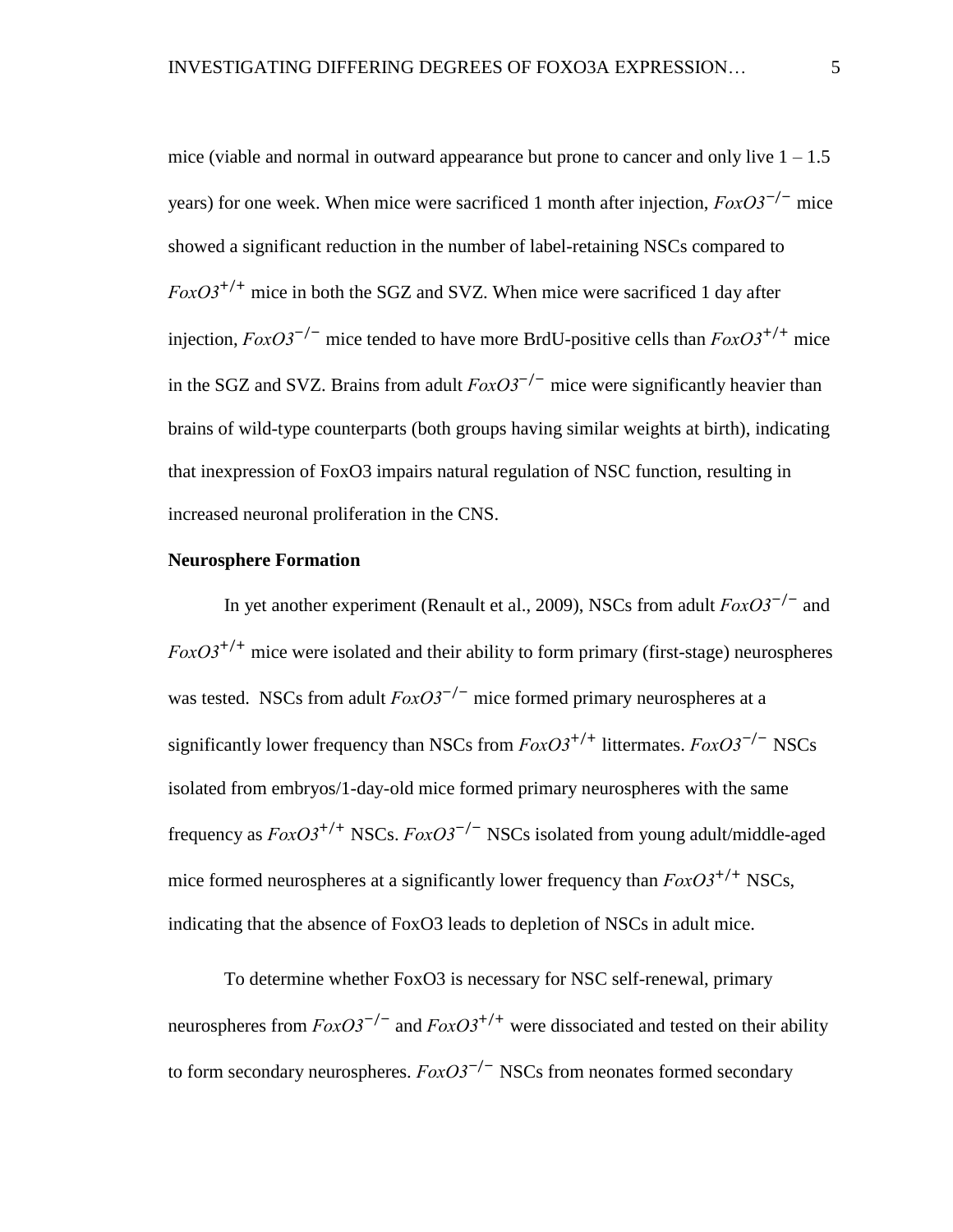neurospheres at the same frequency at  $FoxO3^{+/+}$  NSCs.  $FoxO3^{-/-}$  NSCs isolated from young/middle-aged adults generated fewer secondary neurospheres than *FoxO3*+/+ NSCs. Concomitant deletion of FoxO1, FoxO3 and FoxO4 resulted in defects in neurosphere formation upon serial passage in culture. This proved the existence of functional redundancy among FoxO family members in cultured NSCs.

#### <span id="page-12-0"></span>**NSC Differentiation**

Additional findings suggested that the ability of NSCs to generate different neural lineages is defective in the absence of FoxO3 (Renault et al., 2009). Progeny of  $FoxO3^{-/-}$  and  $FoxO3^{+/+}$  secondary neurospheres were examined after 7 days in differentiation conditions. Neurospheres generated from adult NSCs contained mainly astrocytes. Functionality was measured by scoring the number of differentiated secondary neurospheres formed at low cell density containing at least one immature neuron or one immature ogliodendrocyte. NSCs isolated from neonate *FoxO3*−/− and *FoxO3*+/+ mice formed similar numbers of functional neurospheres while those isolated from young/middle-aged adult *FoxO3*−/− mice formed significantly fewer secondary neurospheres containing ogliodendrocytes than those isolated from  $FoxO3^{+/+}$  mice. *FoxO3<sup>-/-</sup>* NSCs from idle-aged mice tended to form fewer neurospheres containing both neurons and astrocytes and more neurospheres containing only astrocytes than *FoxO3*+/+ NSCs. Similar results were obtained when differentiated neurospheres were stained for all three cell fates (neurons, astrocytes and oligoodendrocytes) simultaneously.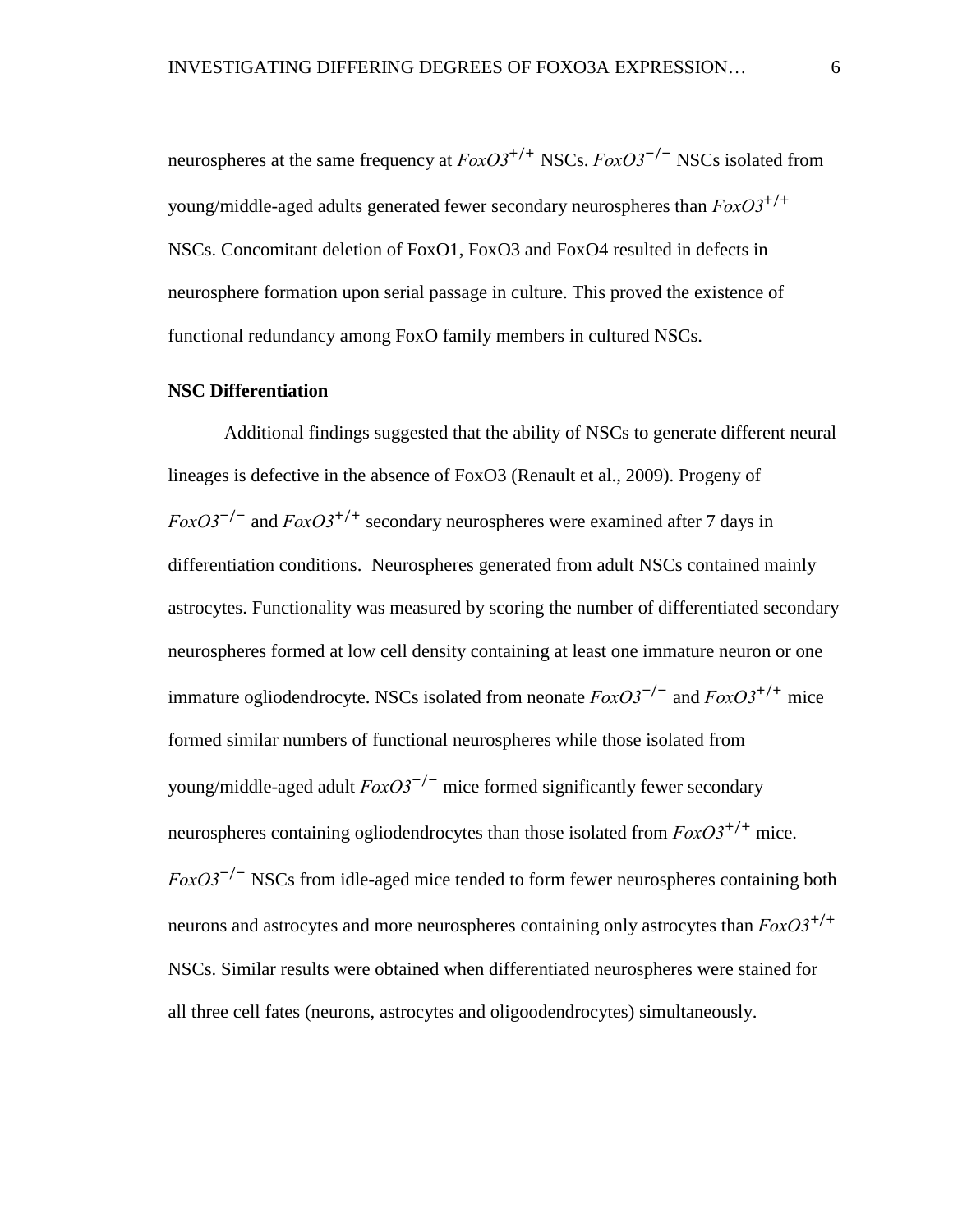#### <span id="page-13-0"></span>**NSC Depletion/Survival**

Another experiment was designed to determine whether FoxO3 acts in the nervous system to regulate the NSC pool (Renault et al., 2009).  $FoxO3^{10x/10x}$  mice were crossed with *Nestin-Cre* transgenic mice (which express the Cre recombinase in NSCs/progenitors from embryonic day 10.5). Cross mice displayed an ablation of FoxO3 protein in the brain but NOT in the majority of other tissues. Young/middle-aged adult cross mice had significantly heavier brains than control siblings. This difference in brain weight resulted from the impairment of FoxO3-mediated NSC depletion in cross mice. Extraction of BrdU-retaining cells from 3-month-old cross mice and control  $(FoxO3^{lox/lox})$  siblings one month after a seven-day period of label injection revealed that young cross mice tended to have fewer label-retaining NSCs in the SVZ and SGZ than control siblings (but to NO statistical significance). The effects of FoxO3 loss in vivo were less pronounced in cross mice than control mice. NSCs isolated from cross mice had no FoxO3 protein expression for up to four western blot passages, and NSCs isolated from 9-month-old cross mice displayed significant defects in their ability to form primary neurospheres compared to NSCs from control littermates.

FoxO3 was also found to regulate quiescence and survival of NSCs in another experimental design (Renault et al., 2009). Cells dissociated from secondary neurospheres from young adult *FoxO3<sup>-/-</sup>* mice displayed a significant increase in BrdU incorporation in culture in comparision to cells from  $FoxO3^{+/+}$  mice. Freshly isolated NSCs from adult *FoxO3<sup>-/-</sup>* mice displayed an increased number of cleaved caspase 3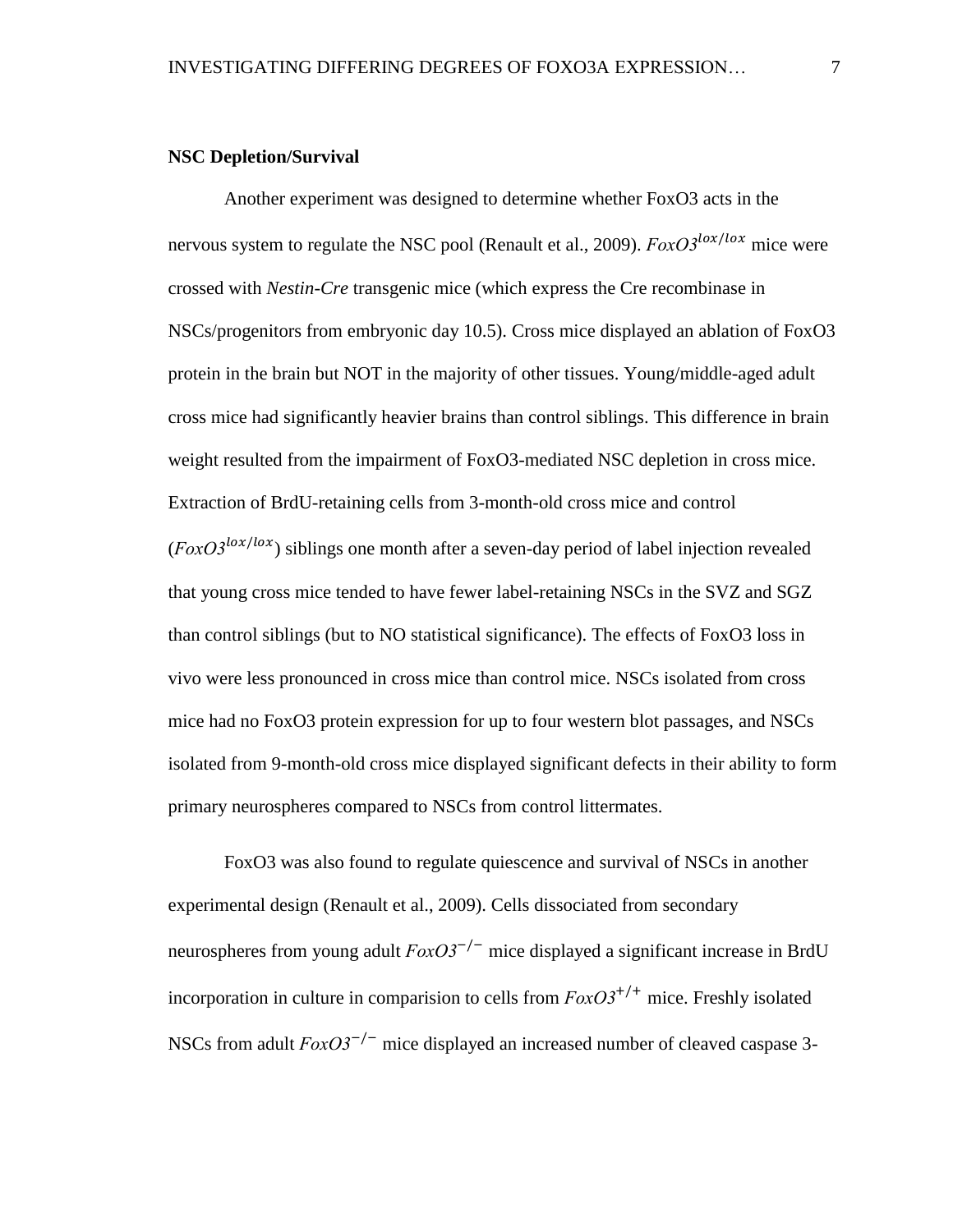positive cells in comparison to  $FoxO3^{+/+}$  NSCs. The level of apoptosis for cells dissociated from secondary *FoxO3*−/− neurospheres was lower than for cells dissociated from *FoxO3*+/+ neurospheres. This supports the hypothesis that cell death is not a major consequence of FoxO3 loss. Additionally, that loss of quiescence may play a more prevalent role in NSC depletion *in vivo* in *FoxO3*−/− mice.

#### <span id="page-14-0"></span>**Moderation of Multiple Genes**

To determine how and if FoxO3 coordinates the expression of a specific program of genes in NSCs, a genome-wide microarray analysis was performed on RNA isolated from two independent biological replicates (each in duplicate) from young adult *FoxO3*<sup>-/-</sup> and *FoxO3*<sup>+/+</sup> secondary neurospheres (Renault et al., 2009). Expression of a specific subset of genes was decreased in  $FoxO3^{-/-}$  neurospheres in comparison to  $F\alpha xO3^{+/+}$  neurospheres (validated by reverse transcription followed by quantitative polymerase chain reaction). FoxO3-regulated genes were significantly enriched for genes that form a molecular signature for quiescence. FoxO3 was necessary for the expression of genes involved in cell quiescence and oxidative stress resistance, upregulation of genes involved in early neurogenesis, and inhibition of premature NSC differentiation. Microarray data comparisons with genes known to change with human aging indicated a correlation between FoxO3-regulated genes and genes regulated during aging in the brain.

Electrophoretic mobility shift assays (EMSA) conducted in NSCs revealed that FoxO3 could bind in vitro to FoxO binding sites present in regulatory regions of *Ddit4*,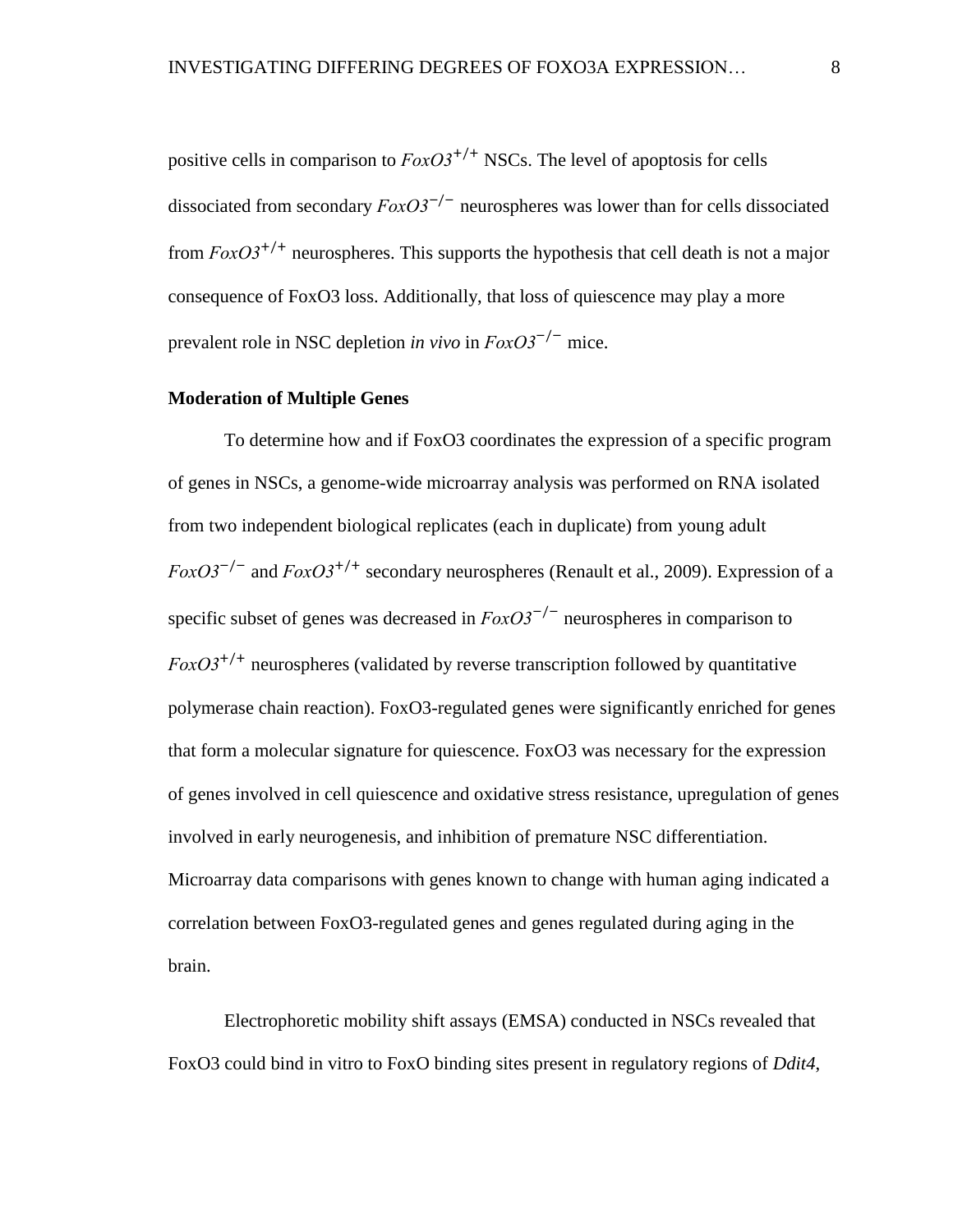*Ndrg1*, and *Otx2* (implied here to be direct targets of FoxO3; Renault et al., 2009). Chromatin immunoprecipitation (ChIP) conducted in NSCs revealed that FoxO3 is recruited to FoxO binding sites in the promotors of  $p27<sup>KIP1</sup>$  (implied here to be a cell cycle inhibitor involved in cell quiescence) and *Ddit4* (a known target of hypoxiainducible factor 1) genes, indicating said genes to be direct targets of FoxO3 in NSCs. FoxO3 was NOT bound at the promotors of *Ndrg1*, and *Otx2* by ChIP, suggesting that these genes may NOT be direct targets of FoxO3 in NSCs. Lastly, after identifying FoxO3 directed targets in NSCs, *FoxO3*−/− and *FoxO3*+/+ NSCs were compared on their ability to form neurospheres in low-oxygen (2%) versus atmospheric oxygen (20%) conditions. Adult NSCs showed increased ability to form neurospheres in low oxygen in comparison to atmospheric oxygen. *FoxO3*−/− NSCs did NOT display an increased ability to form neurospheres in low-oxygen in comparison to atmospheric oxygen. An alternative explanation for this result is that 2% oxygen (which mimics in vivo physiological oxygen concentrations in the mammalian brain) helps reveal differences between *FoxO3*−/− and *FoxO3*+/+ NSCs.

#### <span id="page-15-0"></span>**FoxO3a-Mediated Embryonic Neuronal Apoptosis**

Approximately half of the neuronal cells produced through embryogenesis in vertebrate animals undergo programmed cell death (apoptosis). Activation of FoxO3a (a subclass of the FoxO gene) in neurons cultured in neurotrophic factor-deprived medium results in apoptotic reactions in select populations of neurons. A collaborative study was conducted by Sun Yat-sen and Peking University in China to determine the role(s) of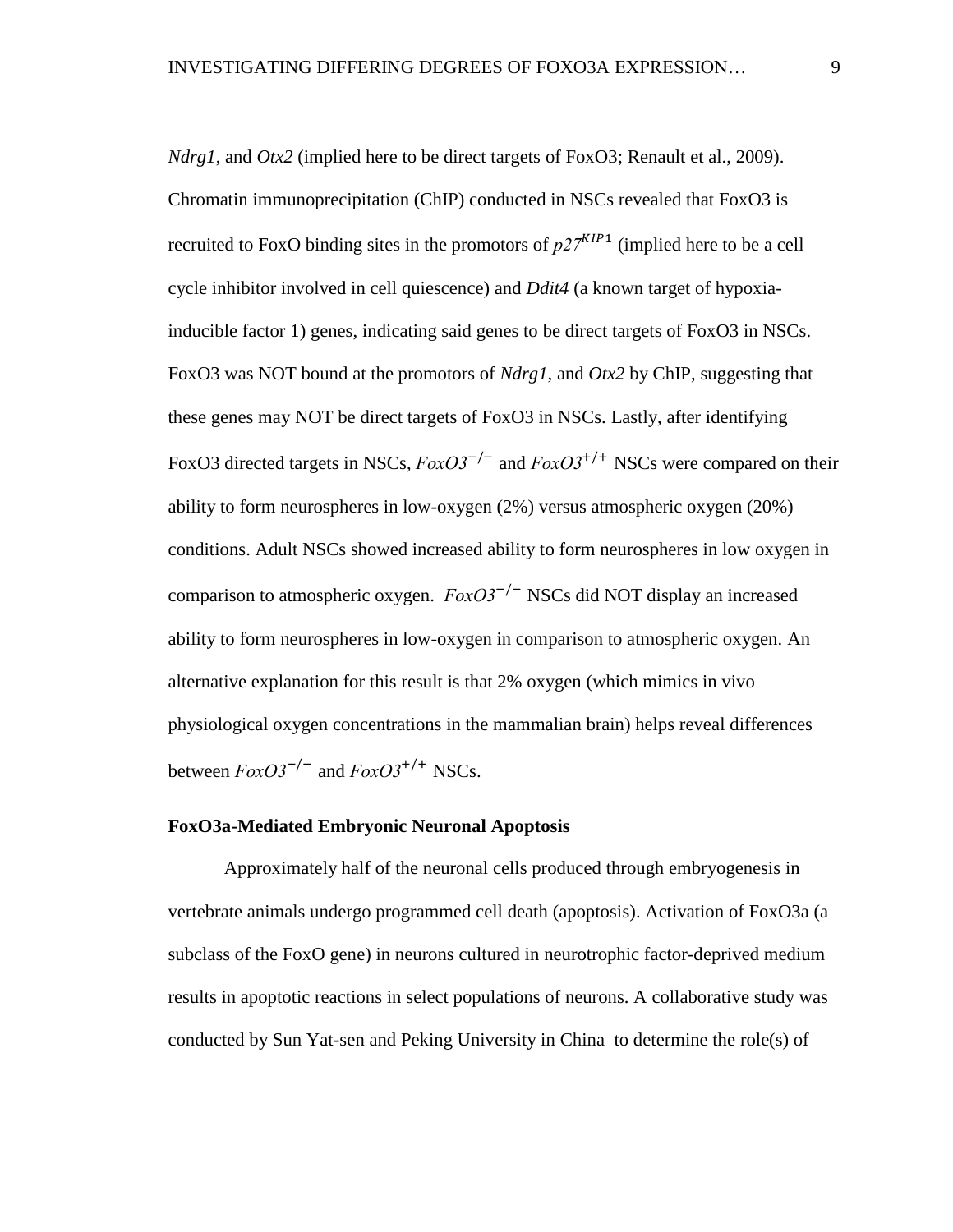FoxO3a during embryogenesis in AB wild-type zebrafish by inducing morpholinomediated knockdown of FoxO3a (Peng et al., 2007). The expression pattern of FoxO3a in zebrafish was identified and used as a reference point to analyze FoxO3a's physiological effects throughout embryonic development.

In situ hybridization was performed at select intervals during embryonic development in zebrafish. FoxO3a morpholino antisense oligonucleotides (FoxO3a-MO) was used to induce "loss-of-function" in FoxO3. Truncated green fluorescent protein fusion constructs were singly and simultaneously microinjected into the embryos. Acridine orange (AO) was used to label dying cells in zebrafish embryos. The effects of FoxO3a inhibition on the expression of select neural markers were examined at 9 hours post-fertilization. Quantitative polymerase chain reaction was then used to detect the expression of select genes and neural markers.

In situ hybridization revealed gradually increasing expression of FoxO3a in the nervous systems of zebrafish throughout embryonic development. Injection of FoxO3a-MO in developing embryos resulted in abnormal head morphology and sever brain shape abnormalities. A general increase in the number of AO-labeled cells was observed in embryos injected with FoxO3a-MO. FoxO3a knockdown via FoxO3a-MO injection resulted in a mild reduction in the expression of otx2 and pax2.1 genes, but no difference was found in the expression of hoxb2b. Transcripts of all neural markers of interest were significantly decreased in embryos injected with FoxO3a-MO. It was concluded that FoxO3a activity plays a significant role in the maintenance of normal neurodevelopment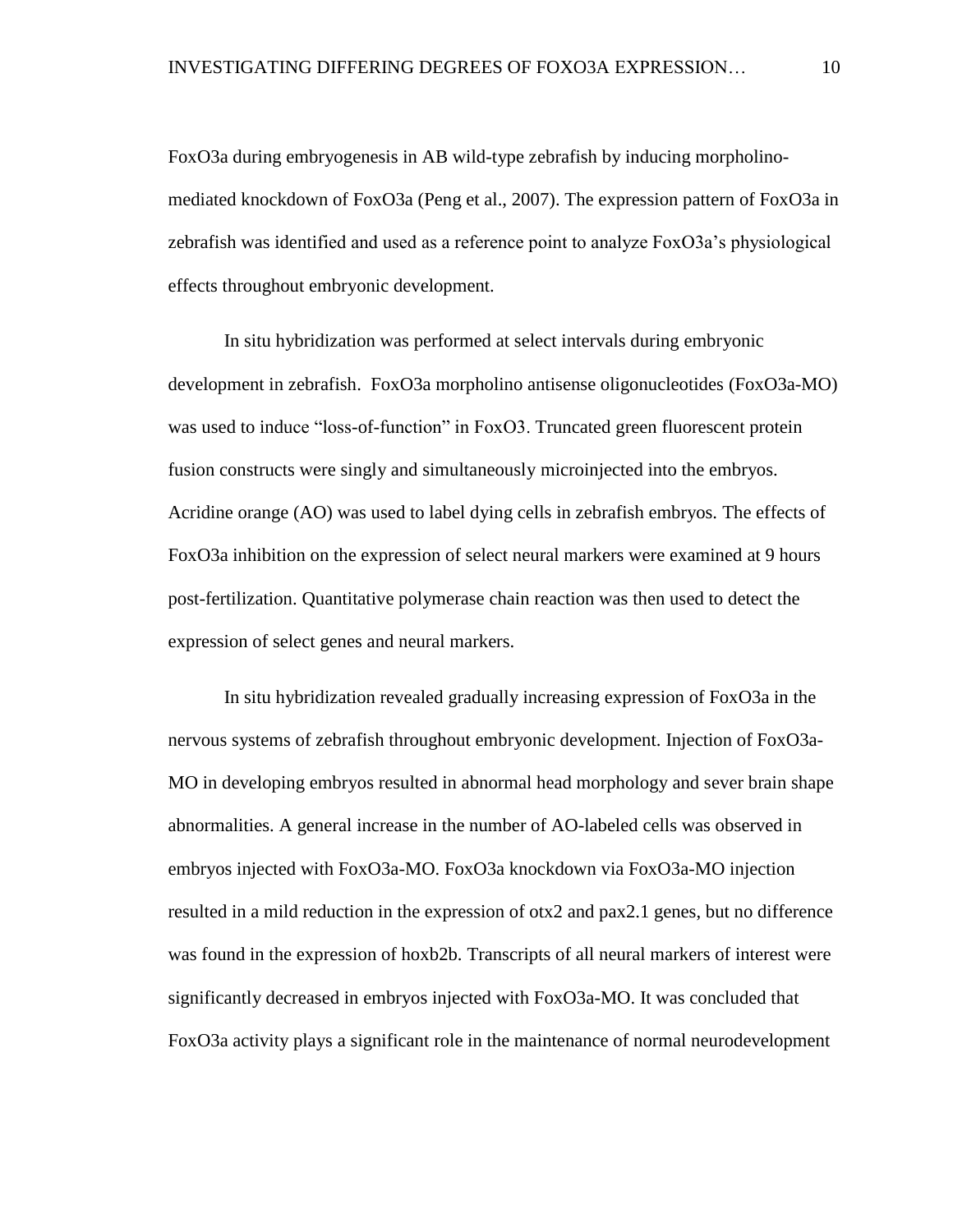during zebrafish embryonic development. Furthermore, FoxO3a loss-of-function does not affect neurogenesis induction but does lead to defects in neural development which might be mediated by suppressive expression of neural markers and increased apoptosis during late embryogenesis.

#### <span id="page-17-0"></span>**Up-Regulation of FoxO3a Expression with Progressive Organismal Aging**

Building upon the foundation of Renault's 2009 study on the physiological effects of FoxO3a knockout, a new study by the Universities of Mosul and Zakho in Iraq set out to determine the degree of expression across different generations of albino mice (Mustafa, Salih, & Waheed, 2013). The mice were first categorized into five different age groups, including fetuses (E17), newborns (3 days old), young (1 month), adults (6 months) and aged (18 months), three mice per group. The mice were euthanized by means of cervical dislocation, their brains removed and transferred to pre-warmed  $CO<sub>2</sub>$ bubbled artificial cerebrospinal fluid before being cut into small pieces and gradually processed down to neurosphere clusters by means of fire polished Pasteur pipetting, centrifuging, and incubation.

Neurosphere samples from all five age groups were put through cell lysis and their RNA isolated via total RNA mini kit before conversion to cDNA via AccuPower® RocketScriptTM RT Premix lyophilized mastermix. Real-time polymerase chain reaction (RT-PCR) was then performed using FoxO3 and  $\beta$ -actin primers (the later serving as a reference gene) on the cDNA samples and the expression of FoxO3 was evaluated through the  $2^{-\Delta\Delta CT}$  method, in which  $C_T$  indicates threshold cycle,  $\Delta C_T$  (test) =  $C_T$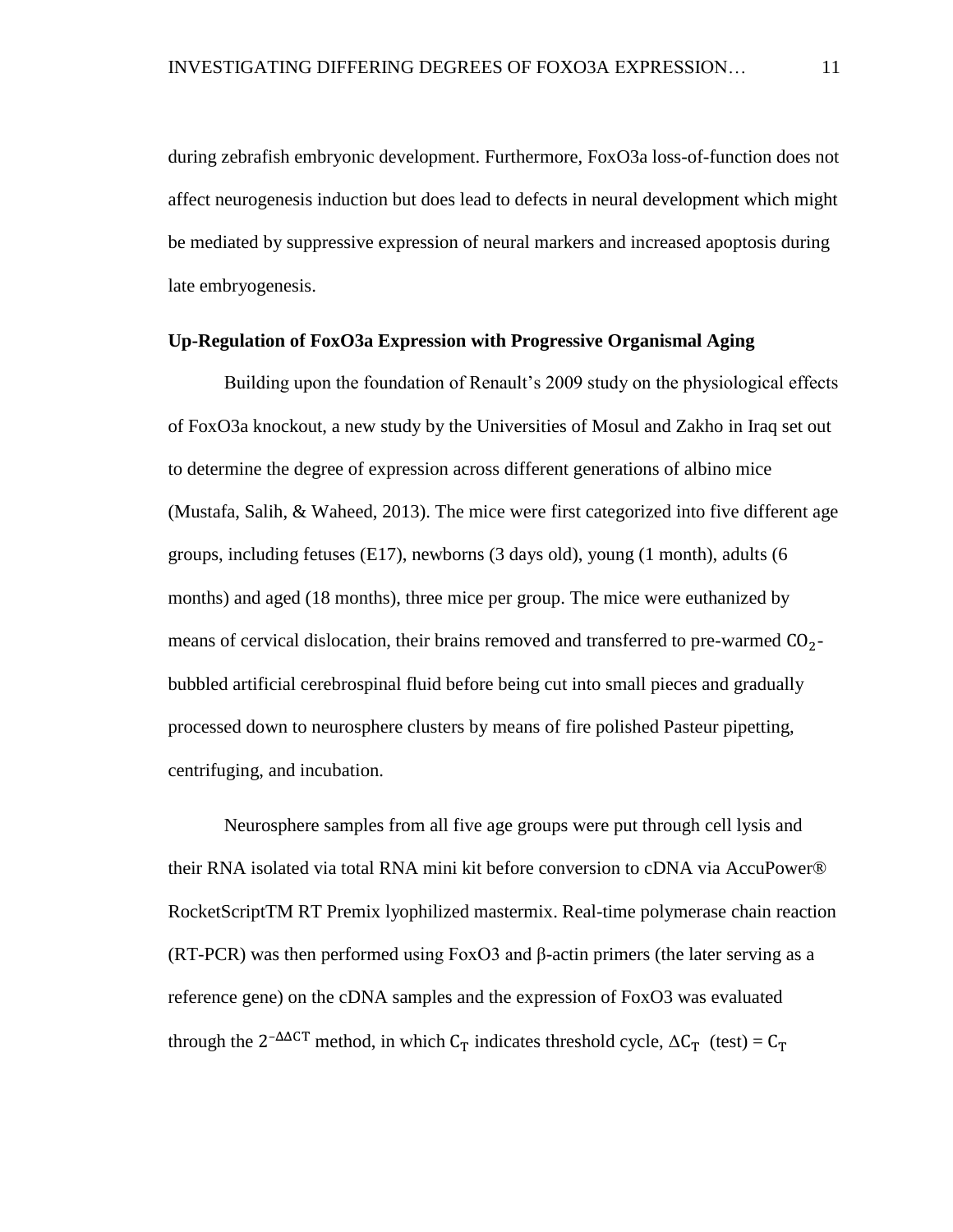(target, test) –  $C_T$  (ref, test),  $\Delta C_T$  (calibrator) =  $C_T$  (target, calibrator) –  $C_T$  (ref, calibrator),  $\Delta \Delta C_T = \Delta C_T$  (test) –  $\Delta C_T$  (calibrator), and  $2^{-\Delta \Delta CT}$  = normalized expression ratio. The resulting data was then subjected to a one-way ANOVA test to determine statistical means ± standard error.

Analysis of RT-PCR data showed that FoxO3 was not only expressed in every age group studied, but the degree of FoxO3 expression increased significantly with progressive aging, embryonic and newborn mouse samples serving as the baseline. Young mice (1 month old) showed a 1.8-fold increase in FoxO3 expression compared to the baseline, adult mice (6 months old) showed a 2.4-fold increase, and aged mice (18 months old) showed a 5-fold increase. These findings strengthen the proposed implications of the Renault study (2009); firstly that FoxO3 is necessary for normal NSC functionality and homeostasis, and secondly that FoxO3 is responsible for normal upregulation of genes responsible for developmental neurogenesis.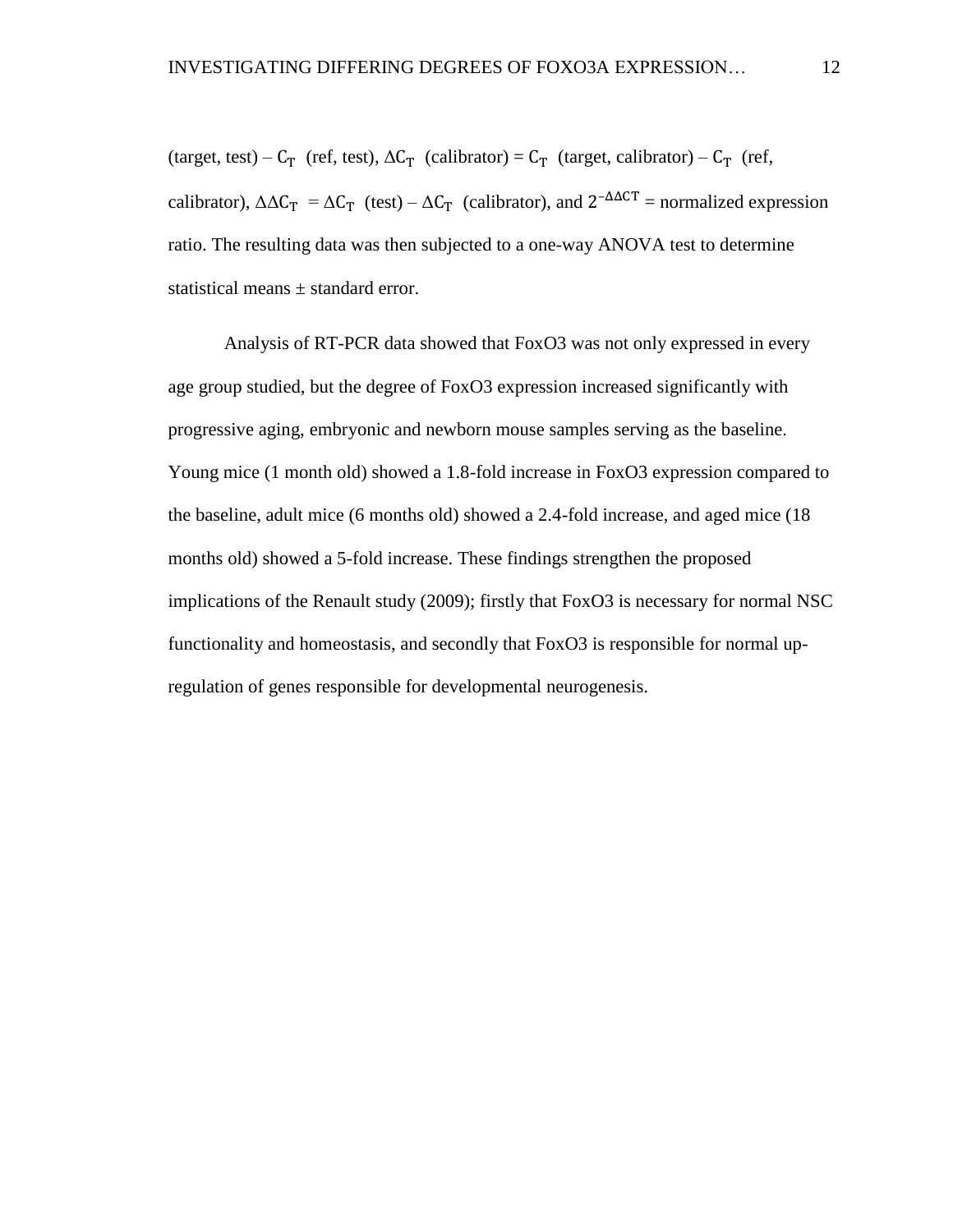

<span id="page-19-0"></span>*Figure 1*. The regions highlighted in blue (the dentate gyrus of the hippocampus and the olfactory bulb) are sites of neurogenesis in the adult mammalian brain, while the region highlighted in red (the subventricuilar zone of the cerebral cortex) is responsible for neural cell proliferation or specialization into specific neural cell types.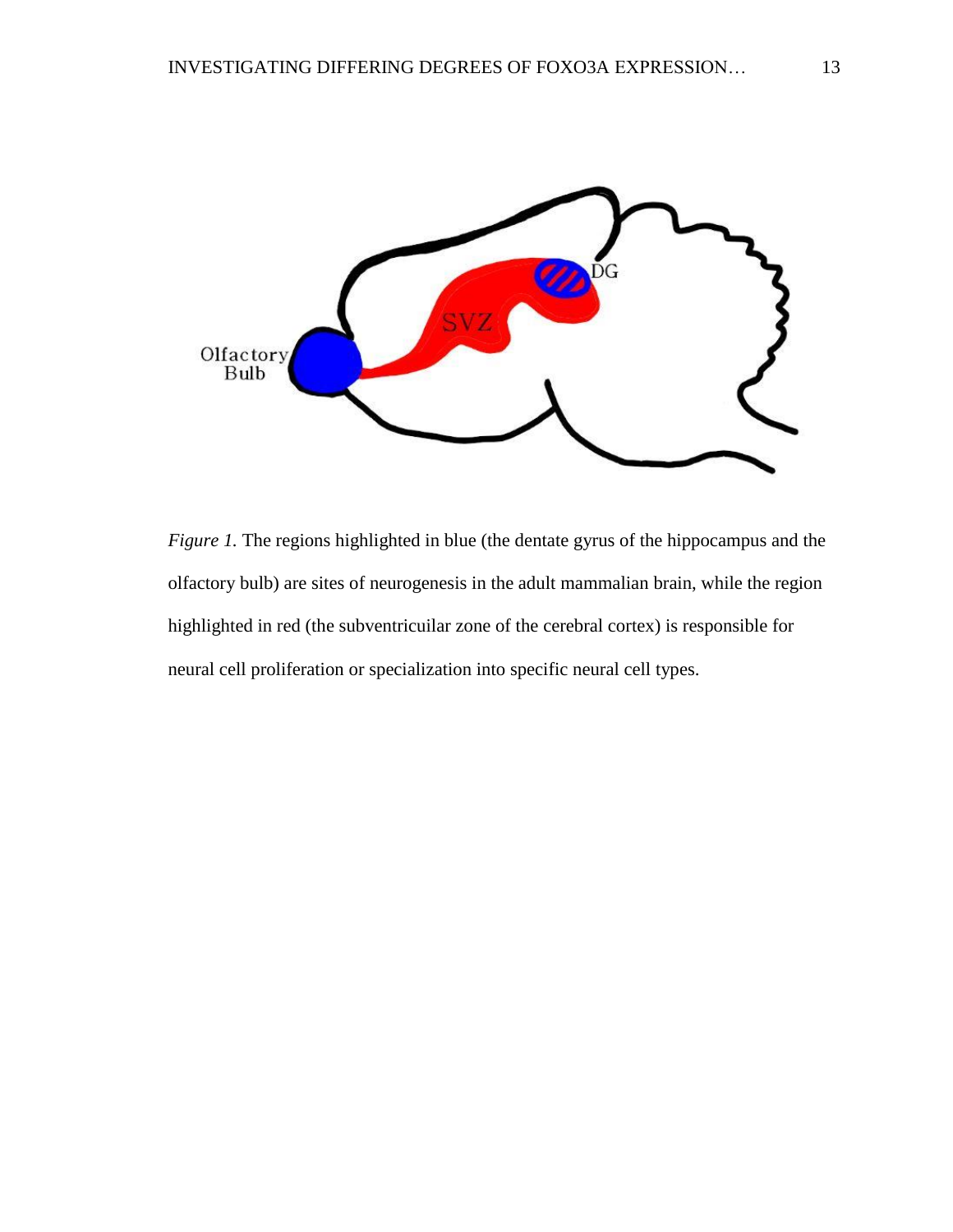

<span id="page-20-0"></span>*Figure 2.* Front coronal (a) and lateral (b) views of the adult zebrafish brain highlighting the left medial pallium (red), a region structurally and developmentally homologous to the lateral areas of the mammalian dorsal telencephalon.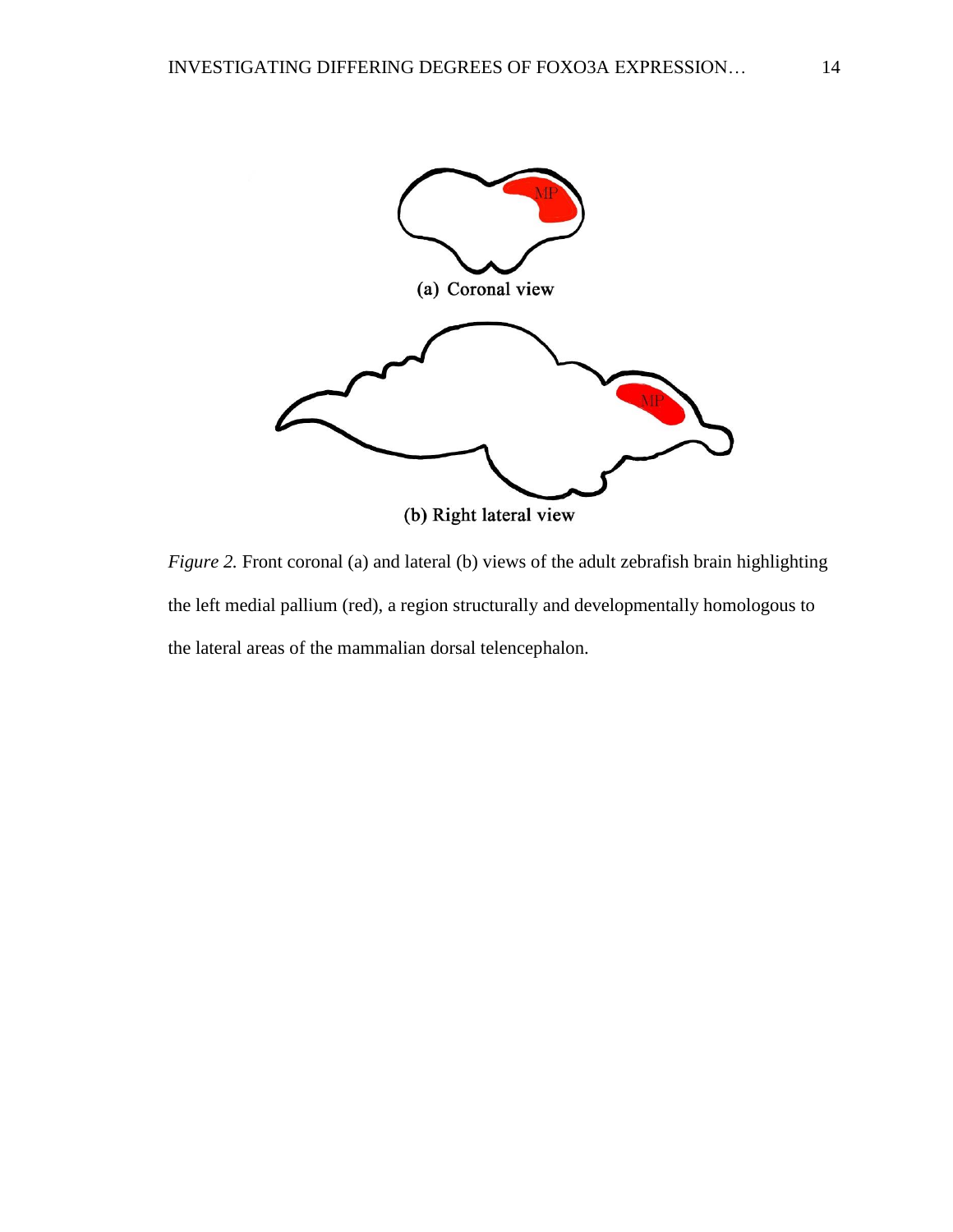#### **Statement of the Problem**

<span id="page-21-0"></span>A direct relationship has been found between FoxO3-dependent gene expression and the homeostasis of NSCs (Renault et al., 2009). Knocking out expression of the FoxO3 gene leads to more rapid depletion of the adult NSCs, which decrease rates of neurogenesis. Studies of naturally-occurring FoxO3 expression in mouse NSCs has revealed a general trend of increased expression over time, with adults showing higher expression levels than embryonic or newborn mice (Mustafa et al., 2013). Expression of FoxO3a in rat duodenum, an organ with high rates of cell proliferation, has also been shown to increase with age (Huang, Zhou, Huang, Zhou, Wei, & Shi, 2011). These studies suggest that FoxO3 is an important regulator of cell proliferation generally, including adult neurogenesis. However, the mechanisms through which Fox03a expression regulate proliferation and longevity are still not well understood. The current study was the first, to the author's best knowledge, to investigate the relationship between Fox03a expression and age in zebrafish. This is significant because if the same relationship between Fox03a expression and age is found in zebrafish as has been shown in rodents that would validate future investigation of Fox03a mechanisms in zebrafish, utilizing the unique technical advantages of this model system, to reveal generalizable principles of Fox3a actions. This in turn may promote advancements in age-specific treatments against neurodegenerative diseases.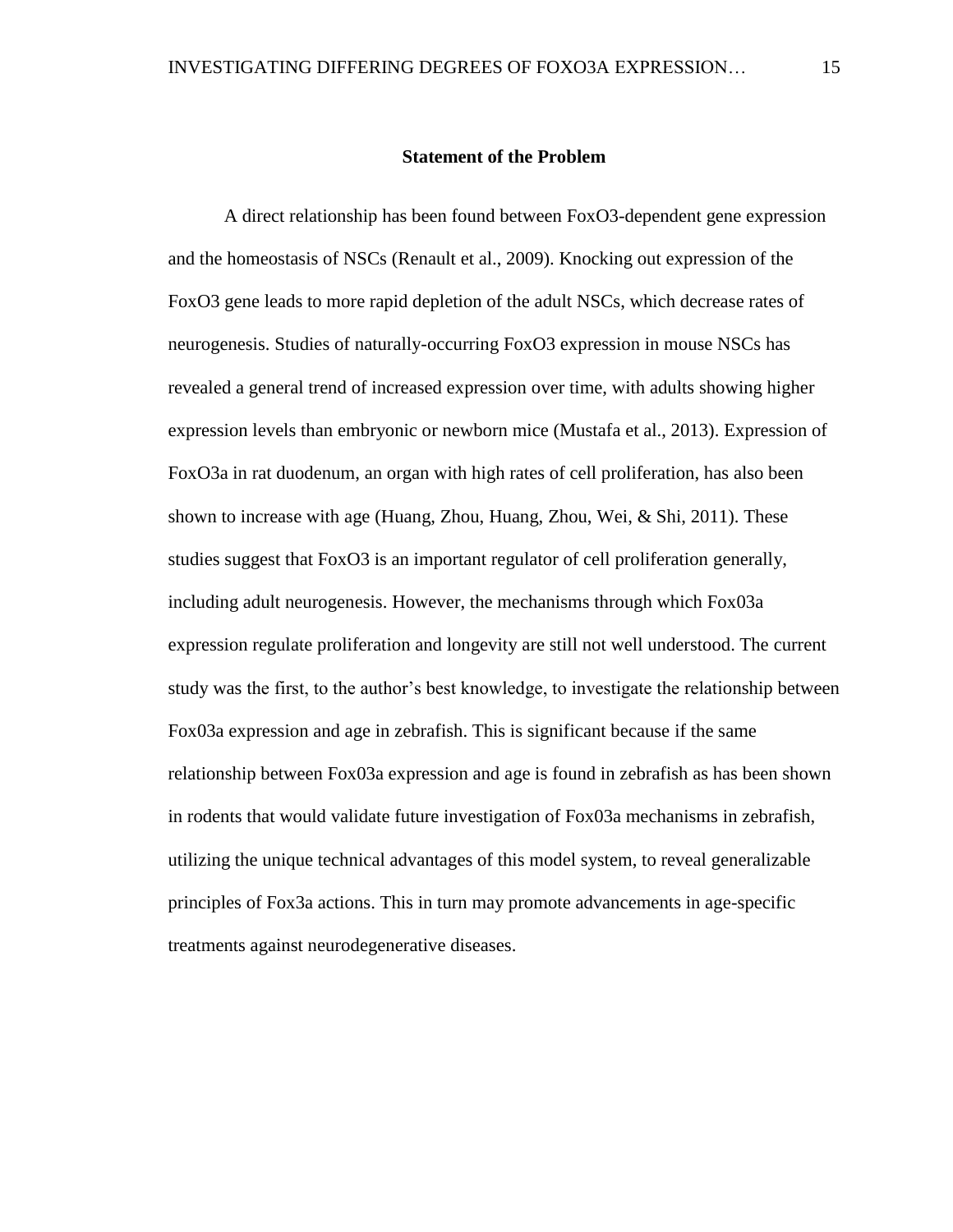## <span id="page-22-0"></span>**Hypothesis**

FoxO3a expression in the MP as measured by quantitative PCR will be greater in older zebrafish, with significant group differences predicted as follows: 2 year old  $>1$ year old.

## <span id="page-22-1"></span>**Rationale for Hypothesis**

In zebrafish, FoxO3a is gradually confined to the forebrain, midbrain, midbrainhindbrain boundary and hindbrain throughout embryogenesis, during which it serves to regulate healthy developmental apoptosis in these regions (Peng et al., 2010). Furthermore, correlations between progressive organismal aging and the expression of metabolic/regulatory genes in the nervous system have been confirmed to exist in zebrafish through previous qRT-PCR studies (Menezes, Kist, Bogo, Bonan, & Da Silva, 2015).

## <span id="page-22-2"></span>**Summary of Research Purpose**

The aforementioned metabolic functions of FoxO3a have captured the interest of those within the scientific community conducting research into organismal longevity and disease treatment. As previously stated, zebrafish serve as a popular model for research into the mechanisms of neurodegenerative diseases such as Parkinson's due to the genetic and physiological parallels between their central nervous systems and those of humans (Babin, Goizet, & Raldúa, 2014). If FoxO3a has similar effects on neuronal stem cells and brain function in zebrafish and humans and shows similar relationships with age, that provides a basis of evidence for subsequent studies that use zebrafish to study additional aspects and possible therapeutic applications of FoxO3a mechanisms.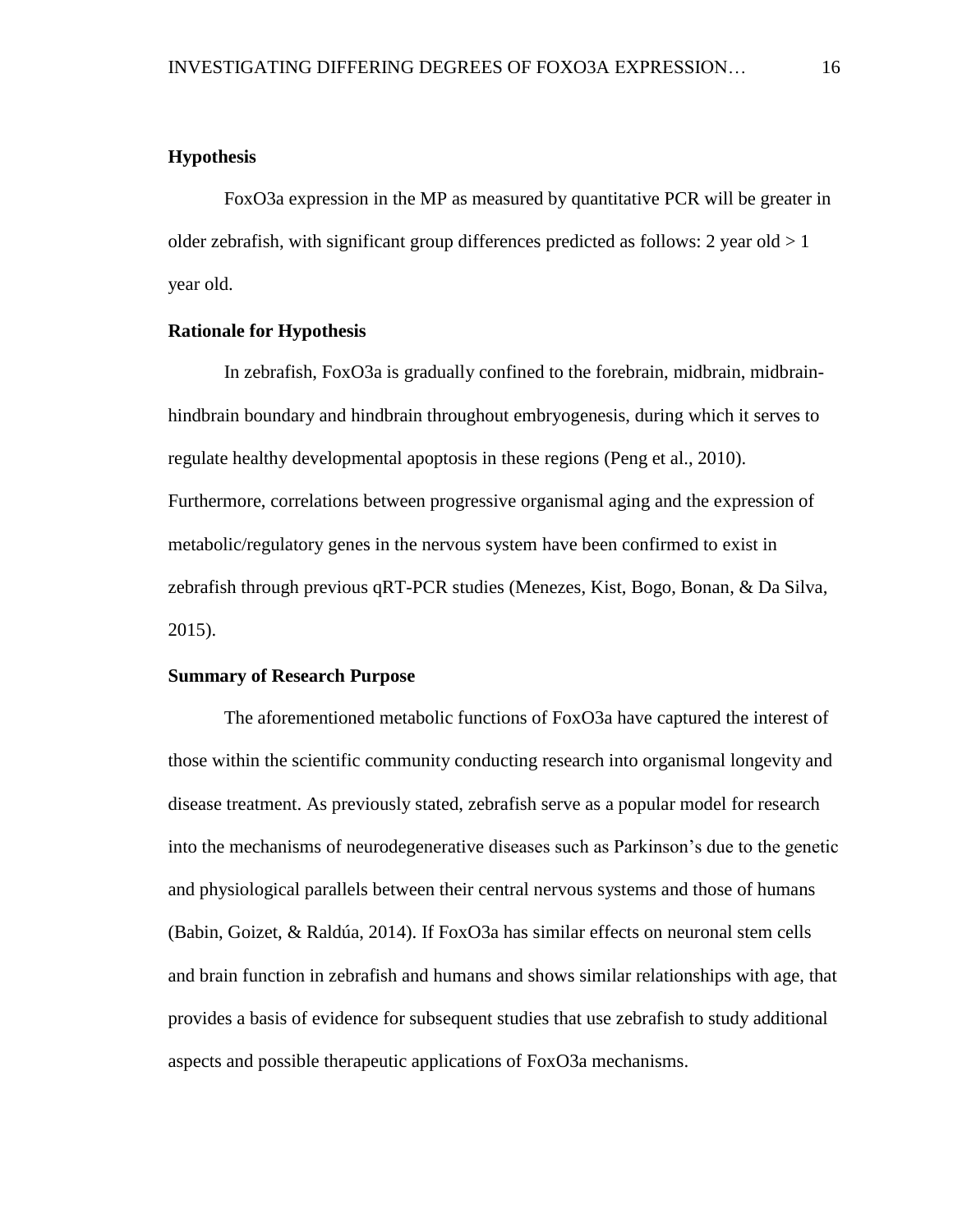#### **Method**

## <span id="page-23-1"></span><span id="page-23-0"></span>**Subjects and Design**

This study aimed to determine FoxO3 expression levels in the forebrains of wildtype zebrafish at two different stages of adulthood. A two-part pseudo-experimental design was used to investigate this expression. The first study examined FoxO3a expression between the forebrains and hindbrains of five two-year-old zebrafish. The second study introduced "Age Group" as a non-manipulated independent variable analyzed at 2 levels: young adult (1 year old) and old adult (2 years old; Kimmel, Ballard, Kimmel, Ullmann,  $\&$  Schilling, 1995). The sample size was limited to 15 by the available resources for RNA extraction (explained further in Discussion section), so 8 young and 7 old fish were tested for forebrain Fox03 expression. For each fish from each group, FoxO3a expression in the forebrains was measured via q-PCR. A FoxO3a-specific RNA probe was used for q-PCR in accordance with published protocols (Peng et al., 2010). Various materials and pieces of analytical equipment were considered for the procedures necessary to isolate the gene and measure its expression, but ultimately the most costeffective option was found in RNA extraction/cDNA synthesis kits offered by Bio-Rad.

## <span id="page-23-2"></span>**Materials**

As this study called for the analysis of a specific target gene, multiple steps were required to break down the necessary genetic material and isolate the gene of interest. To these ends, three specialized kits were selected from Bio-Rad Laboratories to prepare tissue samples for q-PCR. For isolation of RNA from dissected nervous tissue, the Aurum™ Total RNA Fatty and Fibrous Tissue Kit (containing PureZOL, DNase I, total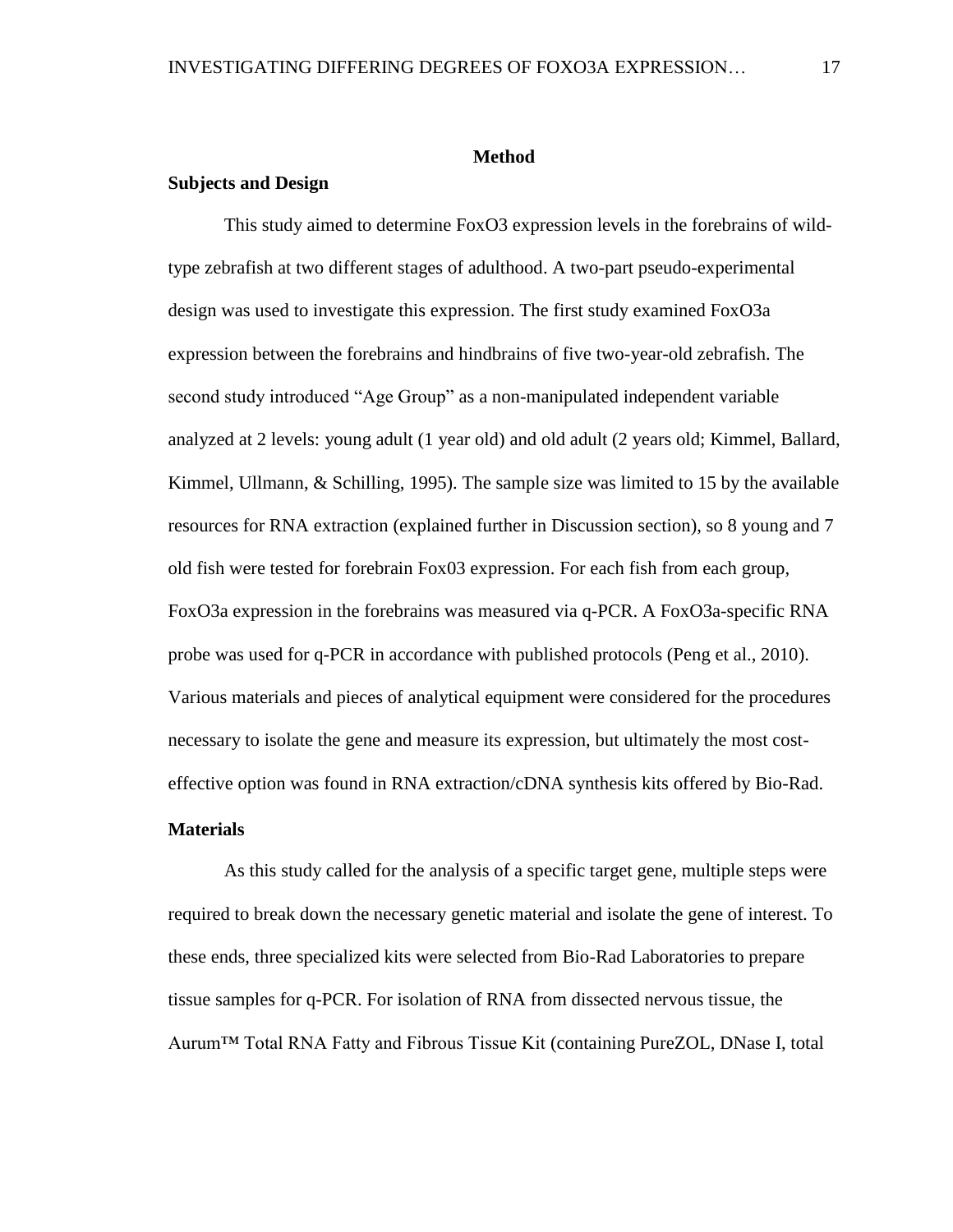RNA wash low and high-stringency solutions and total RNA elution solution) was selected. To synthesize cDNA from the isolated RNA, an iScript™ cDNA Synthesis Kit (containing 5x iScript reaction mix, iScript reverse transcriptase and nuclease-free water) was purchased from the same distributor. Lastly, Bio-Rad's iTaq™ Universal Probes Supermix was purchased along with forward and reverse FoxO3a primers and a ROXbased flurogenic probe to prepare cDNA samples for q-PCR analysis.

## <span id="page-24-0"></span>**Apparatus**

A binocular dissecting microscope was necessary for the dissection and regional separation of zebrafish brains for use in this study. Preparation of genetic samples from dissected brain tissue required a tabletop Eppendorf centrifuge, fume hood, and a largecapacity refrigerated centrifuge. Assessment of RNA and cDNA concentrations for calculation of appropriate concentrations of samples to be used for q-PCR was determined by means of a Thermo Fisher NanoDrop™ Lite Spectrophotometer. Agarose gel electrophoresis for Western blotting of cDNA samples was prepared with a Bio-Rad Wide Mini-Sub® Cell GT Horizontal Electrophoresis System and PowerPac™ Basic Power Supply. Western blot analysis of agarose gel required the use of a LI-COR 4300 DNA Analysis System and its accompanying software. Finally, the q-PCR analysis required a Thermo Fisher Applied Biosystems 7300 Real-Time PCR System and its accompanying software.

## <span id="page-24-1"></span>**Procedure**

<span id="page-24-2"></span>**Animal care (Week 1, 2).** Two fish broods representing the previously specified age groups (one year and two years old) were obtained from the laboratory of Dr. Ethan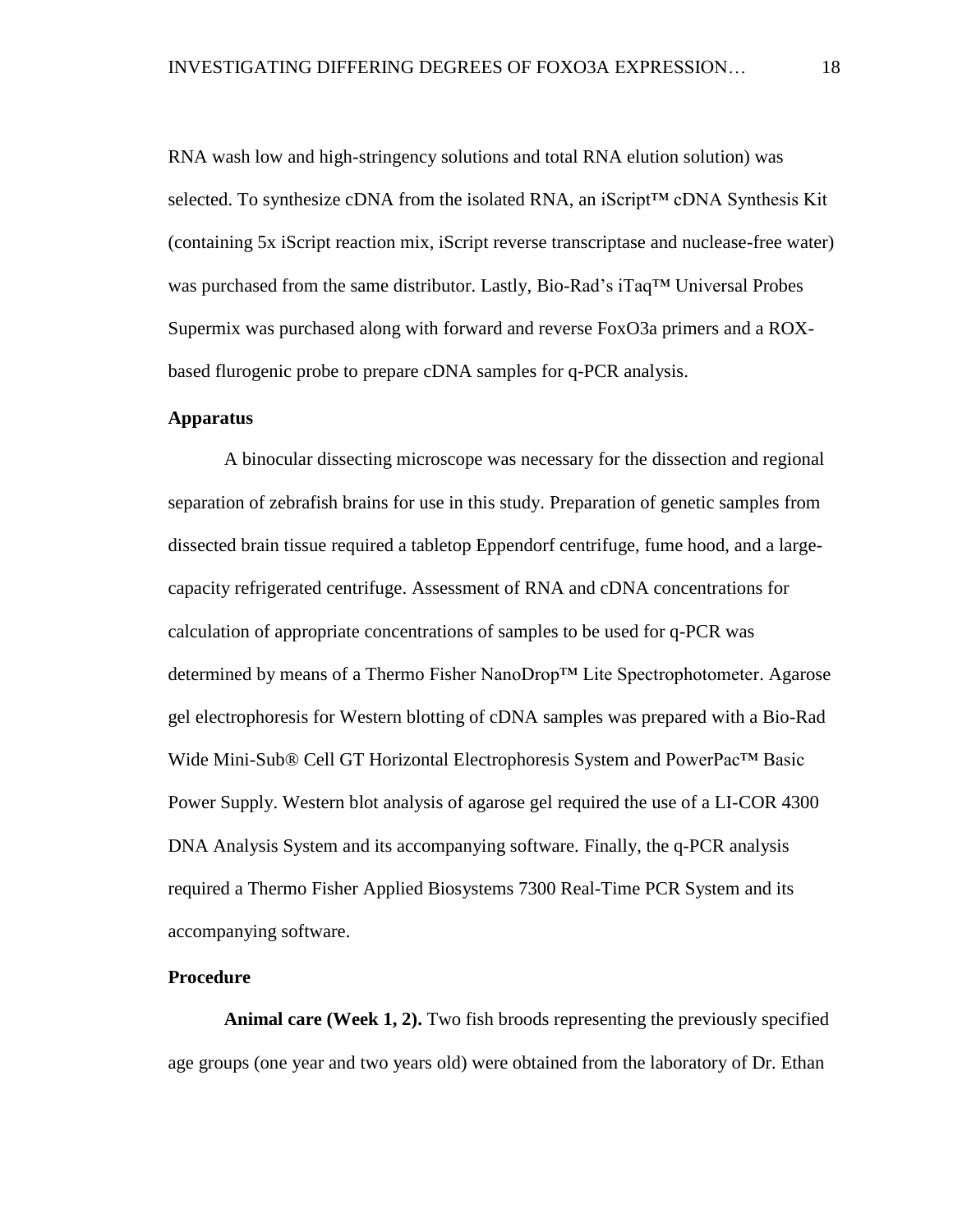Gahtan of Humboldt State University's Psychology Department and transported to the Biology Department's CORE Research Facility. The fish themselves were housed and reared in accordance with published protocols (Jorgensen, Morthorst, Andersen, Rasmussen, & Bjerregaard, 2008; Maack, & Segner, 2003).

<span id="page-25-0"></span>**Brain dissection (Week 1, 2).** Fish were euthanized in an ice water bath before decapitation. Death was verified by an observed cease in opercular movement for a period no less than 10 minutes. Fish were then placed in Petri dishes of PBS to prevent drying and their telencephalons dissected and stored in microcentrifuge tubes until RNA extraction. Tissue samples were collected in equal volume between groups before being stored and frozen in a -80°C laboratory freezer with group-specific labels and categorized into "Young" and "Old" sample groups before RNA extraction.

<span id="page-25-1"></span>**RNA extraction and cDNA synthesis (Week 3, 4, 5).** Tissue samples were washed in PBS prior to use in accordance with published protocols (Lan, Tang, San Leong, & Love, 2009) after being transferred from storage to a workbench on ice. Each sample was treated with Bio-Rad's PureZOL™ RNA Isolation Reagent to deproteinate RNA and left to incubate at room temperature for 15 minutes before being homogenized. This process was repeated for each brain tissue sample in the age group. After thawing the samples on ice, RNA was isolated with DNase I, high and low-stringency wash solutions and other reagents from Bio-Rad's Aurum™ Total RNA Fatty and Fibrous Tissue Kit (Bio-Rad, Hercules, CA, USA) and measured for RNA concentration by means of nanodrop, and cDNA for reverse transcription was synthesized with Bio-Rad's iScript™ cDNA Synthesis Kit (Bio-Rad, Hercules, CA, USA). Expression of FoxO3a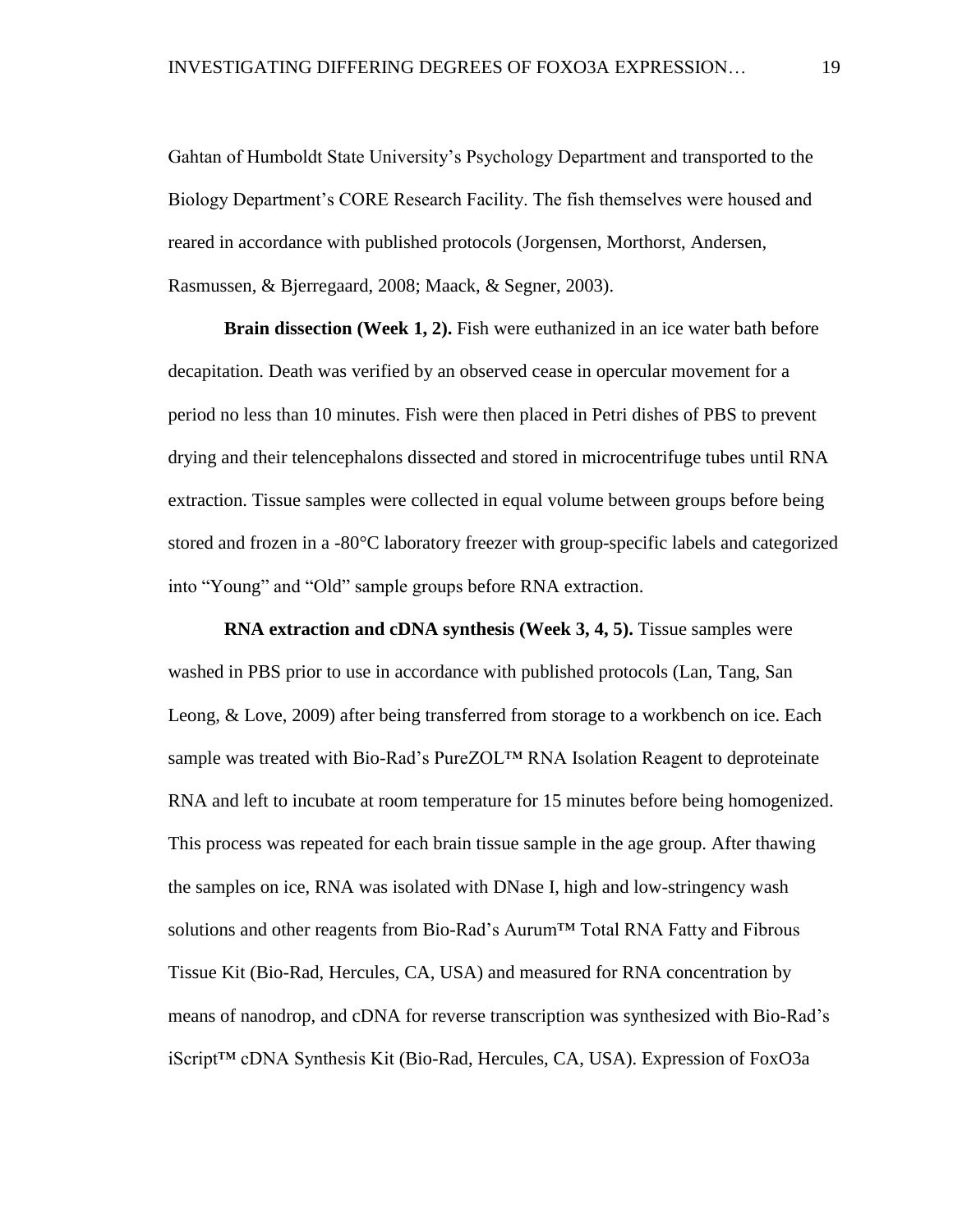was measured in units of cycle threshold  $(C_T)$  using Applied Biosystems 7300 Real-Time PCR System Software (Menezes et al., 2015). q-PCR was repeated 3 times suing different cDNA concentrations in order to determine the optimal cDNA concentration for this procedure  $(0.0011 \text{ ng/µl}).$ 

<span id="page-26-0"></span>**q-PCR (Week 6, 7, 8).** Reaction samples for q-PCR were assayed through a q-PCR analysis system and the resulting data was graphed with fluorescence-indicated gene expression plotted along the y-axis and  $C_T$  values on the x-axis.  $C_T$  values represent the number of copies of a target gene in a given genetic sample and are calculated by the number of q-PCR cycles needed to detect their presence (Gibson, Heid, & Williams, 1996). The resulting output provides a numerical reference for the degree of expression of a target gene across multiple samples of varying conditions. In the case of this study, those conditions are age group and cDNA concentration.

<span id="page-26-1"></span>**Western blot (Week 8).** Presence of FoxO3a in q-PCR samples was examined via Western blot analysis (see Figure 5). Expression comparison of the target gene to the complimentary ladder indicated a base pair length of under 100 bp. As FoxO3a contains 88 bp, this provided sufficient evidence of the target gene's identity.

## <span id="page-26-2"></span>**Data Analysis**

Mean FoxO3a  $C_T$  values of one- and two-year-old brains were subjected to an independent sample *t*-test. The resulting data was documented and organized by cDNA concentration and age group.

<span id="page-26-3"></span>**Interpretation of results.** If this study's hypothesis were supported, expression of FoxO3a would be significantly greater in the forebrains of older zebrafish when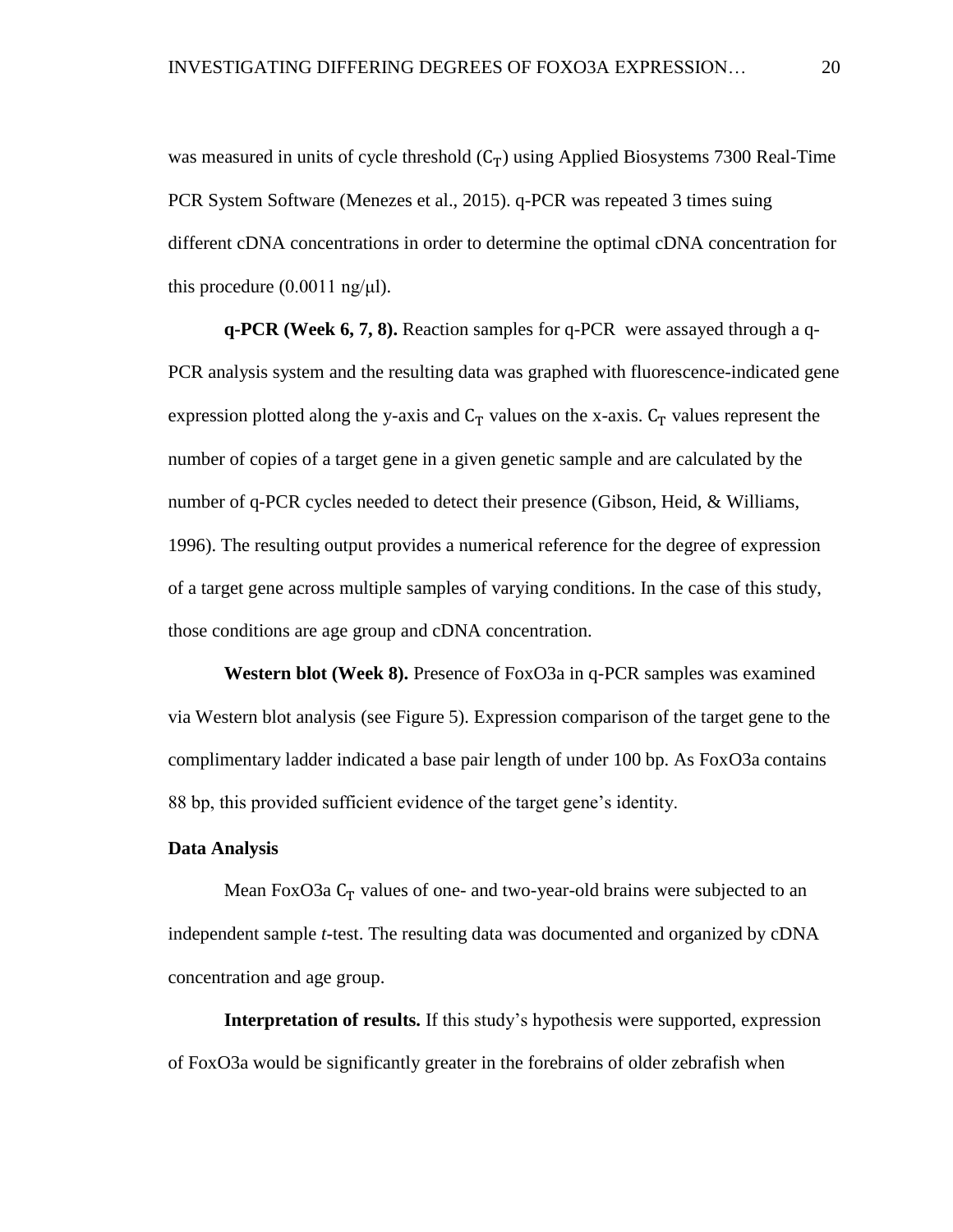compared to those of younger fish, implying a functional/regulatory homology between the adult neural stem cells of zebrafish and mammals. Alternatively, if the data results in a failure to reject the null hypothesis of this study (that FoxO3a expression is not positively correlated with age), the functionality and regulation of FoxO3a in zebrafish would be assumed to differ significantly from mammalian FoxO3a.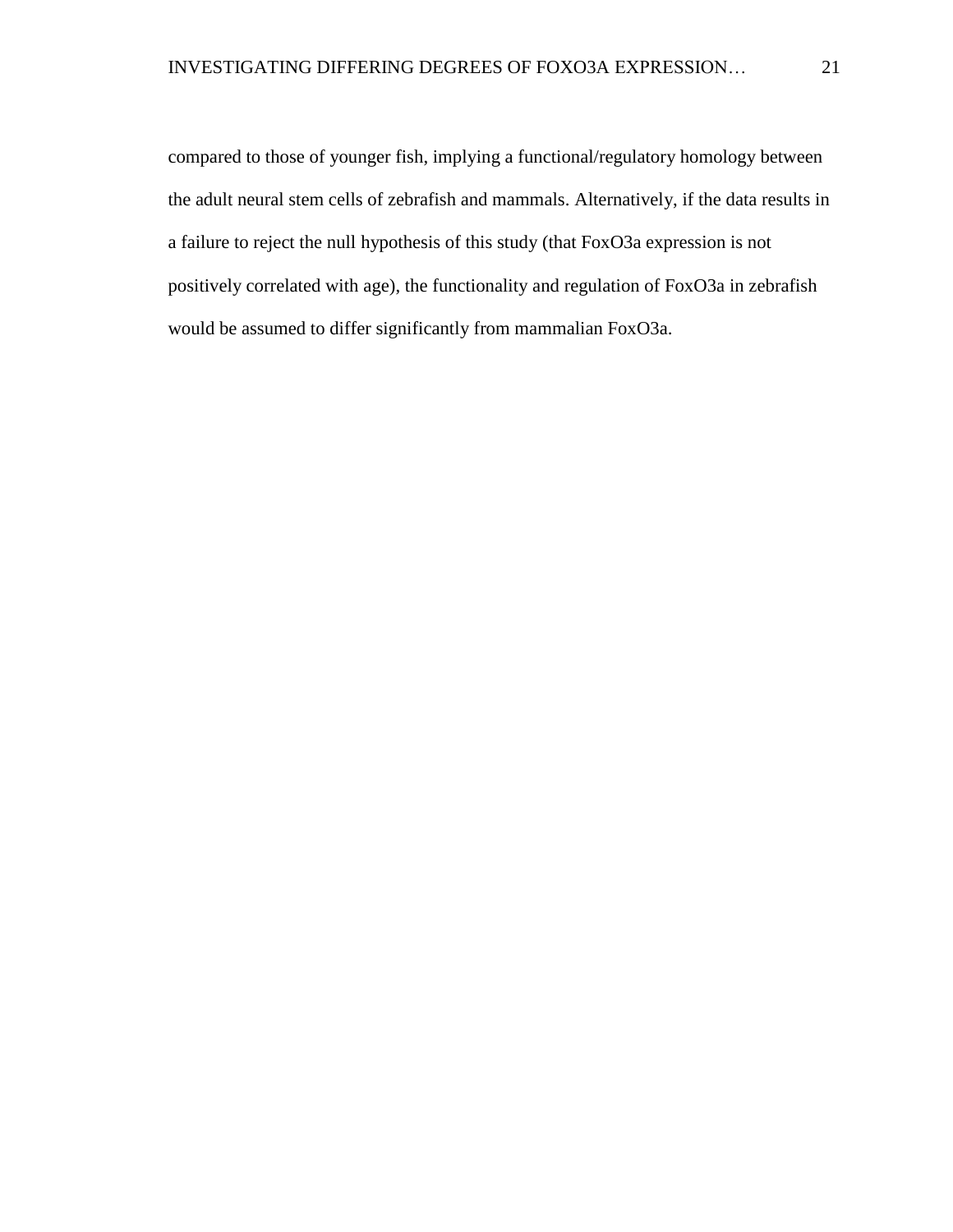## **Results**

## <span id="page-28-1"></span><span id="page-28-0"></span>**Study 1**

Initial q-PCR runs involved a sample size of five older fish (~two years old). The brain was removed and separated into telencephalon and "whole-brain remainder" sections in order to ascertain a possible difference in FoxO3a expression between the two regions. The resulting expression curves of the first run were inconclusive, as the notably high concentration of cDNA synthesized from these samples made targeting the FoxO3a gene in particular difficult with the resources available.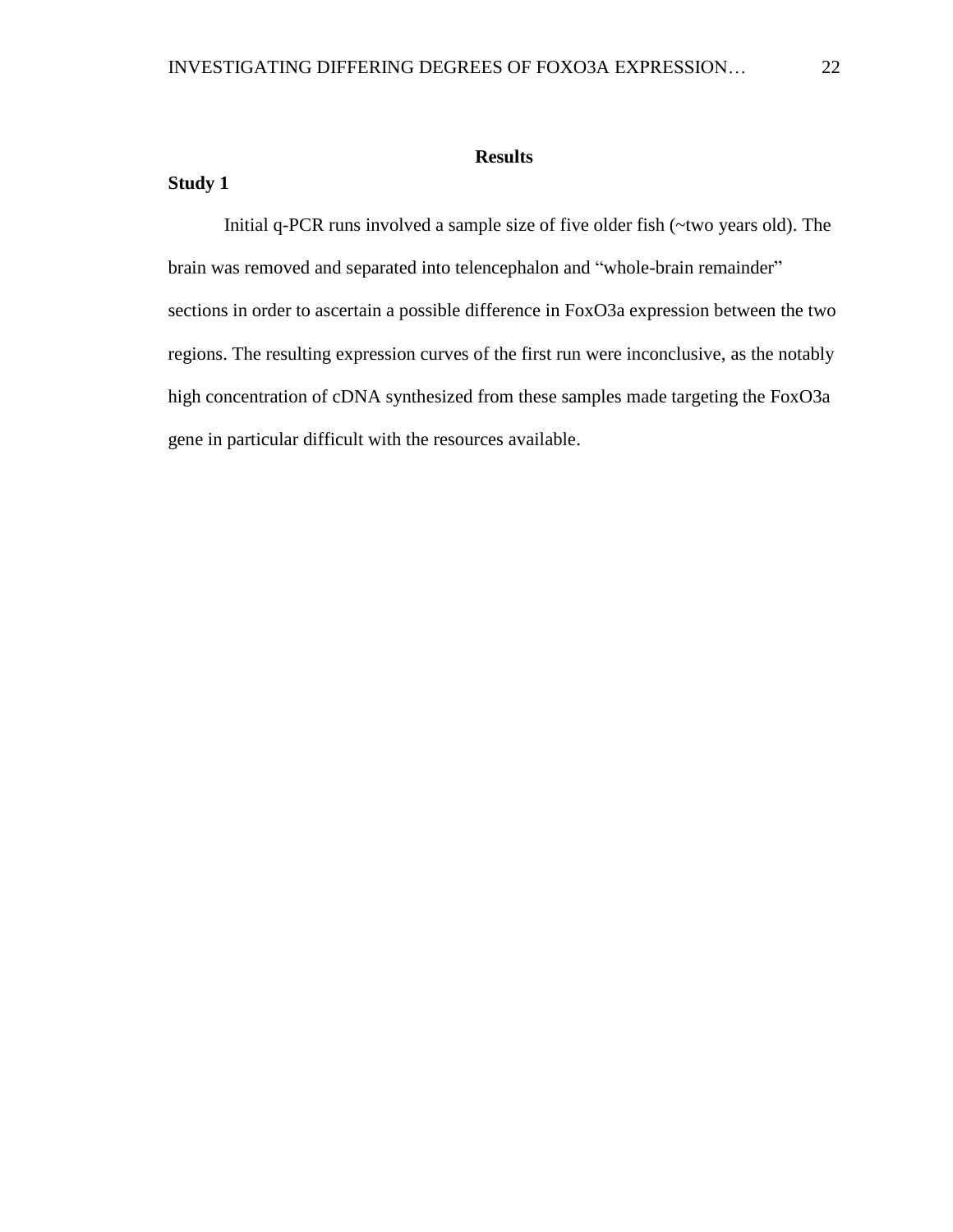

<span id="page-29-0"></span>*Figure 3.* qPCR analyses in the first study involved various concentrations of tissue sample cDNA. Of the concentrations tested, two of them  $(0.11 \text{ ng}/\mu\text{I} \text{ and } 0.0011 \text{ ng}/\mu\text{I})$ were selected for implementation in the second study.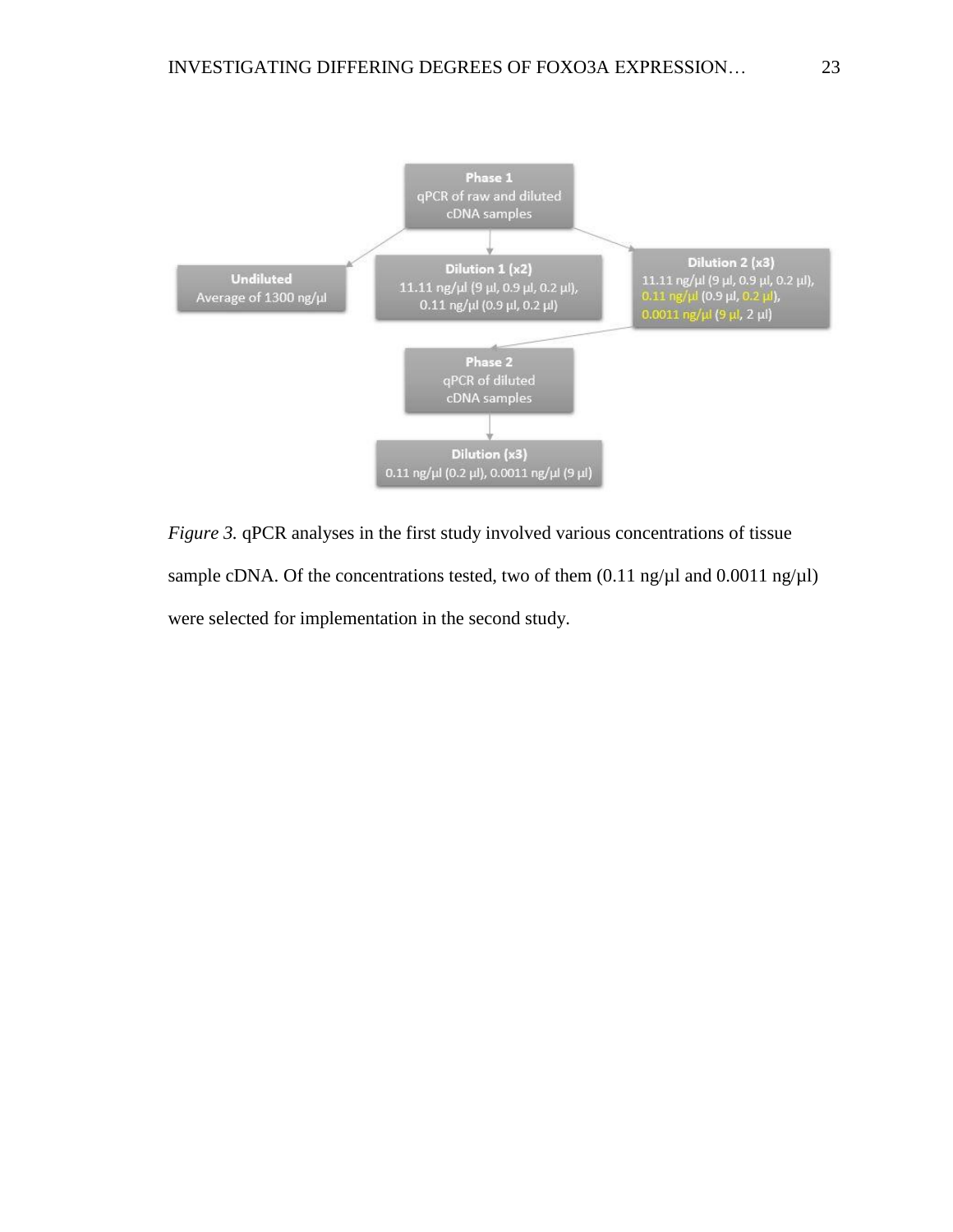cDNA samples for the second q-PCR analysis underwent two rounds of dilution (three separate cDNA concentrations from the first analysis, two concentrations from the second) (see Figure 3). Samples from the third analysis underwent three rounds of dilution. From the results of this third analysis (see Figure 4), the two cDNA concentrations from which the most consistent expression curves (those displaying a definitive pattern of initial declination prior to increasing expression) were derived were selected as standards for the second round of experimentation (0.0011 ng/ $\mu$ l and 0.0005  $ng(\mu l)$ .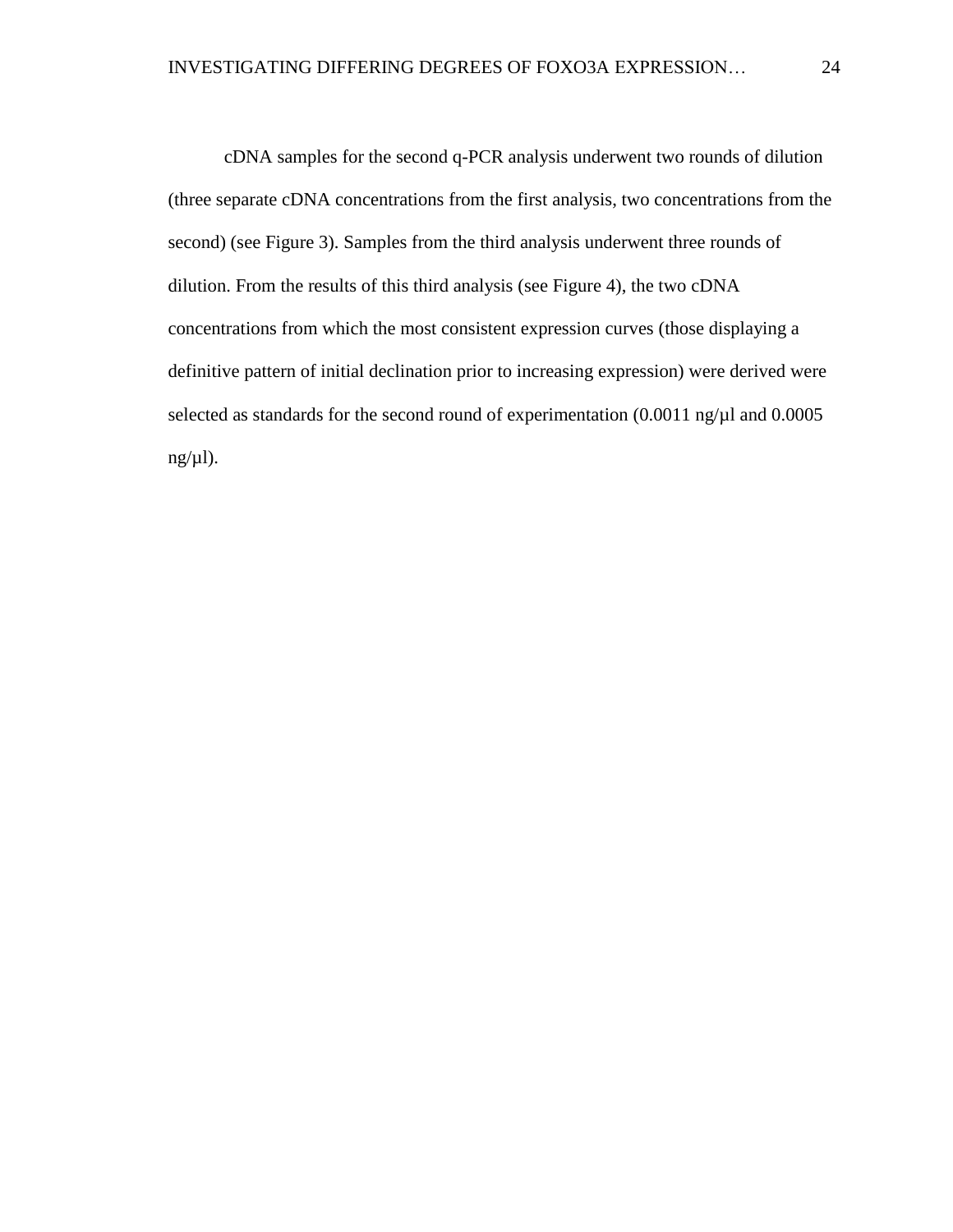

*Figure 4.* Two cDNA samples from the first study were selected from a sample size of ten (based on preliminary analyses of sample stability) and diluted into seven concentrations (5 ng/ $\mu$ l, 0.5 ng/ $\mu$ l, 0.11 ng/ $\mu$ l, 0.005 ng/ $\mu$ l, 0.0011 ng/ $\mu$ l, 0.0005 ng/ $\mu$ l and  $0.00011$  ng/ $\mu$ l), as indicated in the above graph's lower right-hand corner going left to right from highest to lowest. "Delta Rn" (on the Y-axis) refers to the ratio of fluorescent dye signals in the cDNA samples minus the baseline signal generated by the PCR machine, resulting in a quantitative value for gene expression. "Cycle Number" (on the X-axis) refers to the number of cycles of analysis necessary to detect expression of the target gene.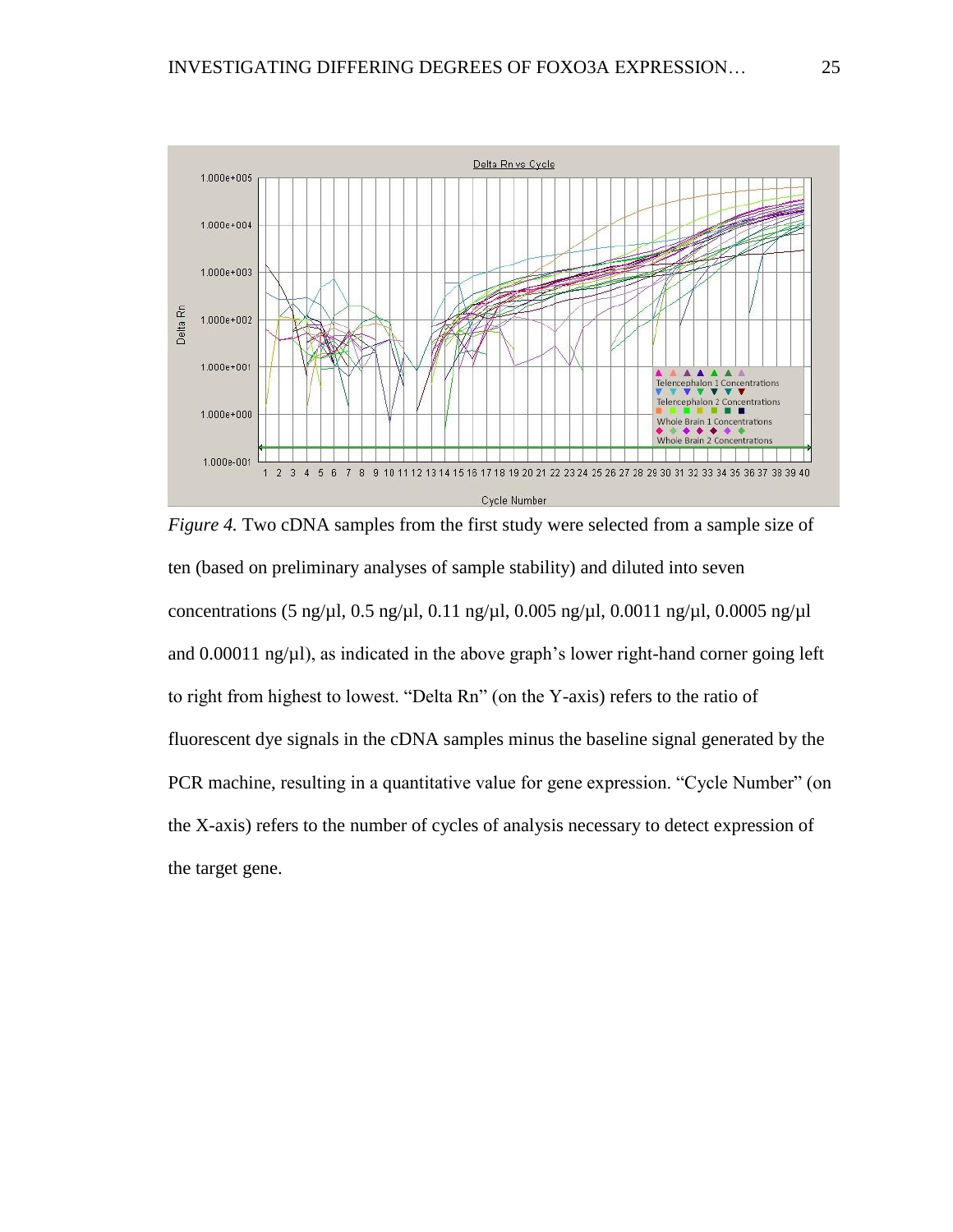After determining the correct cDNA concentration for the PCR reactions, the second study was designed around examining age effects on Fox03a concentration. Fifteen zebrafish, divided into eight young fish and seven old fish, were processed as preciously described. Only the forebrains (telencephalon) were analyzed for FoxO3a expression, because previous research indicates this is the primary brain region where Fox03a expression undergoes age-dependent changes, and because supplies for RNA extraction limited me to 15 samples. Telencephalon tissue from each fish of each age group was used to produce cDNA, which was later diluted to the aforementioned concentrations of 0.0011 ng/ $\mu$ l and 0.0005 ng/ $\mu$ l (see Figure 5).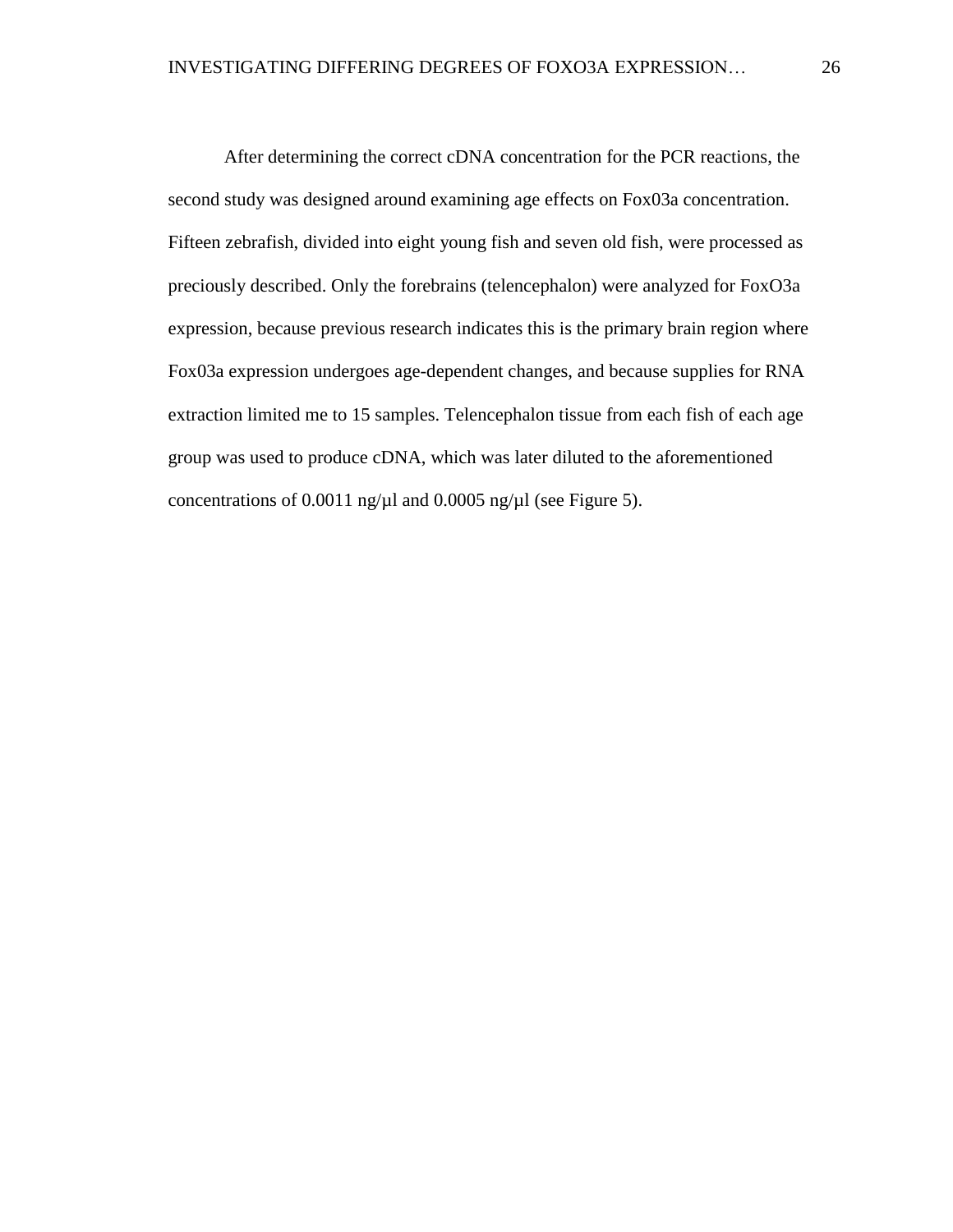

*Figure 5.* Western blot analysis of cDNA from trial run zebrafish brain tissue samples confirmed the expression of a gene roughly 88 bp in length, indicating the presence of target gene FoxO3a. The target band is circled in red.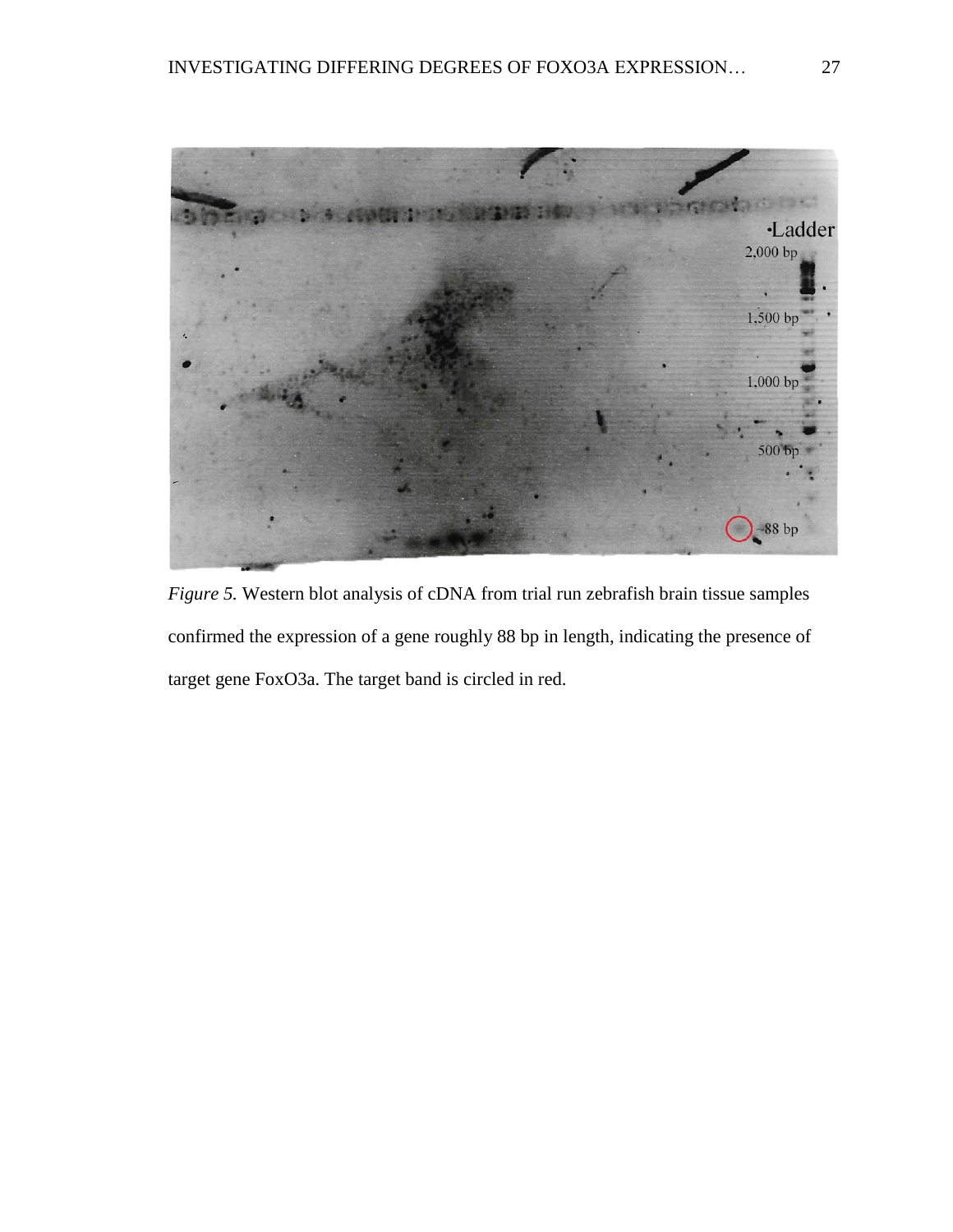## <span id="page-34-0"></span>**Study 2**

As with Study 1, the expression curves of these data showed a consistent range of  $C_T$  values (12-13 cycles of analysis prior to detection of gene expression). Lower concentrations of cDNA were tested in triplicate, volumes of each sample loaded into three different assay plate wells with the goal of averaging and validating the resulting data. These attempts were met with technical difficulties in the analytical software and followed by two consecutive attempts at troubleshooting by transferring cDNA samples into different tubes. These errors were attributed to the PCR machine itself, which was repaired two days later before a successful analysis could be conducted. This resulted in loss of sample quality due to multiple pipette transfers, with data showing no discernable pattern of expression resembling those of any previous analyses. Remaining reagents were then utilized to produce similar results to the concentration comparison run  $(C_T)$ values of 12-13 cycles).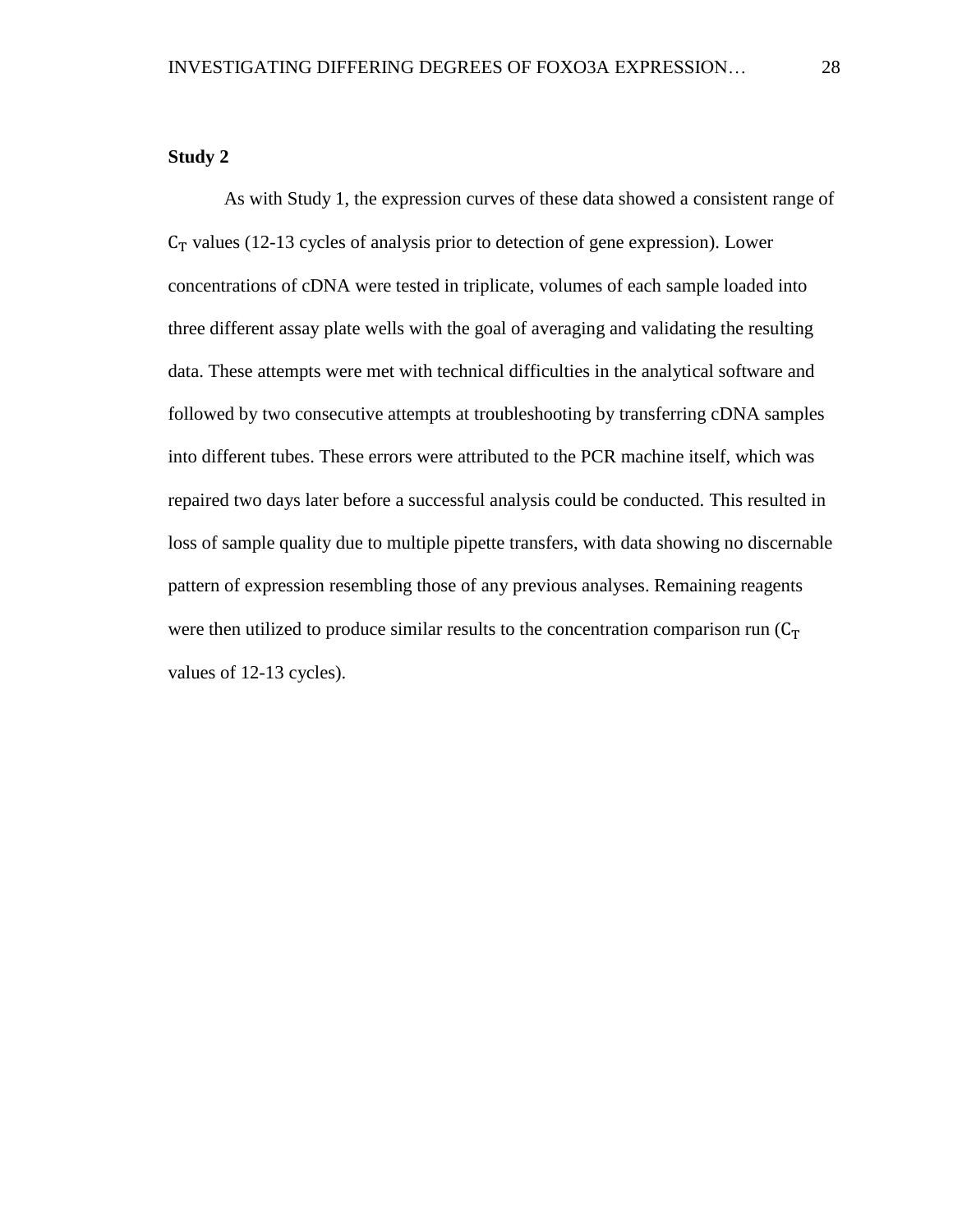

*Figure 6.* Comparative q-PCR of zebrafish telencephalon tissue at two different concentrations (0.0011 ng/ $\mu$ l and 0.0005 ng/ $\mu$ l) revealed no significant difference in expression of FoxO3a between samples of eight young and seven old fish.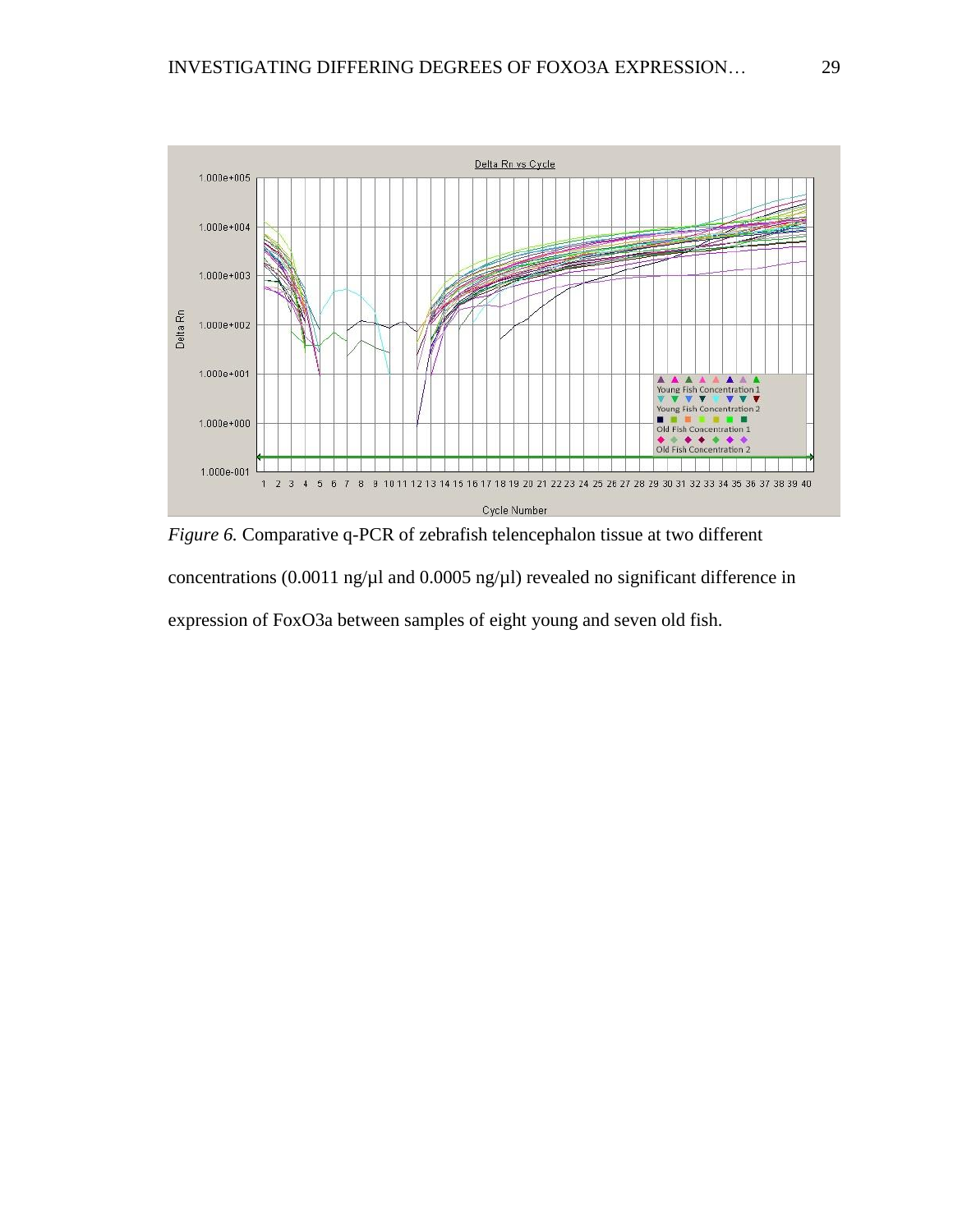$C_T$  values from the second study were averaged and subjected to a 1-tailed independent samples *t*-testing. As the purpose of this study was to measure the expression of FoxO3a between two independent age groups of zebrafish and to determine the nature of any significant differences between groups, a 1-tailed independent samples *t*-test was selected.  $C_T$  values for both "high-" and "low-concentration" cDNA samples provided inadequately-high *p*-values for rejection of the null hypothesis, which is to say neither of these *p*-value was less than 0.05 (see Table 1). This indicates no significant difference between data sets. These results suggest that expression of FoxO3a in the telencephalons of zebrafish do not significantly fluctuate with progressive organismal aging.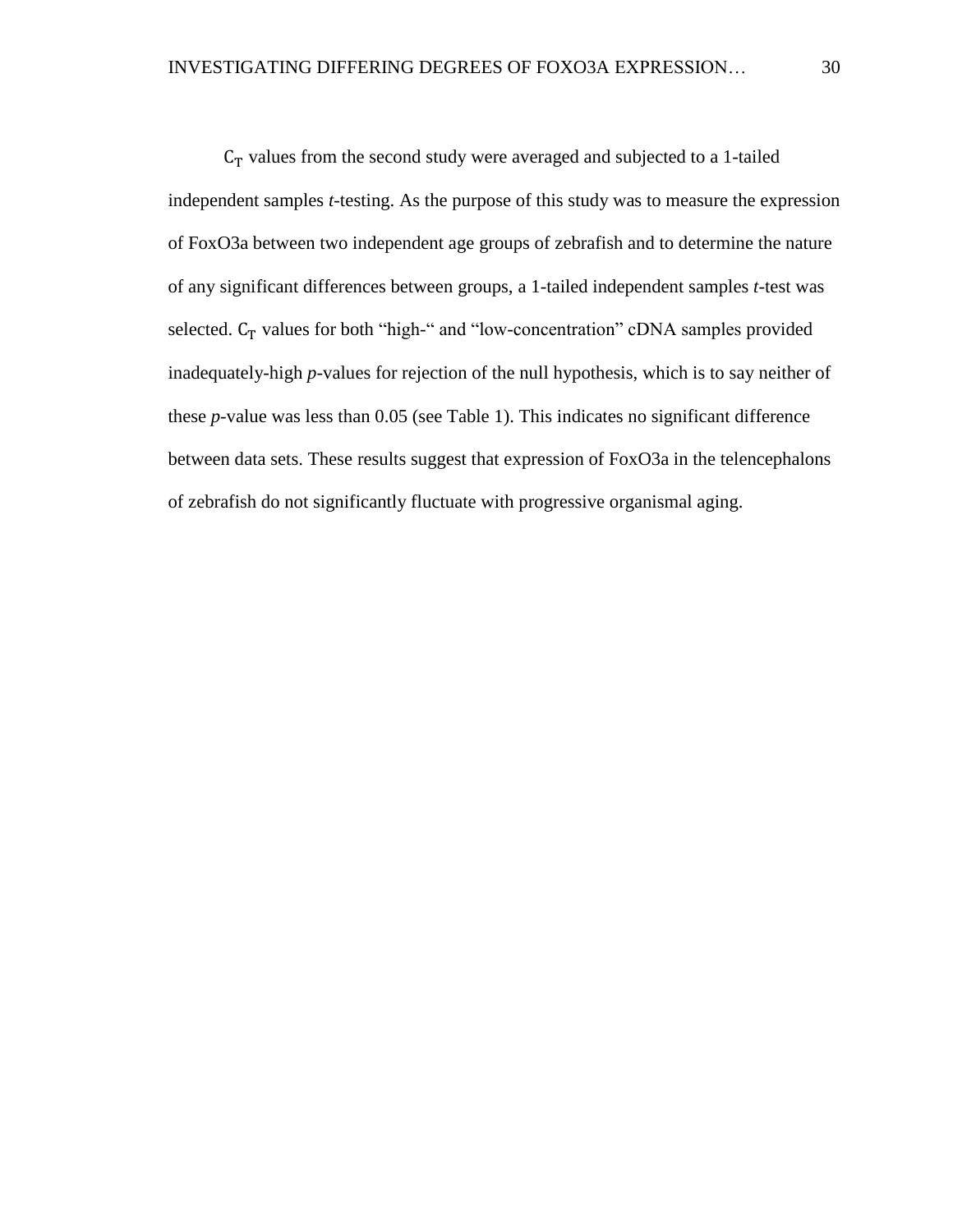| Age Group                                                                            |  | $N$ $M$ |  | SD Cohen's d t Stat df |           |   | $\boldsymbol{p}$ | $t$ Crit. |  |
|--------------------------------------------------------------------------------------|--|---------|--|------------------------|-----------|---|------------------|-----------|--|
| High Conc. Young CT 8 12.6245 0.7522 0.3488                                          |  |         |  |                        | $-0.2041$ | 8 | 0.4217           | 1.8596    |  |
| High Conc. Old CT 7 12.7865 1.9783                                                   |  |         |  |                        |           |   |                  |           |  |
| Low Conc. Young CT 8 12.8122 1.0155 0.6151 1.2226 8                                  |  |         |  |                        |           |   | 0.1281           | 1.8596    |  |
| Low Conc. Old CT 7 12.3499 0.3136                                                    |  |         |  |                        |           |   |                  |           |  |
| <i>Note.</i> "High Conc." = $0.0011$ ng/ $\mu$ l, "Low Conc." = $0.0005$ ng/ $\mu$ l |  |         |  |                        |           |   |                  |           |  |

<span id="page-37-0"></span>*Table 1: Data Analysis of qPCR Results*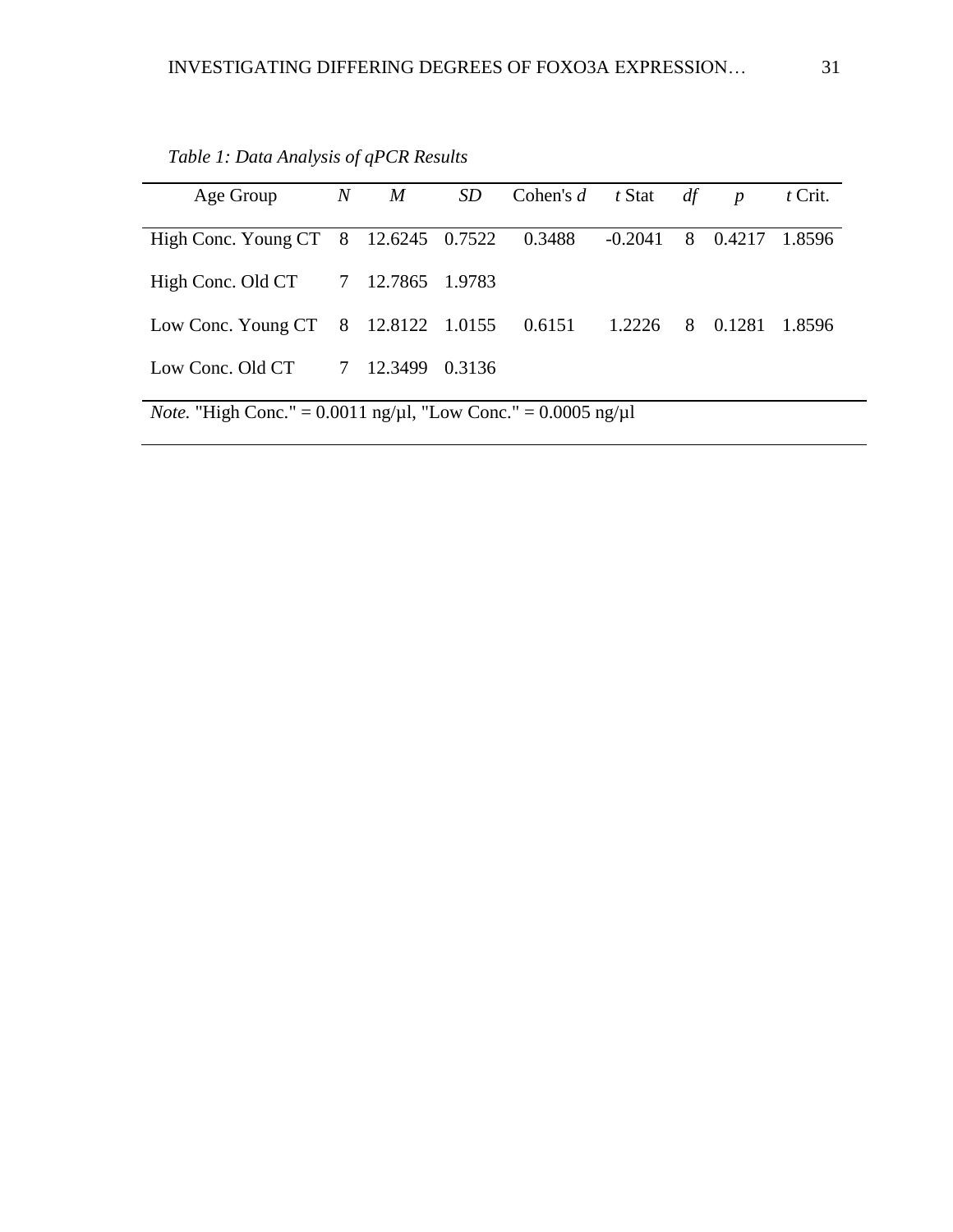#### **Discussion**

## <span id="page-38-1"></span><span id="page-38-0"></span>**Summary of Main Findings**

The data collected from this study indicate a failure to reject the null hypothesis that there is no significant change in expression of FoxO3a across age groups. Cycle thresholds for each cDNA sample averaged at 12-13 across all samples and between both selected cDNA concentrations of 0.0011 ng/ $\mu$ l and 0.0005 ng/ $\mu$ l (see Table 1). The magnitude of these relationships is consistent with simple chance or noise. Furthermore, *t*-testing of data averages revealed no significant differences between  $C_T$  values. The absence of a significant correlation between expression and the aforementioned variables of brain region and age group contradicts previous findings from related studies showing greater expression of FoxO3a in older animals in comparison to their younger counterparts (Maiese, 2015; Mustafa, Salih, & Waheed, 2013).

## <span id="page-38-2"></span>**Relevance of Study to Understanding FoxO3a's Relationship with Aging**

The static expression of FoxO3a in zebrafish across age groups in this study suggest possible differences in the gene's functionality between zebrafish and mammals. FoxO genes are significantly correlated with longevity across animal models, as they transcribe various functions pertaining to tissue homeostasis. However, subfamily variants of the gene differ in such aspects as expression pathway and functionality (Martins, Lithgow, & Link, 2016). In particular, FoxO3 and its sub-variant FoxO3a are unique to vertebrate animals, as are the FoxO1, FoxO4 and FoxO6 subfamilies. Invertebrate animals only have one FoxO gene, with select species-specific variants serving the same roles as FoxO3a in vertebrates (e.g. dFoxO in *Drosophila*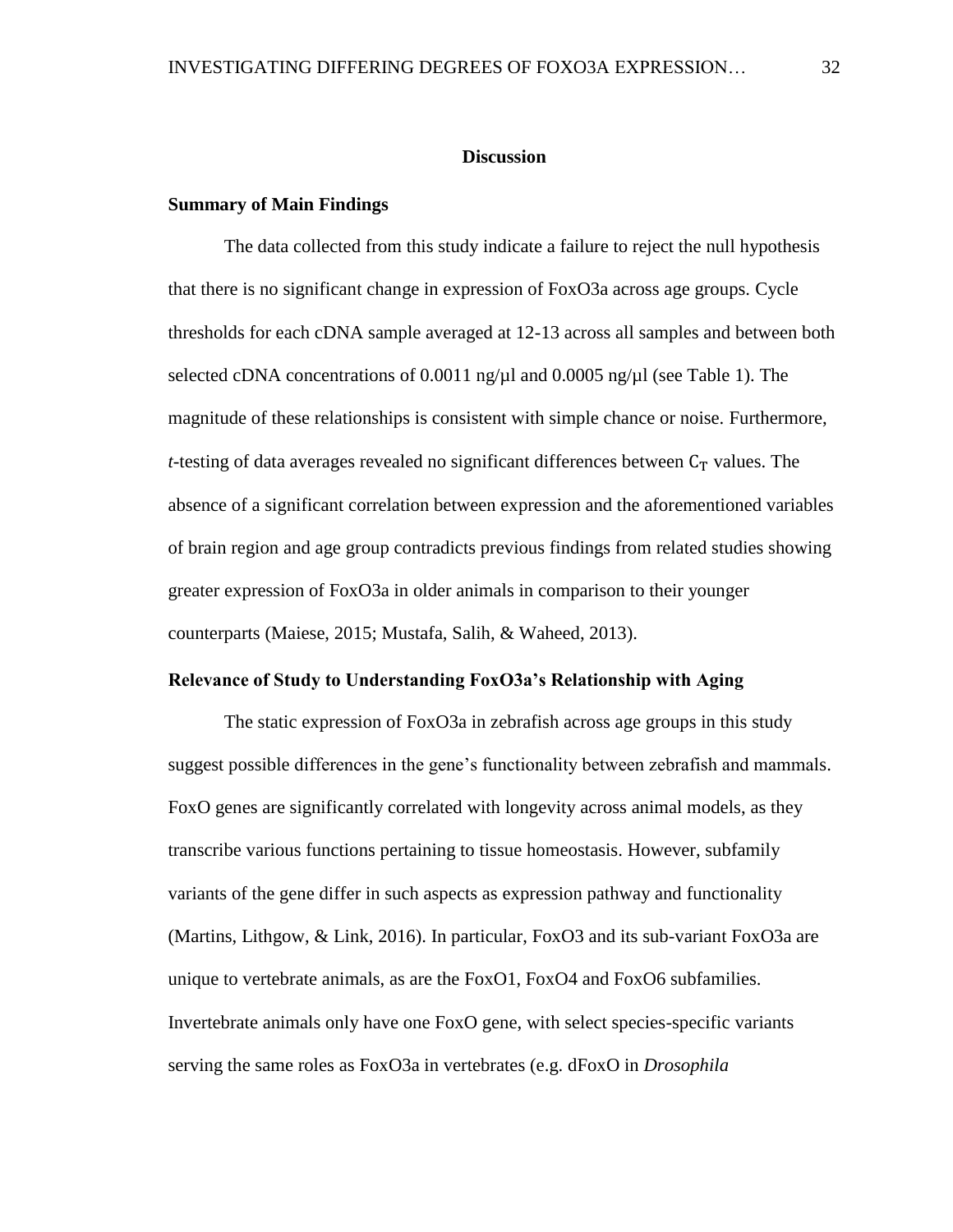*melanogaster*). It therefore stands to reason that the expression or functionality of a gene shared among vertebrate animals may differ between species. The findings of this study beg for a more thorough examination of the extent to which the zebrafish model may be applied to studies of neurophysiological development and homeostasis in humans.

#### <span id="page-39-0"></span>**Limitations of This Study**

While the relative consistency of FoxO3a expression across age groups implies difference in the gene's functionality between zebrafish and mammalian brains, various aspects of this study stress the need for further investigation. The first of these key issues is the small sample size. With limited reagents available for q-PCR preparation, 25 reactions were available between the trial runs and final iteration runs, that is to say the analyses carried out upon establishing ideal cDNA dilutions. Previous studies investigating gene expression in developing fish have made use of at least 20 fish per age group (Maack, & Segner, 2003). While the data trends of this study indicate consistency in the expression of FoxO3a across age groups, increasing the sample size of both groups would provide greater significance to these data.

Technical difficulties proved to be another factor in this study's shortcomings, specifically hardware/software malfunctions. With only one q-PCR machine available, the study was compromised when this machine malfunctioned and attempts at troubleshooting via multiple sample transfers led to the decreased sample quality. Additional factors contributing to difference between studies include but may not be limited to sample quality, user error in sample handling/preparation, inaccuracy of the nanodrop system in determining sample concentration, or the mere one-year age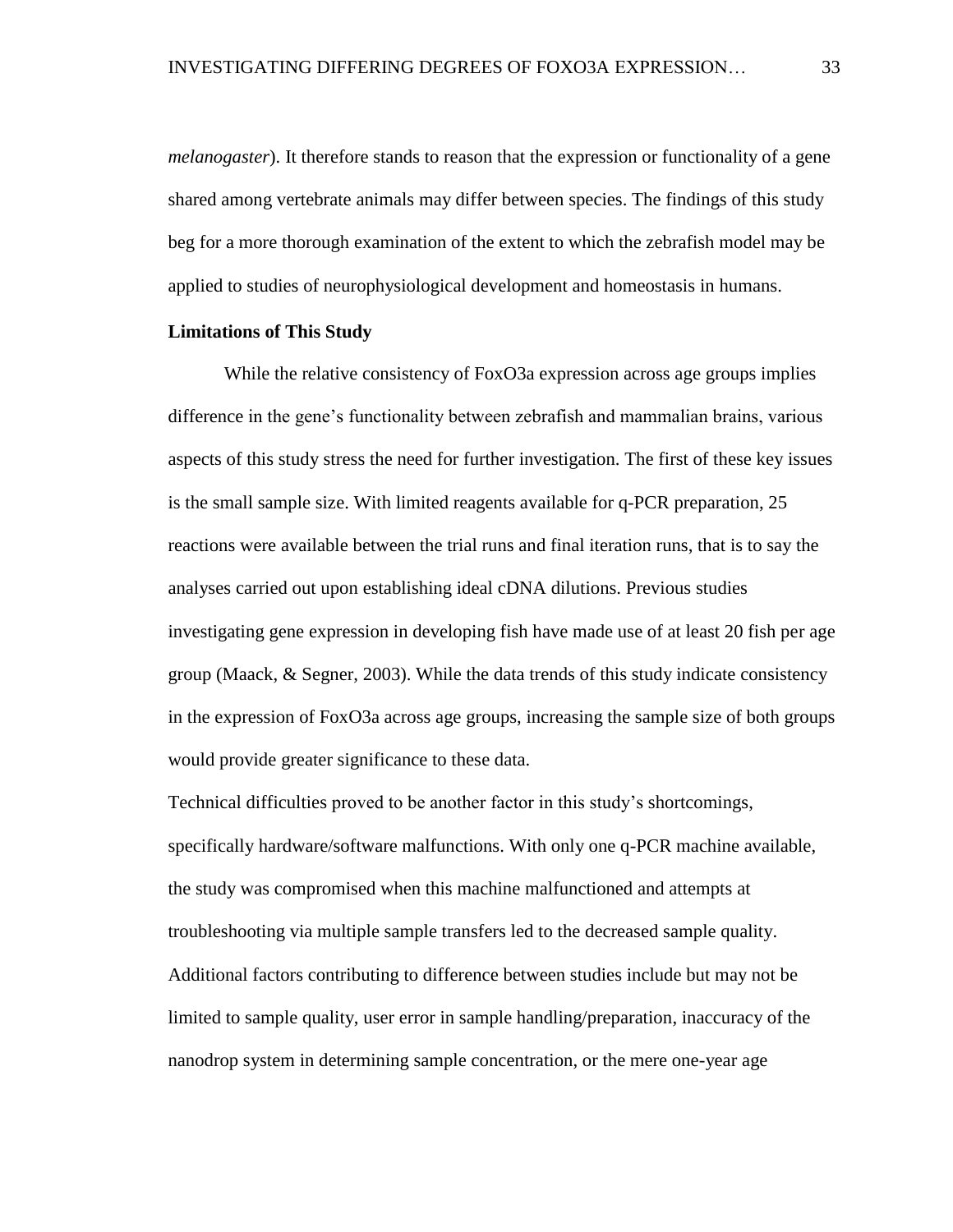difference between "Young" and "Old" fish. Given this study's limitations, the potential of FoxO3a as a therapeutic target to improve brain and cognitive aging outcomes must be evaluated on the basis of current published studies. The decision to pursue research on FoxO3a for this purpose must also consider its potential relative to other approaches to improve brain and cognitive longevity.

#### <span id="page-40-0"></span>**FoxO3a in Longevity Interventions**

At present, there exist few studies investigating the application of FoxO3a manipulation as a therapeutic agent in promoting longevity of nervous tissue. However, various studies have looked into the relationship between FoxO3a expression and various diseases. Deletion of FoxO3a in mammals has been found to inhibit apoptosis and promote tumorigenesis, while overexpression of the gene suppresses tumorigenesis both *in vitro* and *in vivo* (Yang, & Hung, 2009). FoxO3a-dependent gene expression pathways have also shown to play vital roles in gene therapy designed to improve cardiac function (Kumarswamy et al., 2012). As FoxO3a serves multiple homeostatic roles that are highly dependent on the gene's localization and epigenetic factors, research into alternative treatment types based on other cross-species "longevity genes" may provide more answers pertaining to the limitations of FoxO-based therapies.

## <span id="page-40-1"></span>**FoxO3a Alternatives**

While FoxO3a shows significant promise as a source of insight into the contributing factors and possible measures for counteracting age-related disease progression, translational research pertaining to FoxO3a and other genes promoting longevity in humans can be negatively affected by matters of metabolic and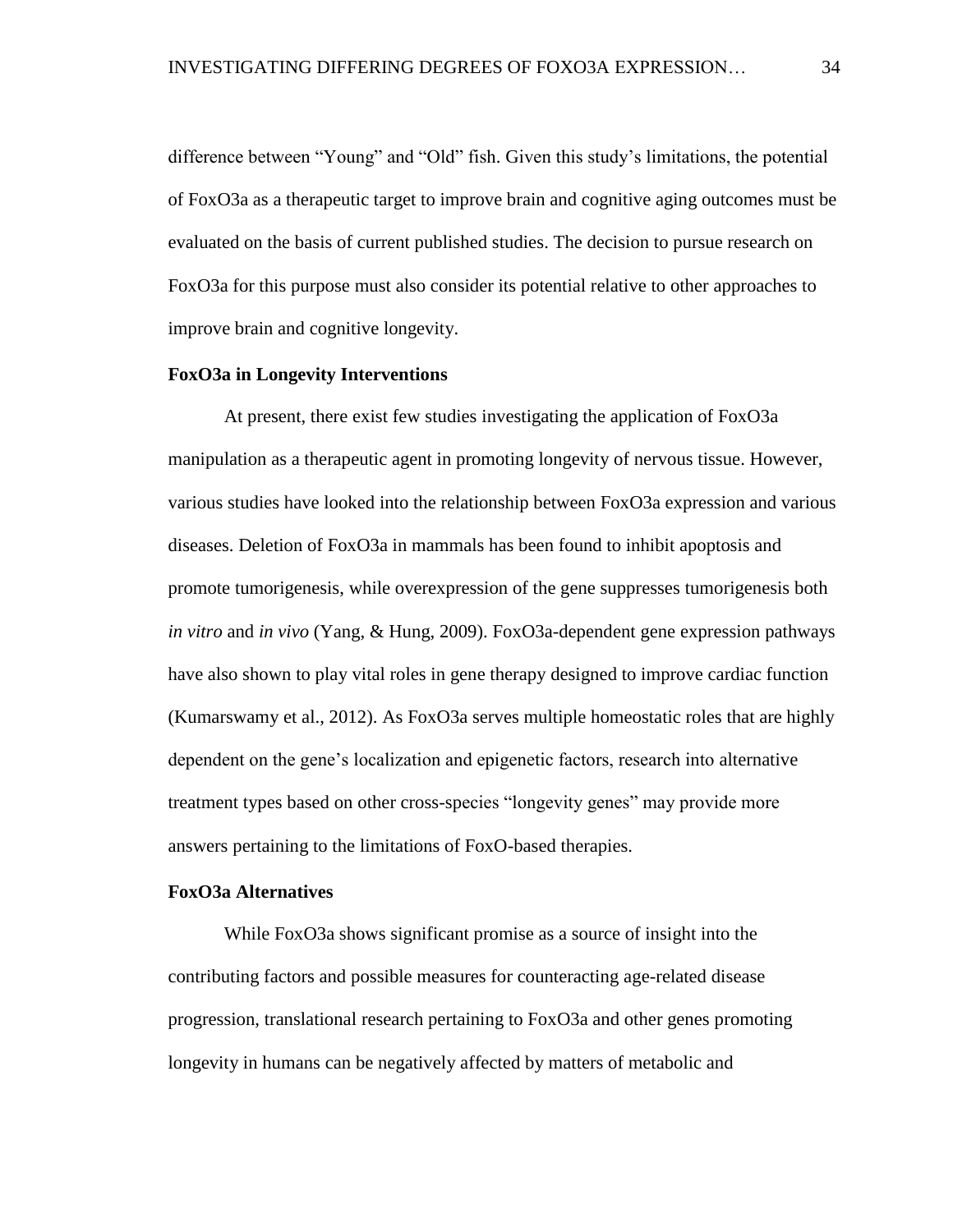environmental differences between human and animal models (de Magalhaes, 2014). Specifically, the lack of genetic diversity in animal model strains complicates translational relevance to humans given our notable genetic diversity and epigenetic factors distinct to different human populations. Research and clinical trials pertaining to the inhibition and expression of genes known to affect human models of age-related disease show significant promise as an alternative to the use of animal models (Dai, Sinclair, Ellis, & Steegborn, 2018).

#### <span id="page-41-0"></span>**Future Directions**

While many structural parallels can be drawn between zebrafish and mammalian brains, the evident contrast in age-dependence of FoxO3a expression, a vital housekeeping gene, implies a notable difference in functionality. To these ends, additional research into the structural and functional similarities in neurophysiology between zebrafish and mammalian models are required to confirm the extent of this difference. An extended variant of this design utilizing triplicate runs of larger sample sizes with two or more age groups across multiple zebrafish broods would provide a more accurate basis for making such determinations.

With the findings of this proposed study as a foundation, another study investigating the differences in FoxO3a expression across age groups and sexes would provide further insight into the extent of the gene's functionality across species. Studies of longevity in *Drosophila melanogaster* have revealed multiple age- and sex-specific genetic differences which serve as direct determinants of survivorship and mortality across multiple strains of flies (Nuzhdin, Pasyukova, Dilda, Zeng, & Mackay, 1997).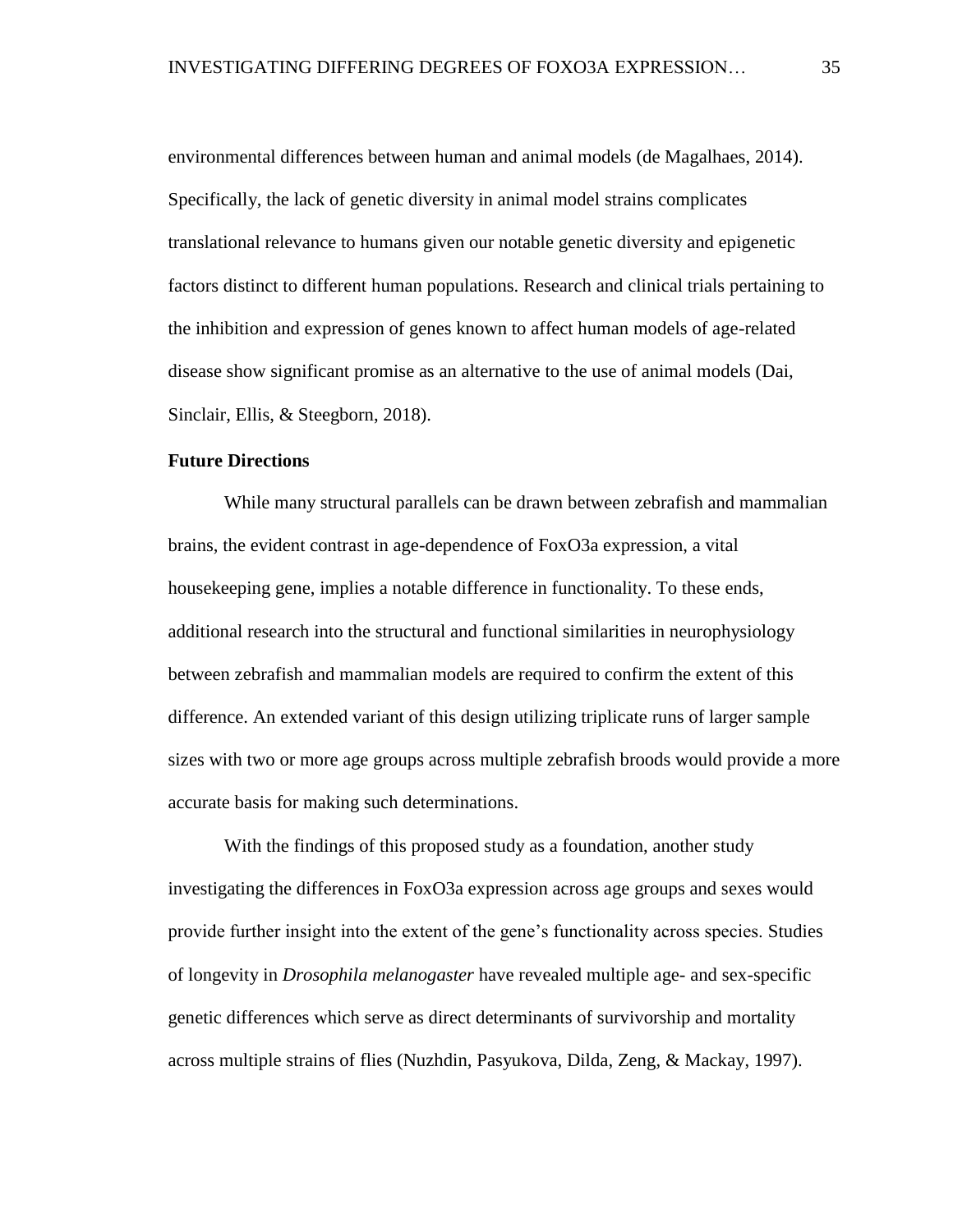Additional studies of animal models commonly used in neuro-developmental research have revealed considerable variation in sex-specific gene expression (Eliot et al., 2016). Further investigation into these common trait loci is necessary to determine the extent to which current animal models may be applied to translational longevity research.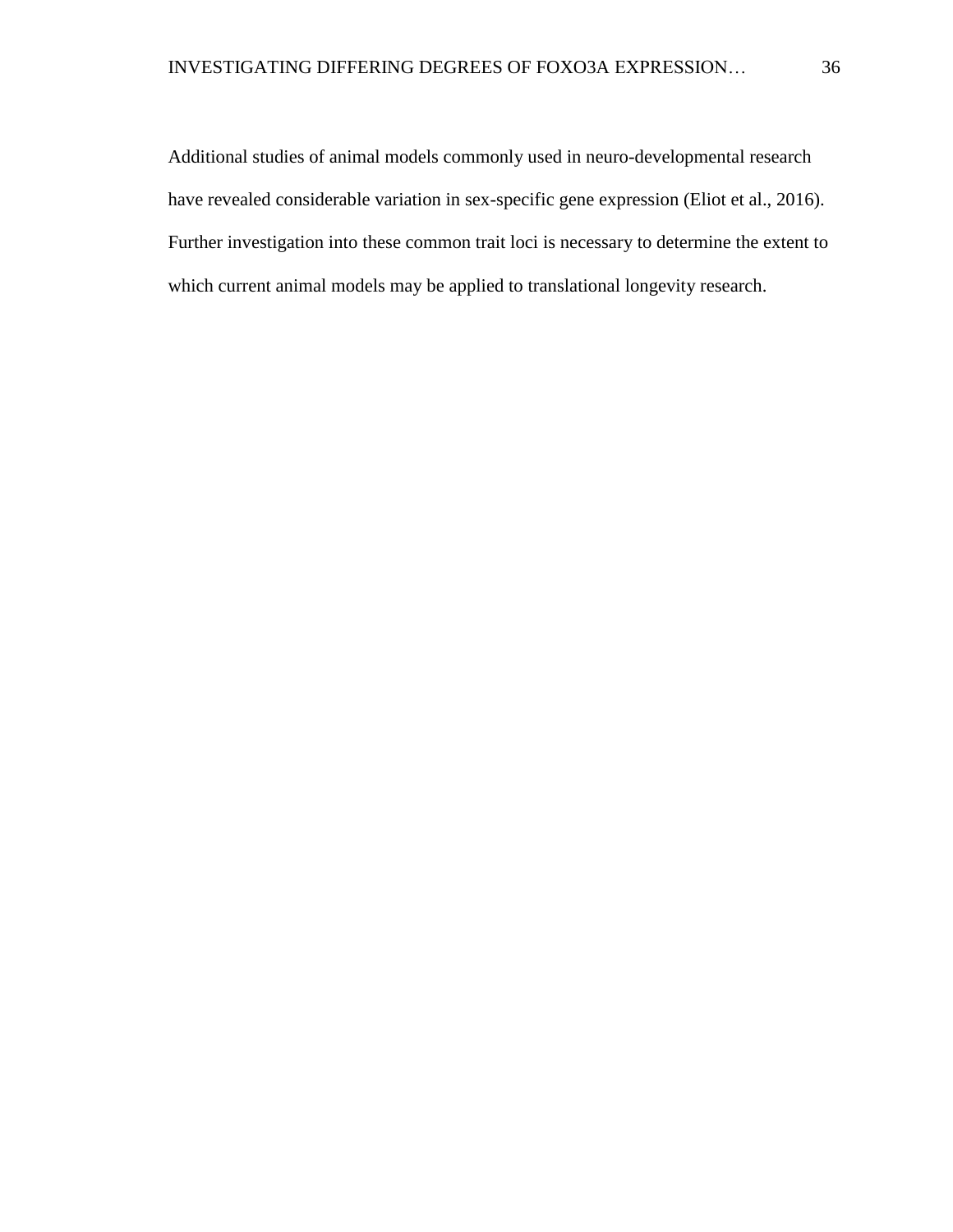#### **References**

- <span id="page-43-0"></span>Babin, P. J., Goizet, C., & Raldúa, D. (2014). Zebrafish models of human motor neuron diseases: advantages and limitations. *Progress in Neurobiology*, *118*, 36-58. doi: 10.1016/j.pneurobio.2014.03.001
- Cabreiro, F., Ackerman, D., Doonan, R., Araiz, C., Back, P., Papp, D., ... Gems, D. (2011). Increased life span from overexpression of superoxide dismutase in Caenorhabditis elegans is not caused by decreased oxidative damage. *Free Radical Biology and Medicine*, *51*, 1575-1582. doi:

10.1016/j.freeradbiomed.2011.07.020

- Dai, H., Sinclair, D. A., Ellis, J. L., & Steegborn, C. (In Press). Sirtuin activators and inhibitors: Promises, achievements, and challenges. *Pharmacology & Therapeutics*, Available Online 22 March 2018. doi: 10.1016/j.pharmthera.2018.03.004
- de Magalhaes, J. P. (2014). Why genes extending lifespan in model organisms have not been consistently associated with human longevity and what it means to translation research. *Cell Cycle*, *13*, 2671-2673, doi: 10.4161/15384101.2014.950151
- Gibson, U. E., Heid, C. A., & Williams, P. M. (1996). A novel method for real time quantitative RT-PCR. *Genome Research*, *6*, 995-1001. doi: 10.1101/gr.6.10.995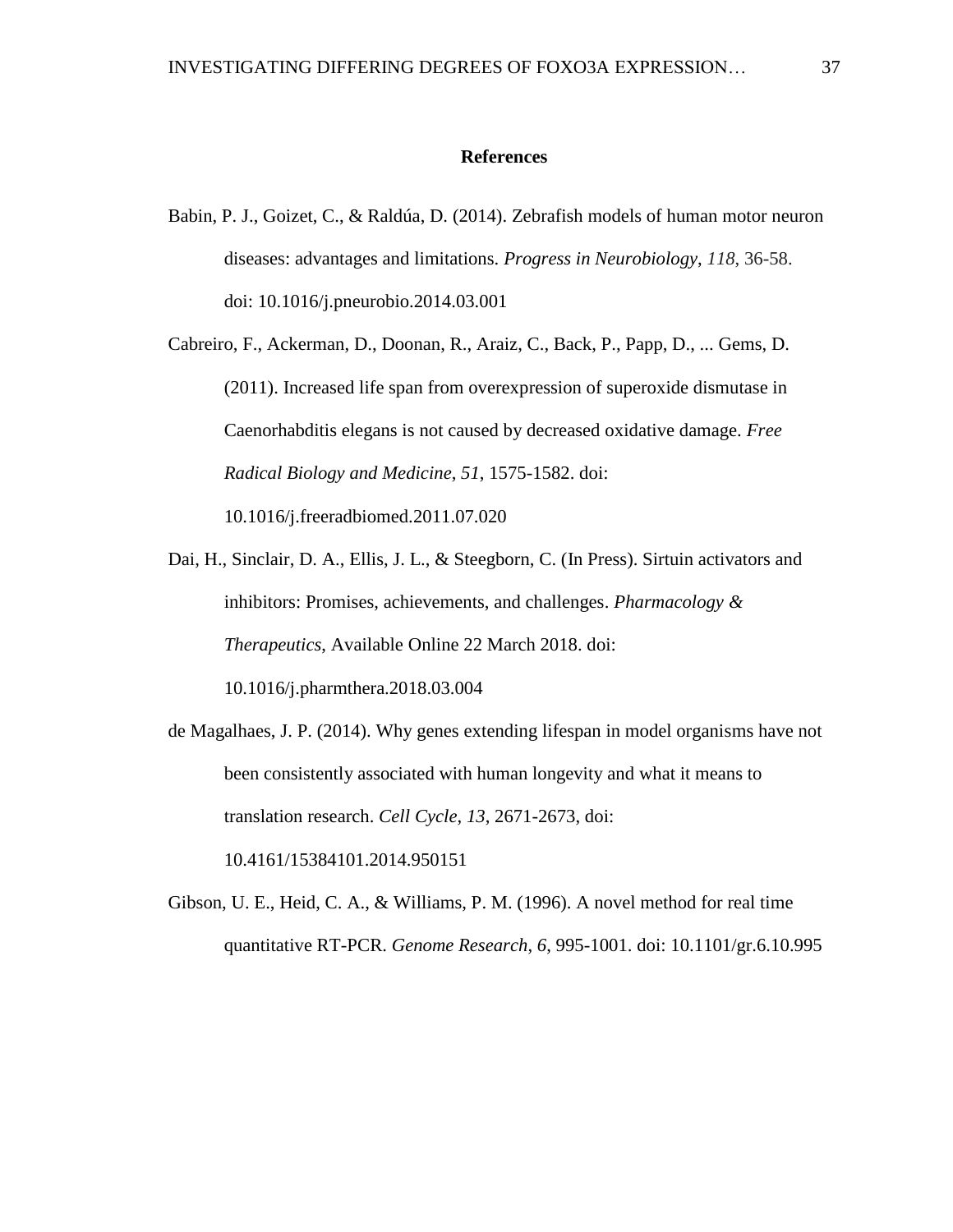Huang, P., Zhou, Z. Q., Huang, R. H., Zhou, B., Wei, Q. W., & Shi, F. X. (2011). Agedependent expression of forkhead box O proteins in the duodenum of rats. *Journal of Zhejiang University Science B*, *9*, 730-735. doi: 10.1631/jzus.B1000298

Jørgensen, A., Morthorst, J. E., Andersen, O., Rasmussen, L. J., & Bjerregaard, P. (2008). Expression profiles for six zebrafish genes during gonadal sex differentiation. *Reproductive Biology and Endocrinology*, *6*, 25-37. doi: 10.1186/1477-7827-6-25

- Kaslin, J., Ganz, J., & Brand, M. (2008). Proliferation, neurogenesis and regeneration in the non-mammalian vertebrate brain. *Philosophical Transactions of the Royal Society B: Biological Sciences*, *363*, 101-122. doi: 10.1098/rstb.2006.2015
- Keller, E. T., & Murtha, J. M. (2004). The use of mature zebrafish (Danio rerio) as a model for human aging and disease. *Comparative Biochemistry and Physiology Part C: Toxicology & Pharmacology*, *138*, 335-341, doi:

10.1016/j.cca.2004.04.001

Kimmel, C. B., Ballard, W. W., Kimmel, S. R., Ullmann, B., & Schilling, T. F. (1995). Stages of embryonic development of the zebrafish. *Developmental Dynamics*, *203*(3), 253-310. doi: 10.1002/aja.1002030302

Kumarswamy, R., Lyon, A. R., Volkmann, I., Mills, A. M., Bretthauer, J., Pahuja, A., ... & Harding, S. E. (2012). SERCA2a gene therapy restores microRNA-1 expression in heart failure via an Akt/FoxO3A-dependent pathway. *European Heart Journal*, *33*, 1067-1075. doi: 10.1093/eurheartj/ehs043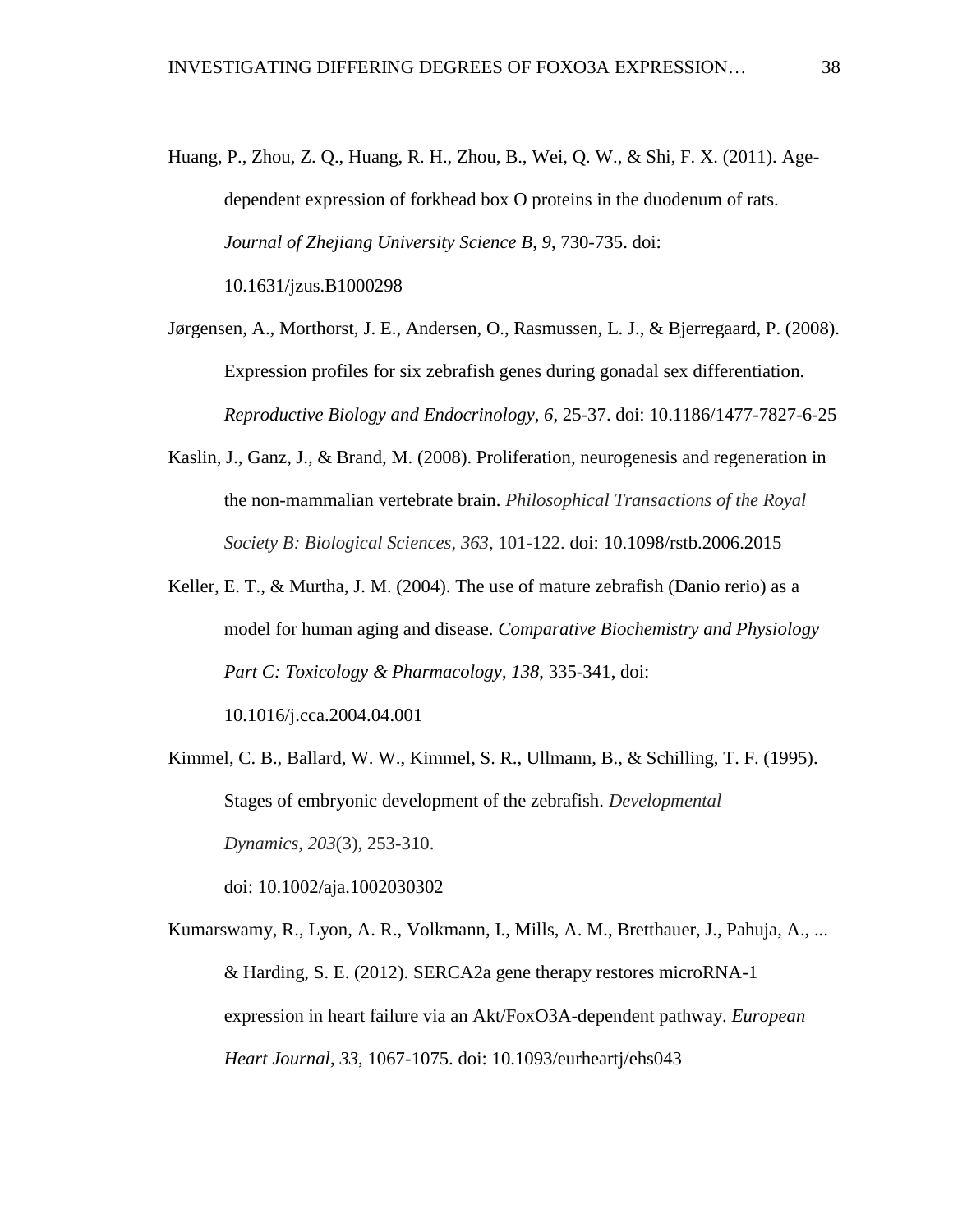- Lan, C. C., Tang, R., San Leong, I. U., & Love, D. R. (2009). Quantitative real-time RT-PCR (qRT-PCR) of zebrafish transcripts: optimization of RNA extraction, quality control considerations, and data analysis. *Cold Spring Harbor Protocols, 4*, 1-12, doi: 10.1101/pdb.prot5314
- Maack, G., & Segner, H. (2003). Morphological development of the gonads in zebrafish. *Journal of Fish Biology*, *62*, 895-906, doi: 10.1046/j.1095- 8649.2003.00074.x
- Maiese, K. (2015). FoxO Proteins in the Nervous System. *Analytical Cellular Pathology*, *116*, 191-203. doi: 10.1155/2015/569392
- Martins, R., Lithgow, G. J., & Link, W. (2016). Long live FOXO: unraveling the role of FOXO proteins in aging and longevity. *Aging cell*, *15*(2), 196-207. doi: 10.1111/acel.12427
- Menezes, F. P., Kist, L. W., Bogo, M. R., Bonan, C. D., & Da Silva, R. S. (2015). Evaluation of age-dependent response to NMDA receptor antagonism in zebrafish. *Zebrafish*, *12*,

137-143. doi: 10.1089/zeb.2014.1018

Mustafa N. Gh.; Salih S. Gh. and Waheed I. N. (2013). FoxO3 gene expression in neural stem cells isolated from mice brain. *Journal of Cell and Molecular Biology*. *11*: 59-65.

doi: 10.1016/j.stem.2009.09.014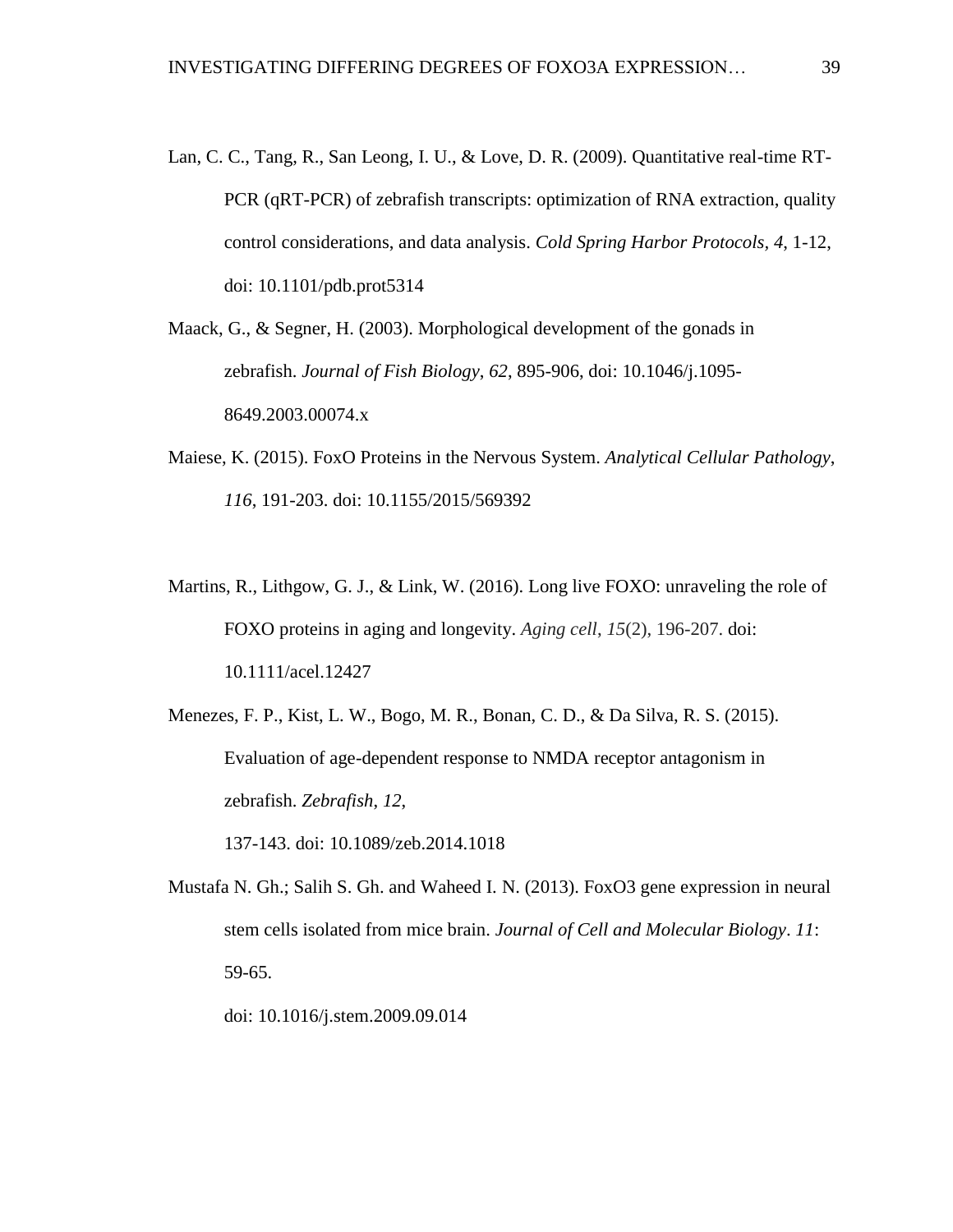- Nuzhdin, S. V., Pasyukova, E. G., Dilda, C. L., Zeng, Z. B., & Mackay, T. F. (1997). Sex-specific quantitative trait loci affecting longevity in Drosophila melanogaster. *Proceedings of the National Academy of Sciences*, *94*, 9734-9739. doi: 10.1073/pnas.94.18.9734
- Peng, K., Li, Y., Long, L., Li, D., Jia, Q., Wang, Y., ... & Peng, Y. (2010). Knockdown of FoxO3a induces increased neuronal apoptosis during embryonic development in zebrafish. *Neuroscience Letters*, *484*, 98-103. doi: 10.1016/j.neulet.2010.07.068
- Renault, V. M., Rafalski, V. A., Morgan, A. A., Salih, D. A., Brett, J. O., Webb, A. E., ... & Palmer, T. D. (2009). FoxO3 regulates neural stem cell homeostasis. *Cell Stem Cell*, *5*, 527-539. doi: 10.1016/j.stem.2009.09.014
- Richardson, A., Galvan, V., Lin, A. L., & Oddo, S. (2015). How longevity research can lead to therapies for Alzheimer's disease: The rapamycin story. *Experimental Gerontology*, *68*, 51-58. doi: 10.1016/j.exger.2014.12.002
- Simonsen, A., Cumming, R. C., Brech, A., Isakson, P., Schubert, D. R., & Finley, K. D. (2008). Promoting basal levels of autophagy in the nervous system enhances longevity and oxidant resistance in adult Drosophila. *Autophagy*, *4*, 176-184. doi: 10.4161/auto.5269
- Ulloa-Montoya, F., Verfaillie, C. M., & Hu, W. S. (2005). Culture systems for pluripotent stem cells. *Journal of Bioscience and Bioengineering*, *100*, 12-27. doi: 10.1263/jbb.100.12